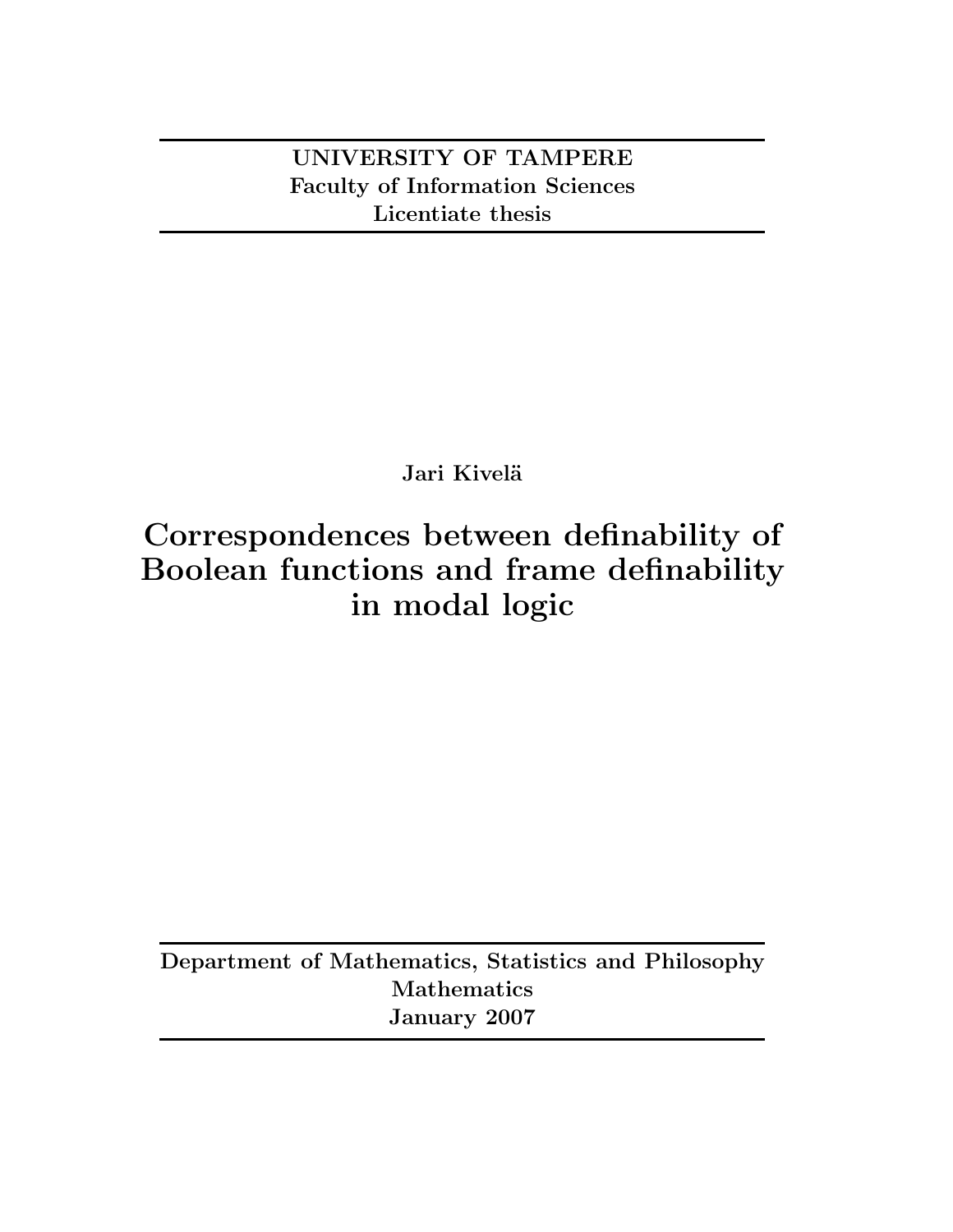# **Abstract**

We establish a connection between term definability of classes of Boolean functions and definability of finite modal frames. We define a bijective translation between functional terms and uniform degree-1 formulas and show that a class of Boolean functions is defined by functional terms if and only if the corresponding class of finite Scott-Montague frames is defined by the translations of these functional terms, and vice versa. Since clones in particular are term definable, we obtain for each clone a corresponding class of Scott-Montague frames which is defined by uniform degree-1 formulas. As a special case, we get that the clone of all conjunctions and constant functions with the value 1 corresponds to the class of all Kripke frames. We get further correspondences by restricting the binary relation in Kripke frames in a natural way and considering Kripke frames with non-normal worlds. Furthermore, by modifying Kripke semantics, we extend our results to correspondences between linear clones and classes of Kripke frames equipped with modified Kripke semantics. Using these methods, we give, by means of Kripke semantics or modified Kripke semantics, the characterizations of the classes of Scott-Montague frames corresponding to each subclone of the clone of all conjunctions and constants, the clone of all disjunctions and constants, and the clone of linear functions.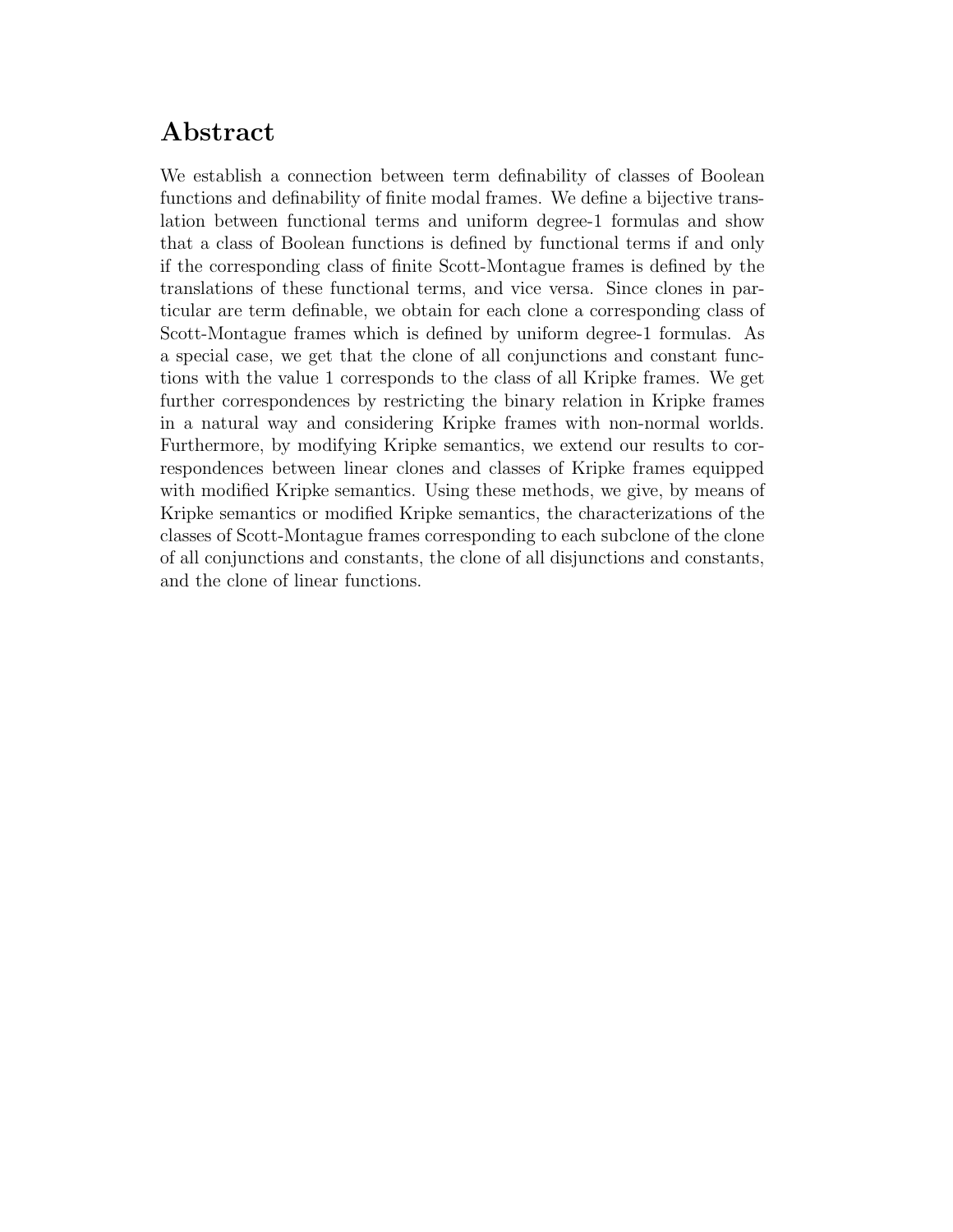# **Contents**

|             | 1 Introduction                                  |                |
|-------------|-------------------------------------------------|----------------|
| $2^{\circ}$ | Preliminaries                                   | 3              |
|             | 2.1                                             | 3              |
|             | 2.2                                             | $\overline{5}$ |
|             | 2.3 Term definable classes of Boolean functions | 9              |
| 3           | General correspondence                          | 12             |
|             | 4 Kripke correspondence                         | 20             |
|             |                                                 | 20             |
|             | 4.2 Kripke frames with non-normal worlds        | 26             |
|             | 5 Linear clones and modified Kripke semantics   | 34             |
|             | 5.1                                             | 35             |
|             |                                                 | 44             |
| 6           | Conclusions                                     |                |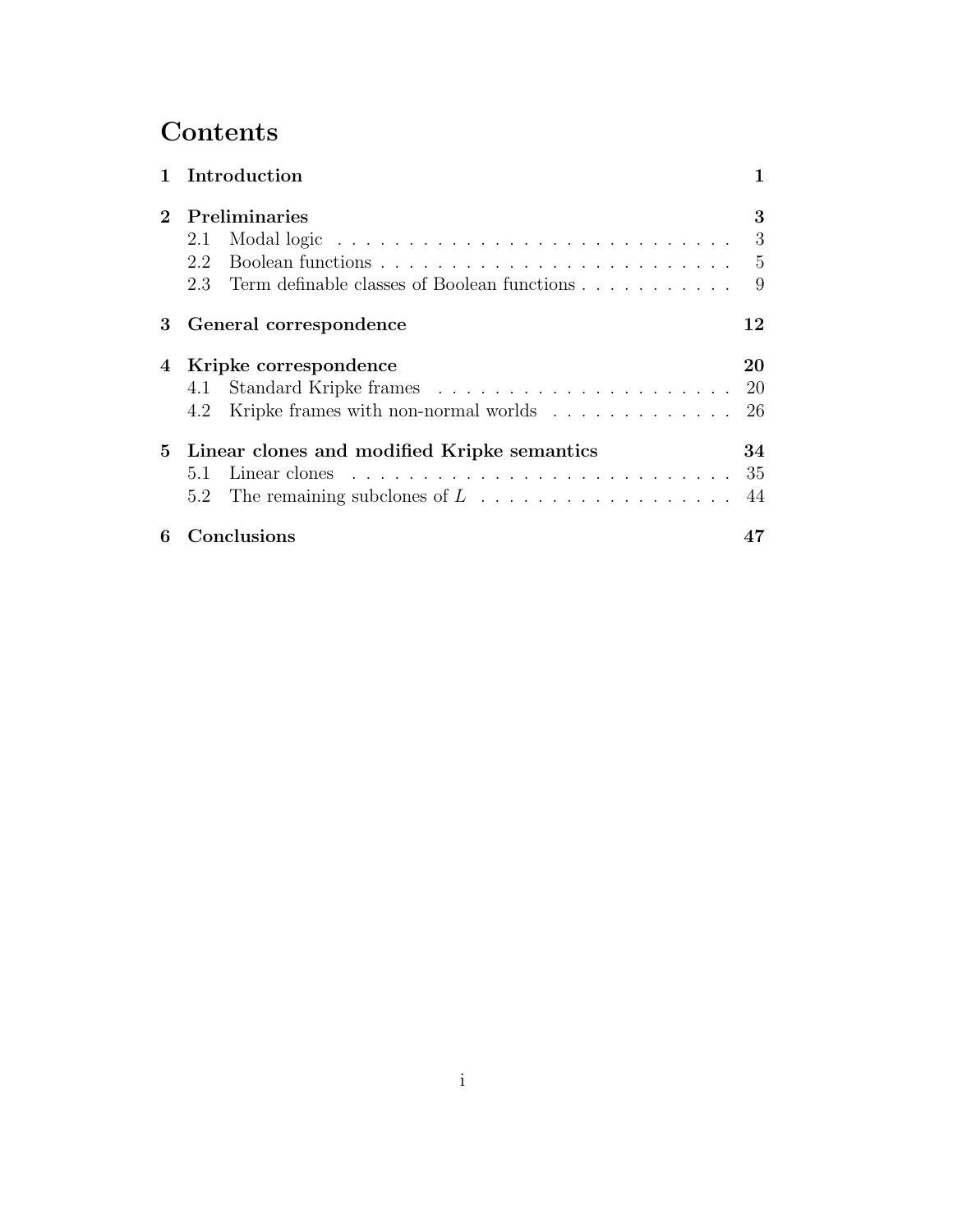### **1 Introduction**

The most common semantics for modal logic is the well-known Kripke semantics. However, there are also other interesting semantics for modal logic. Segerberg studied in [11] a semantics which is more general than Kripke semantics and in literature this semantics is often called *neighbourhood semantics*. In [6], Hansson and Gärdenfors gave this semantics an alternative, equivalent definition. Here we adopt their definition and following them, we call it *Scott-Montague semantics*.

A Scott-Montague frame is a structure  $\langle W, F \rangle$ , where W is a non-empty set and F is a set function  $\mathcal{P}(W) \to \mathcal{P}(W)$ , where  $\mathcal{P}(W)$  denotes the power set of W. If  $\mathcal M$  is a model based on a Scott-Montague frame, then the truth condition for the modal operator  $\Box$  in M is given by

$$
\mathcal{M}, w \models \varphi
$$
 if and only if  $w \in F(||\varphi||^{\mathcal{M}})$ ,

where  $\|\varphi\|^{\mathcal{M}}$  is the truth set of  $\varphi$  in M. When considering finite Scott-Montague frames  $\langle W, F \rangle$ , the set function F can be seen as a vector-valued Boolean function  $f: \{0,1\}^n \to \{0,1\}^n$ , where n is the cardinality of W. This gives a connection between finite Scott-Montague frames and Boolean functions. Frames obtained from finite Scott-Montague frames by replacing F by f are called *Boolean frames*. The idea of Boolean frames was introduced by Virtanen in [12].

It is well known that certain classes of Boolean functions can be defined by means of functional terms (see e.g. [9]). This approach to definability of Boolean function classes has certain similarities to frame definability in modal logic. In Section 3, we achieve a general correspondence between definability of Boolean functions by functional terms and definability of Scott-Montague frames by modal formulas of a specific form, so-called *uniform degree-1 formulas*. This correspondence is given by a bijective translation between functional terms and uniform degree-1 formulas. We prove that a class of Boolean functions is defined by functional terms if and only if the corresponding class of Scott-Montague frames is defined by the uniform degree-1 formulas which are the translations of the defining functional terms. Conversely, a class of Scott-Montague frames is defined by uniform degree-1 formulas if and only if the corresponding class of Boolean functions is defined by the translations of these formulas.

In this thesis we are especially interested in classes of Boolean functions which are closed under composition and contain all projections. These classes are called *clones* and it is well known that clones are definable by functional terms. As a corollary to our general correspondence result, we obtain for each clone a corresponding class of Scott-Montague frames.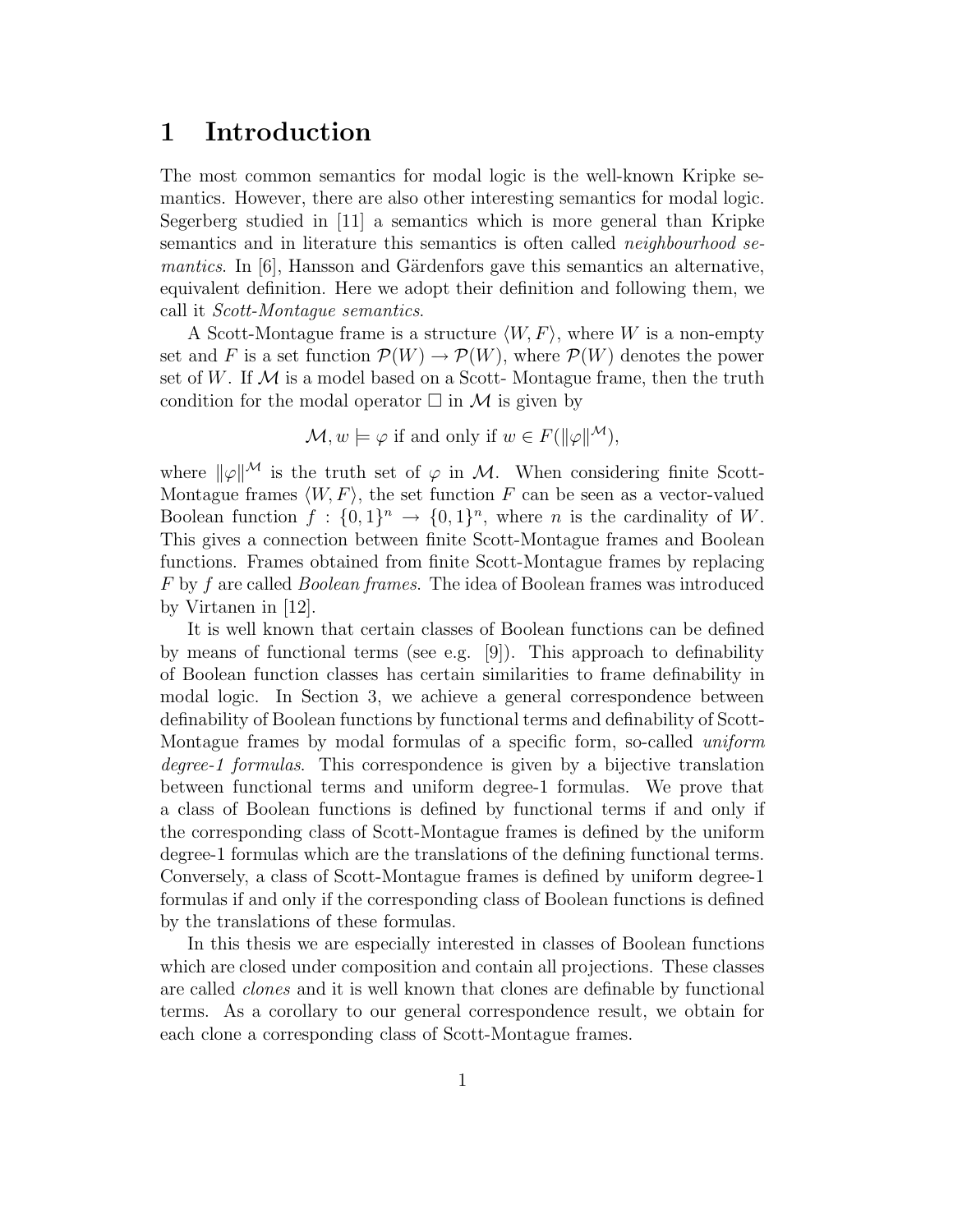There is a known way to interpret Kripke frames as Scott-Montague frames. Conversely, if a Scott-Montague frame is *augmented* then it can be interpreted as a Kripke frame. In the case of finite frames, being augmented just means that the frame validates the modal axioms  $\Box\top$  and  $\Box(p\land q)\leftrightarrow (\Box p\land \Box q)$ . For the definition of augmentation, see [2]. This gives rise to the question: What are the connections between classes of Kripke frames and clones. In Section 4, we prove that the class of all Kripke frames corresponds to the clone  $\Lambda_1$ , i.e. to the clone of all conjunctions. Furthermore, by restricting the binary relation in Kripke frames in natural ways, we get classes of Kripke frames corresponding to some subclones of  $\Lambda_1$ . Also in Section 4, we consider so called *non-normal Kripke frames* and obtain frame classes corresponding to some other subclones of Λ.

Not all the classes of Scott-Montague frames corresponding to clones can be characterized by means of the standard Kripke semantics. However, by modifying Kripke semantics, we are also able to characterize the classes of Scott-Montague frames corresponding to the linear clones L,  $L_0$ ,  $L_1$ ,  $L_c$  and LS in Section 5. The modifications we consider are based on the parity of R-successors in Kripke frames. For example, one of the modified semantics is given by

$$
\mathcal{M}, w \models_O \Box \varphi \text{ if and only if } |R[w] \cap ||\varphi||_O^{\mathcal{M}} \text{ is odd.}
$$

That is, a formula  $\square \varphi$  is true at w if and only if  $\varphi$  is true at an odd number of R-successors of w. With respect to this semantics, we show that the class of all Kripke frames corresponds to the clone  $L_0$ , i.e. to the clone of all 0-preserving linear functions. By varying this semantics and giving some natural restrictions to  $R$ , we get classes of Kripke frames with given semantics that correspond to the other linear clones and some subclones of L.

To summarize, after finding a corresponding class of Scott-Montague frames for each clone in Section 3, we characterize, by means of Kripke or modified Kripke semantics, every class of Scott-Montague frames corresponding to the subclones of  $V$ ,  $\Lambda$  and  $L$  in Sections 4 and 5.

This thesis combines two articles, namely [3] and [7]. The results in Sections 4.2 and 5.2 are from [7], all the other results are from [3].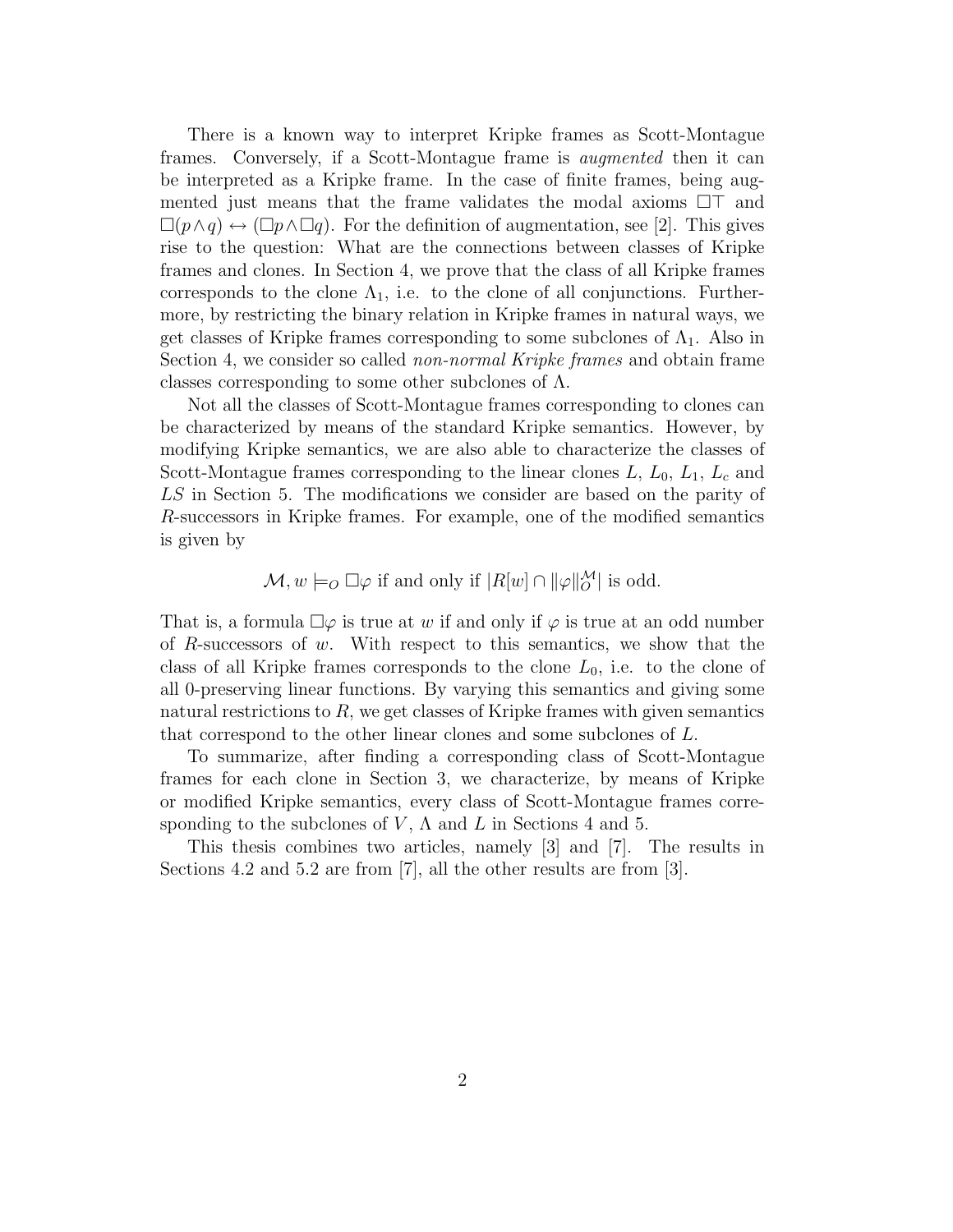### **2 Preliminaries**

#### **2.1 Modal logic**

In this thesis we consider *basic modal logic* which is obtained from propositional logic by adding one unary modal operator  $\Box$ . This basic modal logic can be generalized in many ways. In *multi-modal logic* one considers many different unary operations instead of just one. We could also have modal operators of higher arity or make use of fixed points. In the latter case we are dealing with  $\mu$ -calculus. For background and further generalizations, see [1]. In the sequel, by modal logic we always mean basic modal logic.

Let  $\Phi$  be a countable set of proposition symbols denoted  $p_1, p_2, \ldots$ , or p, q, r, . . .. The *formulas of modal logic* are defined inductively as follows:

- (1) All proposition symbols  $p \in \Phi$  and constants  $\perp$  and  $\top$  are formulas.
- (2) If  $\varphi$  and  $\psi$  are formulas, then  $\neg \varphi$ ,  $(\varphi \wedge \psi)$  and  $\Box \varphi$  are formulas.

We also make use of other connectives, like  $\vee$ ,  $\rightarrow$  and  $\leftrightarrow$ , and define them in a usual way by using  $\neg$  and  $\wedge$ . The dual operator  $\diamondsuit$  for  $\square$  is defined as  $\diamondsuit = \neg \Box \neg$ . As an analogue to the quantifier rank of a formula in first-order logic we have the concept of *the degree of a formula* in modal logic. The degree of a formula  $\varphi$ , denoted by  $deg(\varphi)$ , is defined inductively as follows:

$$
deg(\bot) = deg(\top) = 0,
$$
  
\n
$$
deg(p) = 0, \text{ for all } p \in \Phi,
$$
  
\n
$$
deg(\neg \varphi) = deg(\varphi),
$$
  
\n
$$
deg(\varphi \wedge \psi) = \max\{deg(\varphi), deg(\psi)\},
$$
  
\n
$$
deg(\square \varphi) = deg(\varphi) + 1.
$$

Note that modal formulas of degree 0 are just *propositional formulas*.

In the thesis, we are interested in modal formulas of a certain form. We say that  $\psi$  is a *uniform degree-1 formula* if it is of the form

$$
\psi = \varphi(\Box \varphi_1, \ldots \Box \varphi_m)
$$

where  $\varphi_1,\ldots,\varphi_m$  are propositional formulas,  $\varphi$  is a propositional formula with proposition symbols  $p_1, \ldots, p_m$  and  $\psi$  is the formula obtained from  $\varphi$ by replacing every occurence of  $p_i$  by  $\Box \varphi_i$  for each  $1 \leq i \leq m$ . The formula  $\psi$  here is of degree 1 and it is uniform in the sense that in  $\psi$  connectives are applied only to subformulas of the form  $\Box \theta$ , where  $\theta$  is a propositional formula, or constants. For example,  $\top \wedge \square \top \wedge \neg \square p$  is a uniform degree-1 formula, whereas  $\Box p \wedge q$  is not.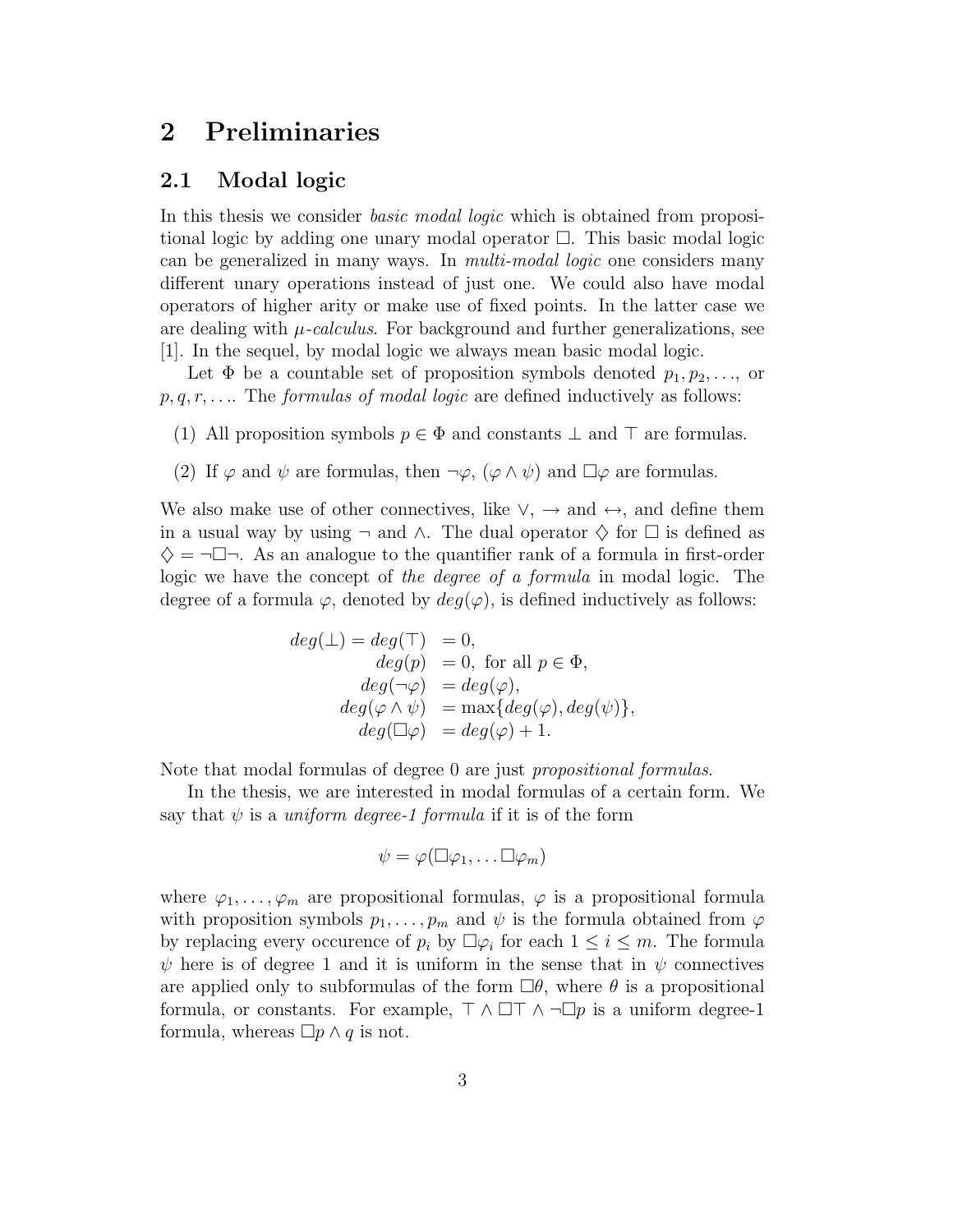The most popular semantics for modal logic is the relational semantics, known as *Kripke semantics*. A *Kripke frame* is a structure  $\mathcal{F} = \langle W, R \rangle$  where W, called the *universe*, is a non-empty set and R is a binary relation on W. From a Kripke frame we get a *Kripke model*  $\mathcal{M} = \langle \mathcal{F}, V \rangle$  (or  $\mathcal{M} = \langle W, R, V \rangle$ ) by adding a *valuation function*  $V : \Phi \to \mathcal{P}(W)$ , where  $\mathcal{P}(W)$  denotes the set of all subsets of W. The notion of a formula  $\varphi$  being *true* (or *satisfied*) in the model M at a state (or world)  $w \in W$ , denoted  $\mathcal{M}, w \models \varphi$ , is defined inductively as follows:

$$
\mathcal{M}, w \models \bot \quad \text{never},\n\mathcal{M}, w \models \top \quad \text{always},\n\mathcal{M}, w \models p \quad \text{iff } w \in V(p), \text{ for } p \in \Phi,\n\mathcal{M}, w \models \neg \varphi \quad \text{iff } \mathcal{M}, w \not\models \varphi,\n\mathcal{M}, w \models \varphi \land \psi \quad \text{iff } \mathcal{M}, w \models \varphi \text{ and } \mathcal{M}, w \models \psi,\n\mathcal{M}, w \models \Box \varphi \quad \text{iff for all } v \in W: \text{if } wRv \text{ then } \mathcal{M}, v \models \varphi.
$$

It is easy to verify that  $\mathcal{M}, w \models \Diamond \varphi$  if and only if  $\mathcal{M}, v \models \varphi$  for some  $v \in W$ such that  $wRv$ .

In this thesis we are also interested in a more general semantics for modal logic, so-called *Scott-Montague semantics*. A *Scott-Montague frame* is a structure  $\mathcal{F} = \langle W, F \rangle$  where W is a non-empty set and F is a *set function*  $\mathcal{P}(W) \to \mathcal{P}(W)$ . A *Scott-Montague model* is a structure  $\mathcal{M} = \langle \mathcal{F}, V \rangle$ (or  $\mathcal{M} = \langle W, F, V \rangle$ ) where  $\mathcal F$  is a Scott-Montague frame and V is a valuation. The truth conditions for the formulas are the same as in Kripke semantics except for the modal operator  $\Box$ , whose interpretation in such a model M is given by

$$
\mathcal{M}, w \models \Box \varphi \text{ iff } w \in F(\|\varphi\|^{M}),
$$

where  $\|\varphi\|^{\mathcal{M}}$  denotes the *truth set* of  $\varphi$  in M, i.e.  $\|\varphi\|^{\mathcal{M}} = \{v \in W | \mathcal{M}, v \models$  $\varphi$ . In other words F assigns to the truth set of  $\varphi$  the truth set of  $\Box \varphi$ , i.e.  $\|\Box \varphi\|^{\mathcal{M}} = F(\|\varphi\|^{\mathcal{M}})$ . For an equivalent, but different, formulation for Scott-Montague semantics, see [2]. Based on that formulation, the semantics is also known as *neighbourhood semantics*.

Let  $M$  be a Kripke or Scott-Montague model with a universe  $W$  and let  $\mathcal F$  be Kripke or Scott-Montague frame with a universe W. We say that a formula  $\varphi$  is *valid in the model* M, denoted  $\mathcal{M} \models \varphi$ , if  $\mathcal{M}, w \models \varphi$  for all  $w \in W$ . A formula  $\varphi$  is *valid in the frame*  $\mathcal{F}$ , denoted  $\mathcal{F} \models \varphi$ , if  $\langle \mathcal{F}, V \rangle \models \varphi$ for all  $V : \Phi \to \mathcal{P}(W)$ . If  $\Psi$  is a set of formulas such that  $\mathcal{F} \models \varphi$  for all  $\varphi \in \Psi$ , we use the notation  $\mathcal{F} \models \Psi$ . Let C be a class of Kripke frames or a class of Scott-Montague frames and let  $\Psi$  be a set of formulas. We say that the class  $\mathcal C$  is *defined by*  $\Psi$  (or *axiomatized by*  $\Psi$ ) if

$$
\mathcal{F} \in \mathcal{C} \text{ iff } \mathcal{F} \models \Psi.
$$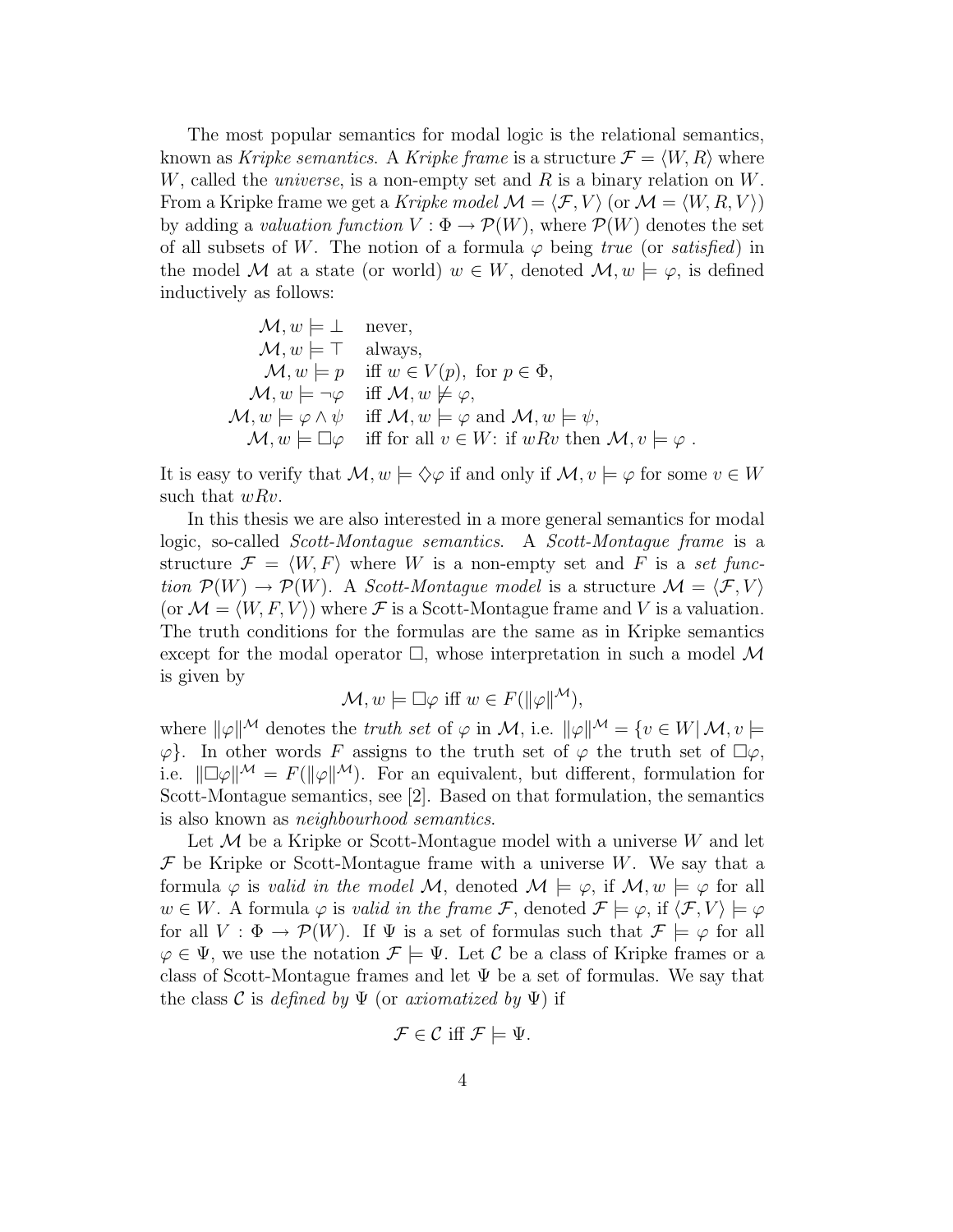In the sequel, when we talk about definability in modal logic we mean *framedefinability* since we are interested in sets of formulas defining classes of frames, not classes of models.

For example, let C be the class of all Kripke frames  $\langle W, R \rangle$  such that R is transitive. It is well known that for all Kripke frames  $\mathcal{F}, \mathcal{F} \in \mathcal{C}$  if and only if  $\mathcal{F} \models \Box p \rightarrow \Box \Box p$ .

As another example, let  $\mathcal C$  be the class of all Scott-Montague frames defined by the formula  $\Box p \land \Box q \leftrightarrow \Box (p \land q)$ . It is straightforward to verify that for all Scott-Montague frames  $\mathcal{F} = \langle W, F \rangle$ ,  $\mathcal{F} \in \mathcal{C}$  if and only if  $F(X) \cap$  $F(Y) = F(X \cap Y)$  for all  $X, Y \subseteq W$ . Note that when considering classes of Scott-Montague -frames  $\langle W, F \rangle$ , it is often easy to see which property of F corresponds to the fact that the class is defined by some specific formula. This is always the case in this thesis, as we can see in the later sections.

### **2.2 Boolean functions**

We denote by  $\mathbb B$  the two-element set  $\{0,1\}$ . The elements of  $\mathbb B^n$ , where  $n\geq 1$ , are called n*-vectors* or n*-tuples*. The *all-zero-vector* and the *all-one-vector* are denoted by **0** and **1**, respectively, that is  $\mathbf{0} = (0, \ldots, 0)$  and  $\mathbf{1} = (1, \ldots, 1)$ . Let  $\mathbf{a} = (a_1, \ldots, a_n) \in \mathbb{B}^n$ . The *complement* of **a**, denoted by  $\overline{\mathbf{a}}$ , is defined component-wise, i.e.  $\overline{\mathbf{a}} = (1 - a_1, \ldots, 1 - a_n)$ . We use the notation  $\mathbf{a}[i]$  for the ith component of **a**.

A *Boolean function* is a map  $f : \mathbb{B}^n \to \mathbb{B}$  for some positive integer n, where n is called the *arity* of f. For example, common *Boolean operations*, such as negation (or complement)  $\overline{x}$ , disjunction  $x \vee y$  and conjunction (or multiplication)  $x \wedge y$ , are Boolean functions. The first one is unary, while the other ones are binary Boolean functions. In the sequel, we also make use of addition (mod 2), which is a binary Boolean operation defined by

$$
x \oplus y = (x \wedge \overline{y}) \vee (\overline{x} \wedge y).
$$

Note that all these binary operations,  $\wedge$ ,  $\vee$  and  $\oplus$ , are both associative and commutative.

For the constant functions (of any arity) having the value 0 and 1 we use the notations **0** and **1**, respectively. Note that we use **0** and **1** to denote two things, but it is always clear from the context whether we mean a vector or a constant function. For each  $n \geq 1$ , the functions  $(x_1, \ldots, x_n) \mapsto x_i$ , for some  $1 \leq i \leq n$ , are called *projections*. For an *n*-ary Boolean function f, the *complement* of f, denoted by  $\overline{f}$ , is defined by  $\overline{f}(\mathbf{a})=1 - f(\mathbf{a})$  for all  $\mathbf{a} \in \mathbb{B}^n$ . Furthermore, the *dual* of f, denoted by  $f^d$ , is a function defined by  $f^d(\mathbf{a}) = \overline{f}(\overline{\mathbf{a}})$ , for all  $\mathbf{a} \in \mathbb{B}^n$ .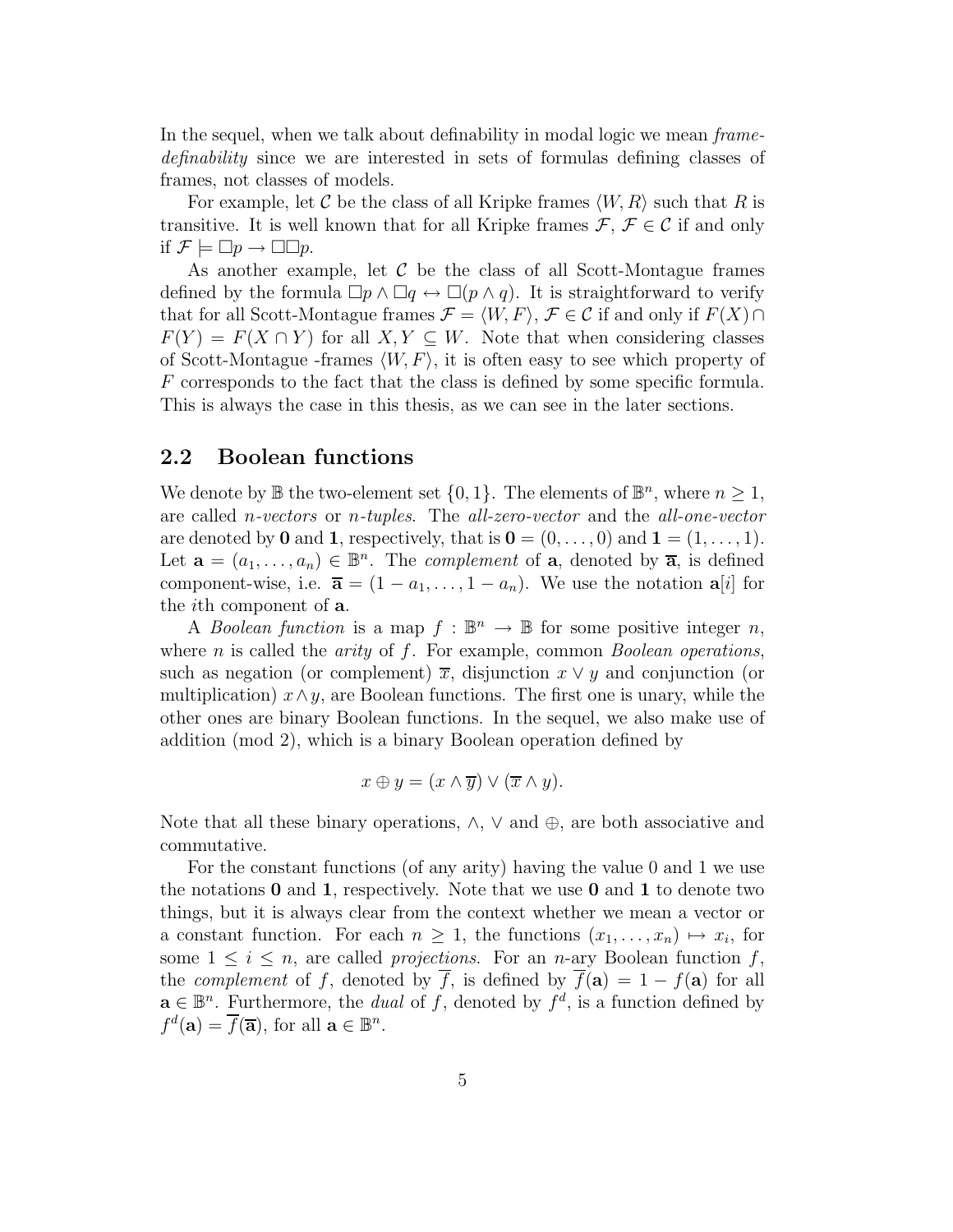A *vector-valued Boolean function* is a map  $\mathbb{B}^n \to \mathbb{B}^m$  for some  $n, m \geq 1$ . It is obvious that each vector-valued Boolean function  $f : \mathbb{B}^n \to \mathbb{B}^m$  can be associated with the sequence  $(f_1, \ldots, f_m)$ , where  $f_i$  is a Boolean function  $\mathbb{B}^n \to \mathbb{B}$  for each  $1 \leq i \leq m$ , such that for all  $\mathbf{a} \in \mathbb{B}^n$ ,

$$
f(\mathbf{a})[i] = f_i(\mathbf{a}).
$$

These functions f<sup>i</sup> are called the *component functions*, or simply the *components*, of f. In the sequel, we only consider vector-valued Boolean functions for which  $n = m$ .

Let f be an *n*-ary Boolean function. For each  $1 \leq i \leq n$ , we say that  $x_i$ is an *essential variable* of f if there are  $a_1, \ldots, a_{i-1}, a_{i+1}, \ldots, a_n \in \mathbb{B}$  such that

 $f(a_1,\ldots,a_{i-1},0,a_{i+1},\ldots,a_n) \neq f(a_1,\ldots,a_{i-1},1,a_{i+1},\ldots,a_n).$ 

Otherwise, we say that  $x_i$  is a *dummy variable* of f. Note that the constant functions are the only Boolean functions that have no essential variables.

A *class* of Boolean functions is simply a set  $K \subseteq \bigcup_{n\geq 1} \mathbb{B}^{\mathbb{B}^n}$ , where  $\mathbb{B}^{\mathbb{B}^n}$ denotes the set of all *n*-ary Boolean functions. For a vector-valued Boolean function f, we say that f *belongs* to the class  $K$ , if every component of f belongs to K.

Let f be an *n*-ary Boolean function and let  $g_1, \ldots, g_n$  be *m*-ary Boolean functions. The *composition* of f and  $g_1, \ldots, g_n$  is an *m*-ary Boolean function  $f(g_1,...,g_n)$  defined by  $f(g_1,...,g_n)(\mathbf{a}) = f(g_1(\mathbf{a}),...,g_n(\mathbf{a}))$ , for all  $\mathbf{a} \in \mathbb{B}^m$ . The notion of composition extends naturally to classes of Boolean functions. Let K and K' be classes of Boolean functions. The *class composition* of K and K', denoted by  $K \circ K'$ , is defined by

$$
K \circ K' = \{ f(g_1, \ldots, g_n) \mid f \in K \cap \mathbb{B}^{\mathbb{B}^n}, g_1, \ldots, g_n \in K' \cap \mathbb{B}^{\mathbb{B}^m}, n, m \geq 1 \}.
$$

In this thesis our interest is in classes of Boolean functions which are closed under composition of functions and contain all projections. These classes of Boolean functions are called *Boolean clones*. In the sequel, we call them just clones. For example, the class of all Boolean functions and the class of all projections are clearly clones. These are the largest and the smallest clone, respectively, with respect to the inclusion relation of sets. The clones form a lattice in which the meet is defined as the intersection of clones and the join is defined as the smallest clone containing the union of clones. This lattice is called the *Post Lattice* (see Figure 1), named after Emil Post who first classified the set of all clones in [10].

In the thesis, we are especially interested in the following clones: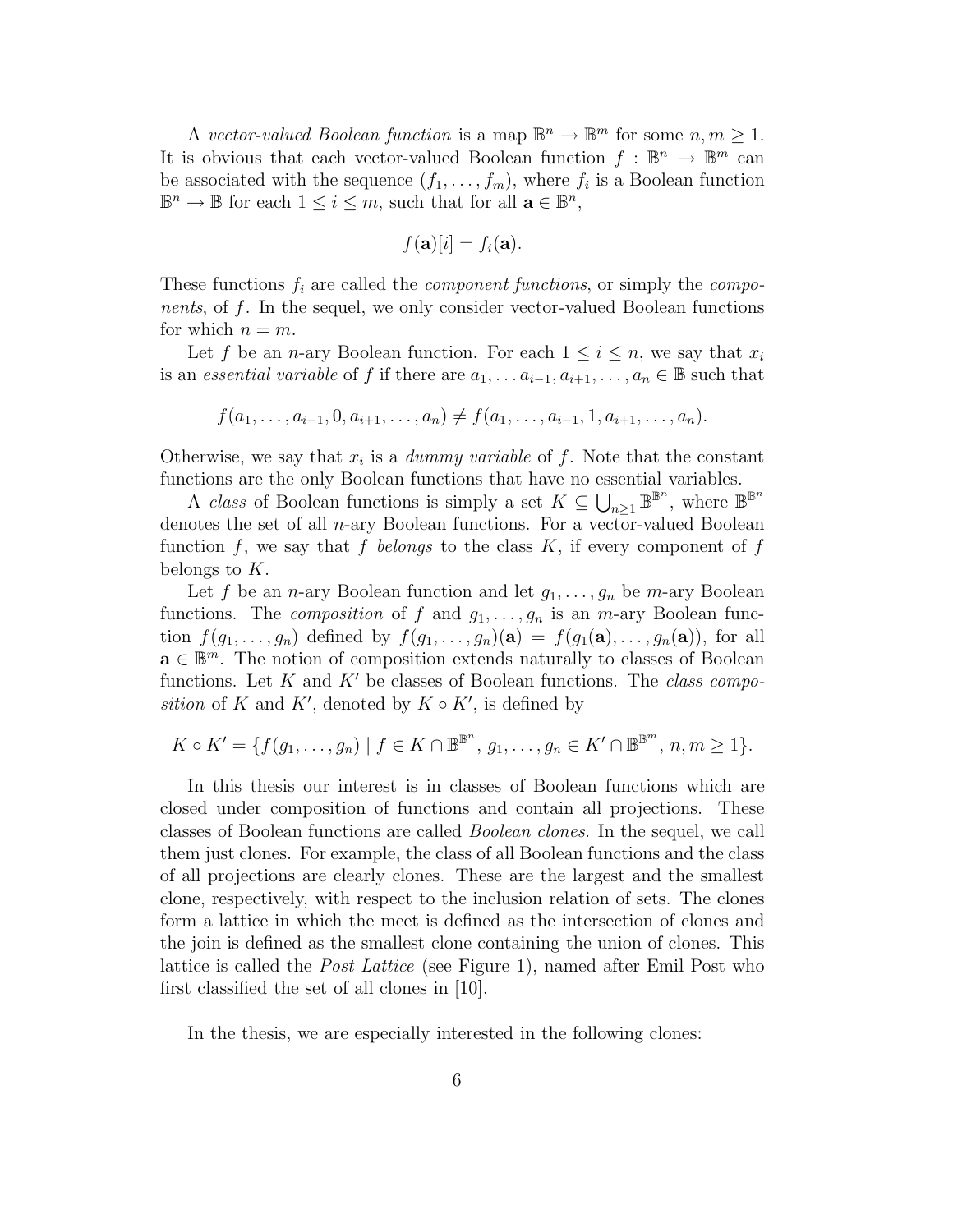

Figure 1: The Post Lattice.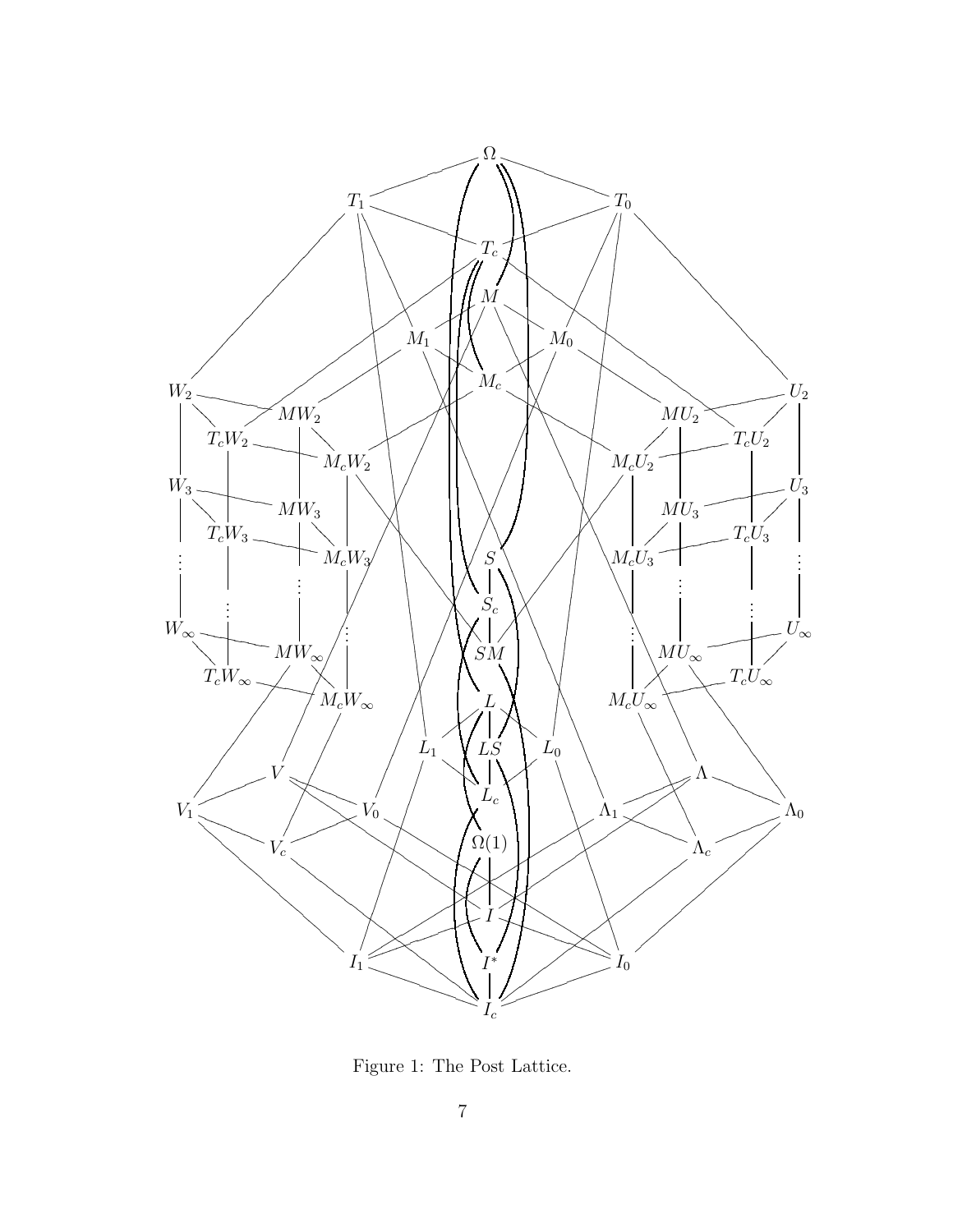- $\Omega$ , the class of all Boolean functions,
- $\bullet$   $\ T_0,$  the class of all 0-preserving functions, i.e.  $T_0 = \{f \in \Omega \mid f(0, \ldots, 0) = 0\},\$
- $T_1$ , the class of all 1-preserving functions, i.e.  $T_1 = \{f \in \Omega \mid f(1,\ldots,1) = 1\},\$
- $T_c$ , the class of all constant-preserving functions, i.e.  $T_c = T_0 \cap T_1$ ,
- S, the class of all self-dual functions, i.e.  $S = \{f \in \Omega \mid f^d = f\},\$
- $\bullet$  L, the class of all linear functions, i.e.  $L = \{f \in \Omega \mid f(x_1,\ldots,x_n) = c_0 \oplus c_1x_1 \oplus \ldots \oplus c_nx_n, \text{ where } n \geq 1\}$ and  $c_i \in \mathbb{B}$  for all  $0 \leq i \leq n$ ,
- $L_0 = L \cap T_0, L_1 = L \cap T_1, L_c = L \cap T_c, LS = L \cap S,$
- $\Lambda$ , the class of all conjunctions and constants, i.e.  $\Lambda = \{f \in \Omega \mid f = 0, f = 1 \text{ or } f(x_1, \ldots, x_n) = x_{i_1} \wedge \cdots \wedge x_{i_m}, \text{ where } n \geq 1,$  $1 \le m \le n$  and  $x_{i_j} \in \{x_1, \ldots, x_n\}$  for all  $1 \le j \le m\},$
- $\Lambda_0 = \Lambda \cap T_0$ ,  $\Lambda_1 = \Lambda \cap T_1$ ,  $\Lambda_c = \Lambda \cap T_c$ ,
- $\bullet$  V, the class of all disjunctions and constants, i.e.  $V = \{f \in \Omega \mid f = 0, f = 1 \text{ or } f(x_1, \ldots, x_n) = x_{i_1} \vee \cdots \vee x_{i_m}, \text{ where } n \geq 1,$  $1 \le m \le n$  and  $x_{i_j} \in \{x_1, ..., x_n\}$  for all  $1 \le j \le m\},$
- $V_0 = V \cap T_0$ ,  $V_1 = V \cap T_1$ ,  $V_c = V \cap T_c$ ,
- $\Omega(1)$ , the class of all projections, complements of projections and constants,
- I∗, the class of all projections and complements of projections,
- I, the class of all projections and constants,
- $I_0 = I \cap T_0$ ,  $I_1 = I \cap T_1$ ,  $I_c = I \cap T_c$ .

Note that  $I_c$  is the smallest clone and it contains only projections.

**Remark 1.** The only functions in Λ having essential variables are conjunctions, and we have that for all  $f \in \Lambda \cap \mathbb{B}^{\mathbb{B}^n}$  and for all  $\mathbf{a} \in \mathbb{B}^n$ ,

 $f(\mathbf{a}) = 1$  if and only if  $f \neq \mathbf{0}$  and  $\mathbf{a}[j] = 1$  for all essential variables  $x_j$  of f.

Since  $\mathbf{0} \notin \Lambda_1$ , we also have that for all  $f \in \Lambda_1 \cap \mathbb{B}^{\mathbb{B}^n}$  and for all  $\mathbf{a} \in \mathbb{B}^n$ ,

 $f(\mathbf{a}) = 1$  if and only if  $\mathbf{a}[j] = 1$  for all essential variables  $x_j$  of f.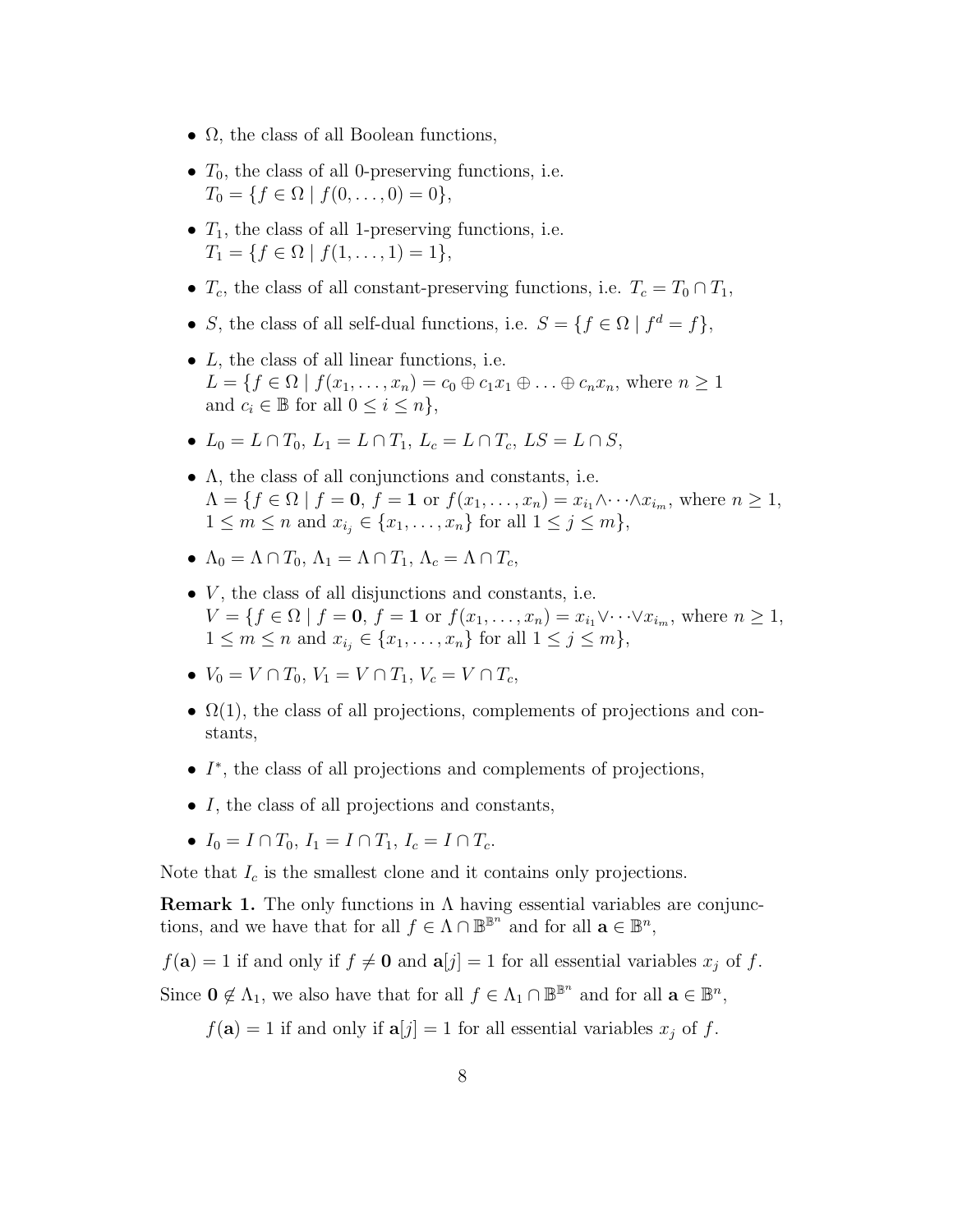#### **2.3 Term definable classes of Boolean functions**

Let X be a countable set of *vector-variable symbols*  $\mathbf{x}_1, \mathbf{x}_2, \ldots$  A *Boolean formula* is a formal expression, which is defined inductively as follows:

- (1) All vector-variable symbols  $\mathbf{x}_i \in X$  and constant functions **0** and **1** are Boolean formulas.
- (2) If  $G_1$  and  $G_2$  are Boolean formulas, then  $\neg G_1$  and  $(G_1 \wedge G_2)$  are Boolean formulas.

We also make use of other connectives, like  $\vee$ ,  $\rightarrow$  and  $\leftrightarrow$ , and they are defined by using the connectives  $\neg$  and  $\wedge$  as usually. If the vector-variable symbols occuring in G are among  $\mathbf{x}_1, \ldots, \mathbf{x}_n$ , we write  $G = G(\mathbf{x}_1, \ldots, \mathbf{x}_n)$  and say that  $G$  has an arity  $n$ . In the sequel, we may also denote vector-variable symbols by **x** and **y**.

Boolean formulas can be interpreted in the set  $\mathbb{B}^n$  for any  $n \geq 1$ . Each Boolean formula G defines a Boolean function if G is interpreted in  $\mathbb{B}$ . For example, let  $G = \mathbf{x}_1 \wedge \mathbf{x}_2$ . If G is interpreted in B, it defines a binary Boolean function f such that  $f(x_1, x_2) = x_1 \wedge x_2$  for all  $x_1, x_2 \in \mathbb{B}$ . On the other hand, if G is interpreted in  $\mathbb{B}^n$ , it defines a vector-valued Boolean function  $q : \mathbb{B}^{2n} \to$  $\mathbb{B}^n$  such that for all  $\mathbf{a}, \mathbf{b} \in \mathbb{B}^n$  and for all  $1 \leq i \leq n$ ,  $q(\mathbf{a}, \mathbf{b})[i] = \mathbf{a}[i] \wedge \mathbf{b}[i]$ . In general, every connective in  $G$  is interpreted component-wise. The negation in Boolean formulas is interpreted as the complement.

A *functional term* is a formal expression

$$
T = G(\mathbf{f}(G_1(\mathbf{x}_1,\ldots,\mathbf{x}_r)),\ldots,\mathbf{f}(G_m(\mathbf{x}_1,\ldots,\mathbf{x}_r))),
$$

where  $m, r \geq 1$ , G is an m-ary Boolean formula,  $G_1, \ldots, G_m$  are r-ary Boolean formulas,  $\mathbf{x}_1, \ldots, \mathbf{x}_r$  are r distinct vector-variable symbols and **f** is a *function symbol.* For example,  $f(x) \rightarrow f(x \vee y)$  and  $\neg f(0) \wedge (f(x \wedge y) \leftrightarrow f(y))$ **f**(**x**) ∧ **f**(**y**)) are functional terms, but  $f(x \lor y) \rightarrow (x \lor y)$  is not. Note that functional terms and uniform degree-1 formulas are, in a certain sense, of the same form. We will come back to this connection in Section 3. To emphasize this connection, we denote the complement by the negation in the Boolean formulas.

For each  $n \geq 1$ , the functional term T defines a map  $T : \mathbb{B}^{\mathbb{B}^n} \times \mathbb{B}^{nr} \to \mathbb{B}$ given by

$$
T(f, \mathbf{a}_1, \ldots, \mathbf{a}_r) = G(f(G_1(\mathbf{a}_1, \ldots, \mathbf{a}_r)), \ldots, f(G_m(\mathbf{a}_1, \ldots, \mathbf{a}_r))),
$$

where we interpret the Boolean formula  $G$  in  $\mathbb B$  and the Boolean formulas  $G_i, 1 \leq i \leq m$ , in  $\mathbb{B}^n$ .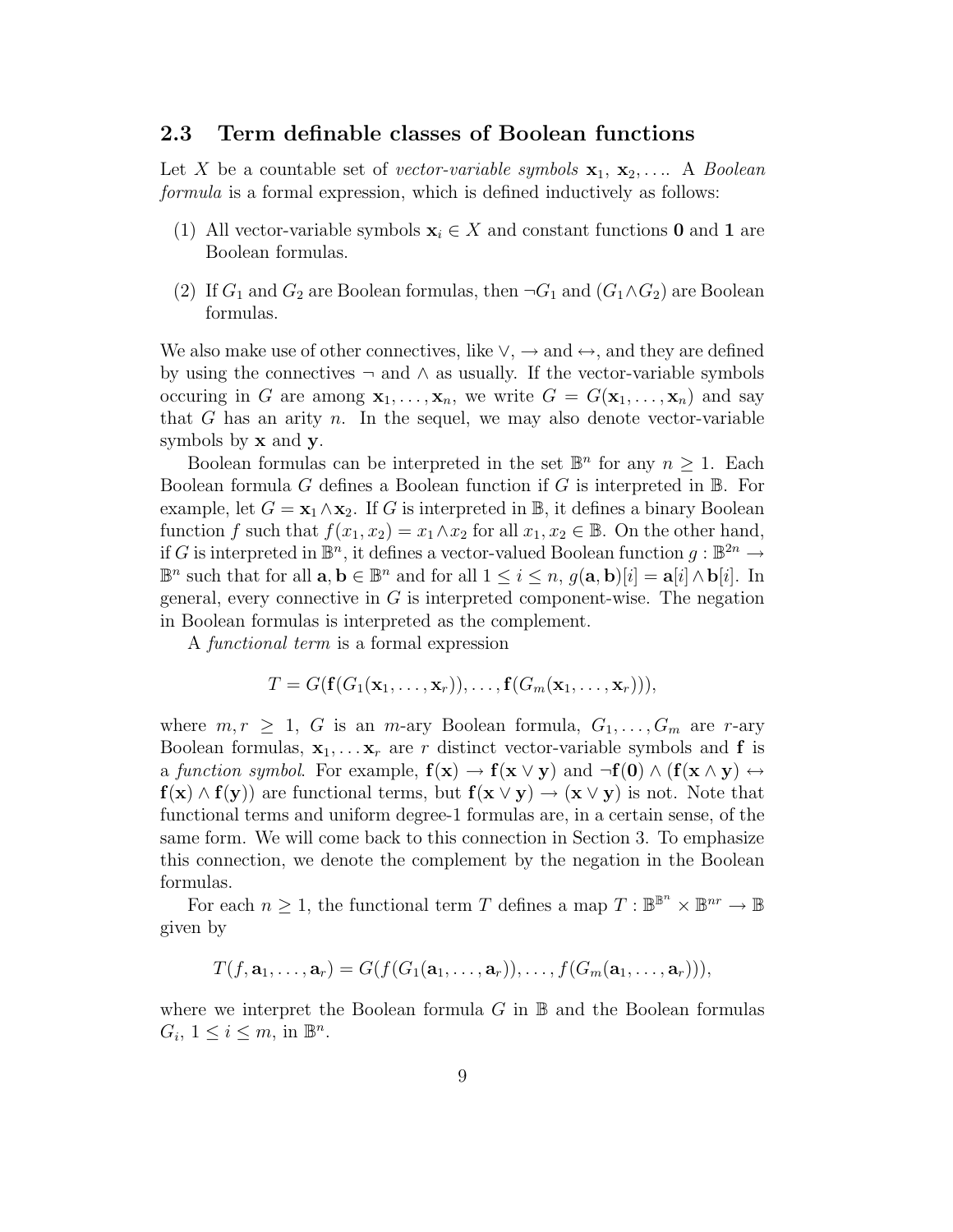We say that an n-ary Boolean function f *satisfies* the functional term T, denoted by  $T(f) \equiv 1$ , if

$$
T(f, \mathbf{a}_1, \ldots, \mathbf{a}_r) = 1
$$

for all  $\mathbf{a}_1, \ldots, \mathbf{a}_r \in \mathbb{B}^n$ . For background, see [5, 9]. A class K of Boolean functions is *defined by* a set T of functional terms, denoted by  $K = \langle T \rangle$ , if K is the class of all Boolean functions satisfying every member of  $\mathcal{T}$ . If  $\mathcal{T} = \{T\}$ , then we write  $K = \langle T \rangle$ , instead of  $K = \langle T \rangle$ . A class K is *term definable* if  $K = \langle \mathcal{T} \rangle$  for some set  $\mathcal T$  of functional terms. The following theorem gives a characterization for a class of Boolean functions to be term definable. The result was first obtained by Ekin, Foldes, Hammer and Hellerstein in [4].

**Theorem 1.** *A class* K *of Boolean functions is term definable if and only if*  $K \circ I_c = K$ .

The theorem above states that a class K is term definable if and only if K is closed under permutation and identification of variables.

Note that, since clones contain all the projections and are closed under composition of functions, clones are in particular term definable. In the following list we give the sets of defining functional terms for the clones that we are considering in this thesis. For a complete list of defining functional terms for each clone, see [5].

- $\Omega = \langle 1 \rangle,$
- $T_0 = \langle \neg \mathbf{f}(\mathbf{0}) \rangle, T_1 = \langle \mathbf{f}(\mathbf{1}) \rangle,$
- $\bullet$   $T_c = \langle \{\neg \mathbf{f}(\mathbf{0}), \mathbf{f}(\mathbf{1})\} \rangle,$
- $\bullet$   $S = \langle \neg \mathbf{f}(\mathbf{x}) \leftrightarrow \mathbf{f}(\neg \mathbf{x}) \rangle,$
- L = **1** ⊕ **f**(**0**) ⊕ **f**(**x**) ⊕ **f**(**y**) ⊕ **f**(**x** ⊕ **y**)-,
- L<sup>0</sup> = **1** ⊕ **f**(**x**) ⊕ **f**(**y**) ⊕ **f**(**x** ⊕ **y**)-,
- L<sup>1</sup> = {**f**(**1**), **1** ⊕ **f**(**0**) ⊕ **f**(**x**) ⊕ **f**(**y**) ⊕ **f**(**x** ⊕ **y**)}-,
- $\bullet$   $L_c = \langle \{ \mathbf{f}(\mathbf{1}), \mathbf{1} \oplus \mathbf{f}(\mathbf{x}) \oplus \mathbf{f}(\mathbf{y}) \oplus \mathbf{f}(\mathbf{x} \oplus \mathbf{y}) \} \rangle,$
- LS = {**f**(**1**) ⊕ **f**(**0**), **1** ⊕ **f**(**0**) ⊕ **f**(**x**) ⊕ **f**(**y**) ⊕ **f**(**x** ⊕ **y**)}-,
- Λ = **f**(**x**) ∧ **f**(**y**) ↔ **f**(**x** ∧ **y**)-,
- $\bullet \ \Lambda_0 = \langle \{\neg \mathbf{f}(\mathbf{0}), \mathbf{f}(\mathbf{x}) \wedge \mathbf{f}(\mathbf{y}) \leftrightarrow \mathbf{f}(\mathbf{x} \wedge \mathbf{y})\} \rangle,$
- $\bullet$   $\Lambda_1 = \langle \{ \mathbf{f(1)}, \mathbf{f(x)} \land \mathbf{f(y)} \leftrightarrow \mathbf{f(x} \land \mathbf{y}) \} \rangle,$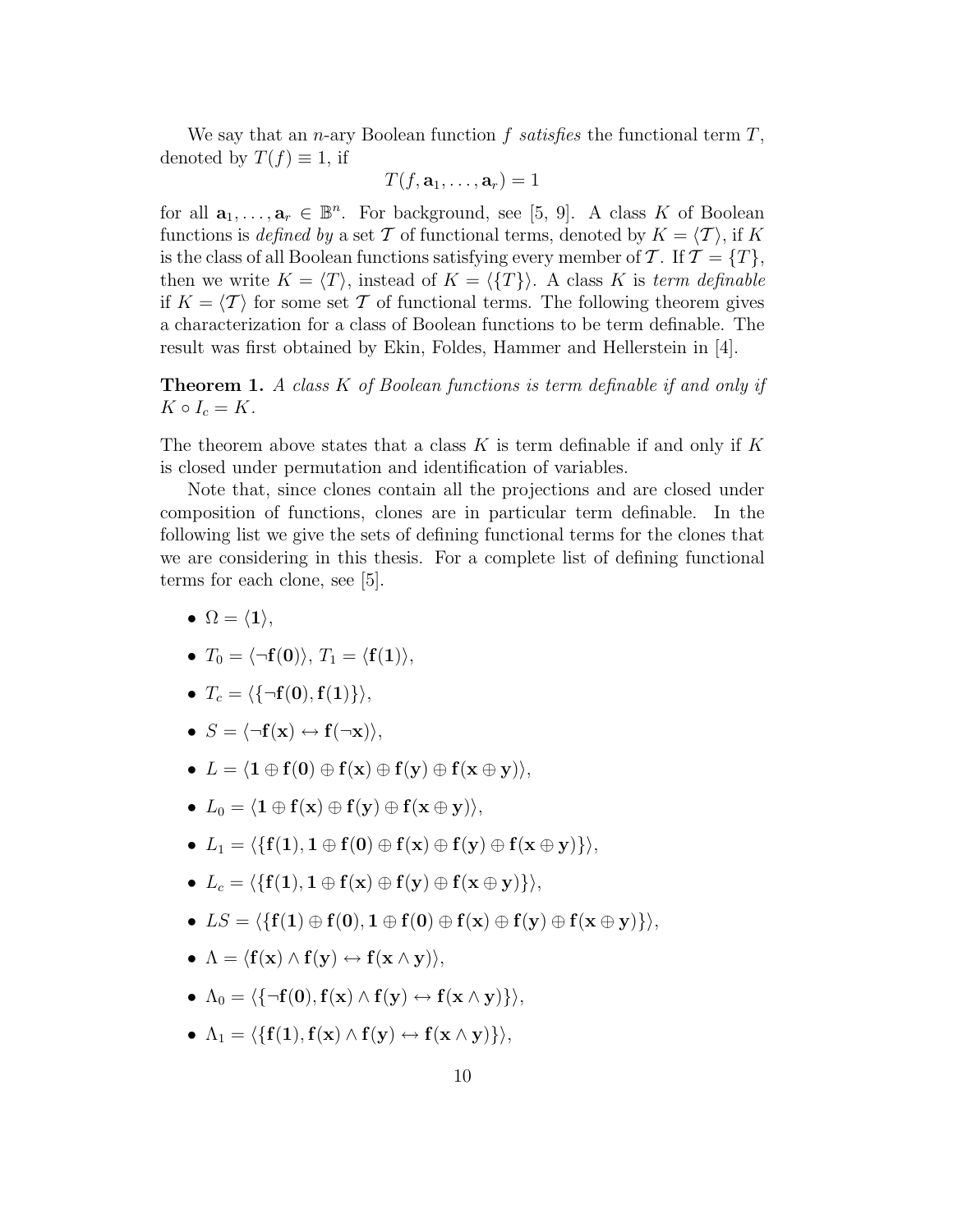- $\bullet \ \Lambda_c = \langle \{\neg \mathbf{f}(\mathbf{0}), \mathbf{f}(\mathbf{1}), \mathbf{f}(\mathbf{x}) \wedge \mathbf{f}(\mathbf{y}) \leftrightarrow \mathbf{f}(\mathbf{x} \wedge \mathbf{y}) \} \rangle,$
- V = **f**(**x**) ∨ **f**(**y**) ↔ **f**(**x** ∨ **y**)-,
- $\bullet$   $V_0 = \langle \{\neg \mathbf{f}(\mathbf{0}), \mathbf{f}(\mathbf{x}) \vee \mathbf{f}(\mathbf{y}) \leftrightarrow \mathbf{f}(\mathbf{x} \vee \mathbf{y}) \} \rangle,$
- V<sup>1</sup> = {**f**(**1**),**f**(**x**) ∨ **f**(**y**) ↔ **f**(**x** ∨ **y**)}-,
- $\bullet \ \ V_c = \langle \{\neg \mathbf{f}(\mathbf{0}), \mathbf{f}(\mathbf{1}), \mathbf{f}(\mathbf{x}) \vee \mathbf{f}(\mathbf{y}) \leftrightarrow \mathbf{f}(\mathbf{x} \vee \mathbf{y}) \} \rangle,$
- Ω(1) = {**1** ⊕ **f**(**0**) ⊕ **f**(**x**) ⊕ **f**(**y**) ⊕ **f**(**x** ⊕ **y**),  $(f(x) \oplus f(x \wedge y)) \rightarrow (f(x) \oplus f(y))\},$
- I<sup>∗</sup> = {**f**(**0**) ⊕ **f**(**1**), **1** ⊕ **f**(**0**) ⊕ **f**(**x**) ⊕ **f**(**y**) ⊕ **f**(**x** ⊕ **y**),  $(f(x) \oplus f(x \wedge y)) \rightarrow (f(x) \oplus f(y))\},$
- I = {**f**(**x**) ∧ **f**(**y**) ↔ **f**(**x** ∧ **y**),**f**(**x**) ∨ **f**(**y**) ↔ **f**(**x** ∨ **y**)}-,
- $\bullet$   $I_0 = \langle \{\neg \mathbf{f}(\mathbf{0}), \mathbf{f}(\mathbf{x}) \vee \mathbf{f}(\mathbf{y}) \leftrightarrow \mathbf{f}(\mathbf{x} \vee \mathbf{y}), \mathbf{f}(\neg \mathbf{x}) \rightarrow \neg \mathbf{f}(\mathbf{x}) \} \rangle,$
- $\bullet$   $I_1 = \langle \{ \mathbf{f}(\mathbf{1}), \mathbf{f}(\mathbf{x}) \wedge \mathbf{f}(\mathbf{y}) \leftrightarrow \mathbf{f}(\mathbf{x} \wedge \mathbf{y}), \neg \mathbf{f}(\mathbf{x}) \rightarrow \mathbf{f}(\neg \mathbf{x}) \} \rangle,$
- $\bullet$   $I_c = \langle \{ \mathbf{f}(\mathbf{1}), \mathbf{f}(\mathbf{x}) \wedge \mathbf{f}(\mathbf{y}) \leftrightarrow \mathbf{f}(\mathbf{x} \wedge \mathbf{y}), \neg \mathbf{f}(\mathbf{x}) \leftrightarrow \mathbf{f}(\neg \mathbf{x}) \} \rangle.$

Note that if a class K is defined by a finite set  $\mathcal T$  of functional terms, then it is defined by a single functional term which is obtained by taking the conjunction of the functional terms in  $\mathcal T$ . For example,

$$
\Lambda_1 = \langle \mathbf{f(1)} \wedge (\mathbf{f(x)} \wedge \mathbf{f(y)} \leftrightarrow \mathbf{f(x \wedge y)}) \rangle.
$$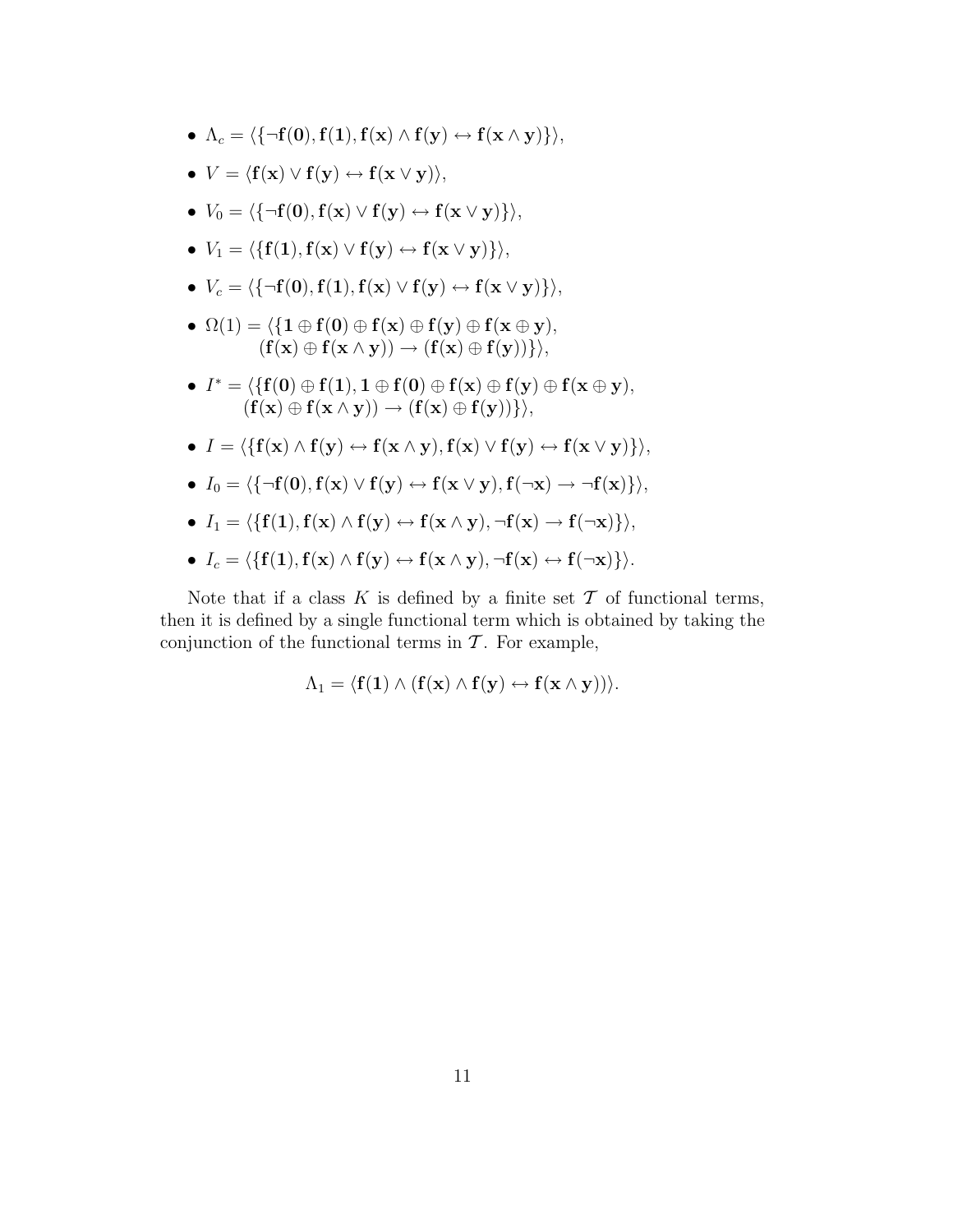### **3 General correspondence**

In this section we will show that definability of Boolean functions by functional terms corresponds exactly to definability of finite Scott-Montague frames by uniform degree-1 formulas. We will make use of the natural bijection between vector-valued Boolean functions  $f : \mathbb{B}^n \to \mathbb{B}^n$  and set functions  $F: \mathcal{P}(W) \to \mathcal{P}(W)$ , where W is a set with n elements. By using this natural bijection, finite Scott-Montague frames can be interpreted by Boolean functions and this correspondence can be used to define certain classes of frames by using known theories of Boolean function classes. We will only consider finite frames and throughout this section we fix  $W$  to be the *n*-element set  $\{w_1,\ldots,w_n\}.$ 

Let  $X \subseteq W$  and  $\mathbf{x} \in \mathbb{B}^n$ . By  $\mathbf{a}_X$  we denote the characteristic vector of X, i.e. for all  $1 \leq i \leq n$ ,

$$
\mathbf{a}_X[i] = 1 \text{ if and only if } w_i \in X.
$$

Conversely, by  $A_{\mathbf{x}}$  we denote the set whose characteristic vector is **x**. It is immediate that  $\mathbf{a}_{A_{\mathbf{x}}} = \mathbf{x}$  and  $A_{\mathbf{a}_{\mathbf{x}}} = X$ .

Let  $f = (f_1, \ldots, f_n)$  be a vector-valued Boolean function  $\mathbb{B}^n \to \mathbb{B}^n$ . We define  $F_f$  to be the function  $\mathcal{P}(W) \to \mathcal{P}(W)$  such that  $F_f(X) = A_{f(\mathbf{a}_X)}$  for all  $X \subseteq W$ . That is, for all  $X \subseteq W$  and  $w_i \in W$ ,

$$
w_i \in F_f(X)
$$
 if and only if  $f_i(\mathbf{a}_X) = 1$ .

We denote by  $\mathcal{F}_f$  the Scott-Montague frame  $\langle W, F_f \rangle$ .

Let  $\mathcal{F} = \langle W, F \rangle$  be a Scott-Montague frame. We denote by  $f_F$  the vectorvalued Boolean function  $\mathbb{B}^n \to \mathbb{B}^n$  for which  $f_F(\mathbf{x}) = \mathbf{a}_{F(A_{\mathbf{x}})}$  for all  $\mathbf{x} \in \mathbb{B}^n$ . In other words, for all  $\mathbf{x} \in \mathbb{B}^n$  and for all  $1 \leq i \leq n$ ,

$$
f_i(\mathbf{x}) = 1
$$
 if and only if  $w_i \in F(A_{\mathbf{x}})$ ,

where  $f_i$  is the *i*th component of  $f_F$ . We also use a notation  $f_{\mathcal{F}} = f_F$ .

It is immediate from these definitions that  $f_{F_f} = f$  and  $F_{f_F} = F$ .

Let T be a functional term, let  $f = (f_1, \ldots, f_n)$  be a vector-valued Boolean function  $\mathbb{B}^n \to \mathbb{B}^n$  and let  $\mathbf{a}_1, \ldots, \mathbf{a}_r \in \mathbb{B}^n$ . By  $T(f, \mathbf{a}_1, \ldots, \mathbf{a}_r)$  we denote the n-vector whose ith component is  $T(f_i, \mathbf{a}_1, \ldots, \mathbf{a}_r)$ . We write  $T(f) \equiv 1$  when  $T(f, \mathbf{a}_1, \ldots, \mathbf{a}_r) = \mathbf{1}$  for all  $\mathbf{a}_1, \ldots, \mathbf{a}_r \in \mathbb{B}^n$ . In other words,  $T(f) \equiv \mathbf{1}$  if and only if  $T(f_i, \mathbf{a}_1, \ldots, \mathbf{a}_r) = 1$  for all  $1 \leq i \leq n$  and for all  $\mathbf{a}_1, \ldots, \mathbf{a}_r \in \mathbb{B}^n$ .

In order to establish the desired connection between term definable classes of Boolean functions and classes of Scott-Montague frames definable by uniform degree-1 formulas, we need a translation of functional terms into uniform degree-1 formulas and, conversely, of uniform degree-1 formulas into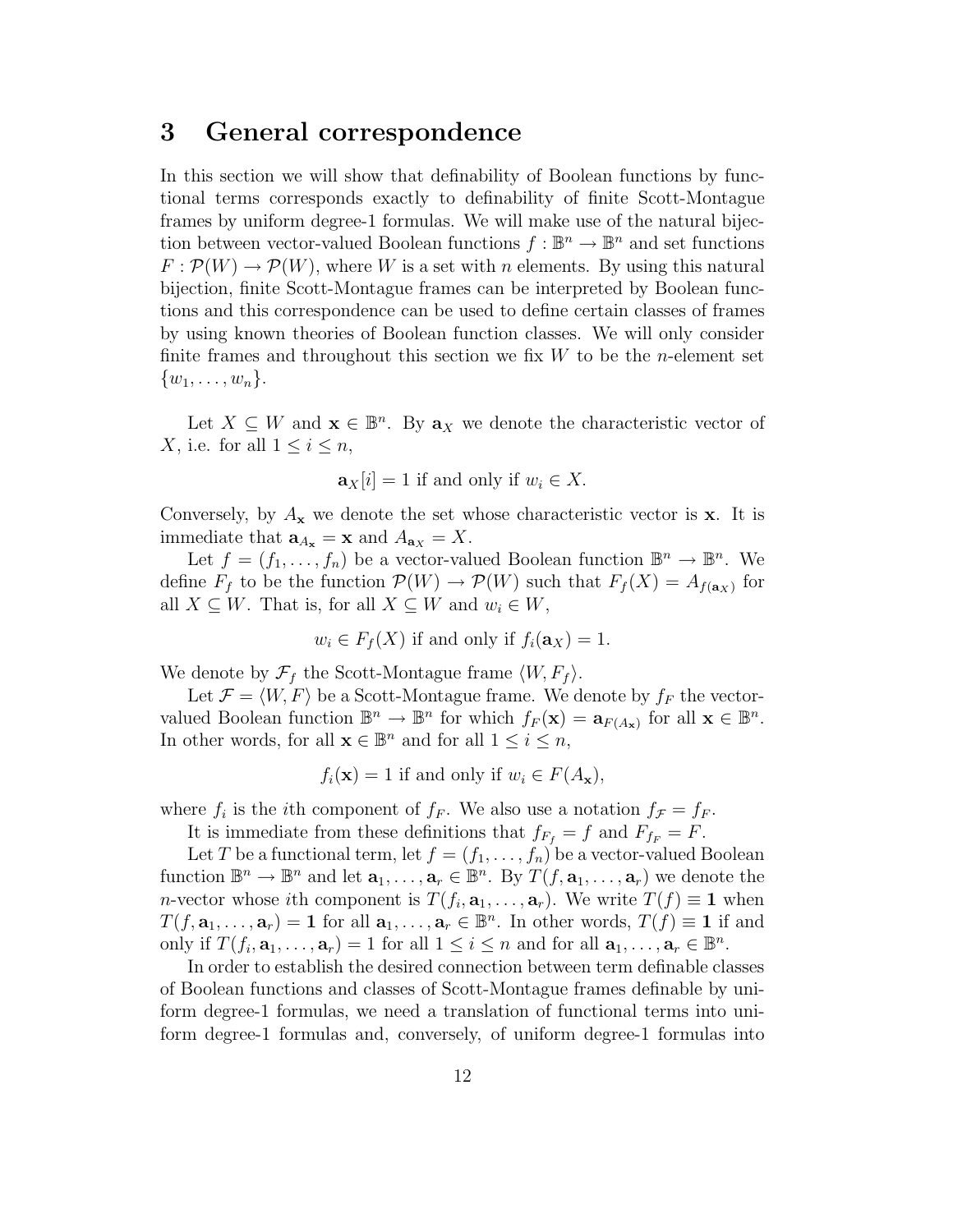functional terms. We will first define a translation of functional terms T into uniform degree-1 formulas  $\psi_T$  such that for every vector-valued Boolean function f,  $T(f) \equiv 1$  if and only if  $\mathcal{F}_f \models \psi_T$ . The idea of the translation is very simple; we just replace vector-variable symbols  $\mathbf{x}_i$  by proposition symbols  $p_i$ and the function symbol  $f$  by the modal operator  $\Box$ , and all the connectives remain the same. The exact definition of the translation is done in two parts. First we define a translation for Boolean formulas and then, using this, we define a translation for functional terms.

Let  $G = G(\mathbf{x}_1, \ldots, \mathbf{x}_r)$  be an *r*-ary Boolean formula. The *translation* of G, denoted by  $\psi_G$ , is defined inductively as follows:

- If  $G = 0$  (or 1), then  $\psi_G = \bot$  (or  $\top$  respectively).
- If  $G(\mathbf{x}_1,\ldots,\mathbf{x}_r) = \mathbf{x}_i$  for some  $1 \leq i \leq r$ , then  $\psi_G = p_i$ .
- If  $G = \neg H$ , then  $\psi_G = \neg \psi_H$ .
- If  $G = H_1 \wedge H_2$ , then  $\psi_G = \psi_H$ ,  $\wedge \psi_H$ .

Let  $T = G(\mathbf{f}(G_1(\mathbf{x}_1,\ldots,\mathbf{x}_r)),\ldots,\mathbf{f}(G_m(\mathbf{x}_1,\ldots,\mathbf{x}_r)))$  be a functional term as defined in Section 2.3, let  $\psi_G(p_1,\ldots,p_m)$  be the translation of G and let  $\psi_{G_i}$ be the translation of  $G_i$  for each  $1 \leq i \leq m$ . The *translation* of T, denoted by  $\psi_T$ , is defined as

$$
\psi_T = \psi_G(\Box \psi_{G_1}, \dots, \Box \psi_{G_m}).
$$

For example, let  $T = f(x_1 \wedge x_2) \rightarrow (f(x_1) \wedge f(x_2))$ . Then

$$
\psi_T = \Box(p_1 \land p_2) \to (\Box p_1 \land \Box p_2).
$$

Clearly, the translation of a functional term yields a uniform degree-1 formula.

Let  $\mathbf{a} = (\mathbf{a}_1, \ldots, \mathbf{a}_r) \in \mathbb{B}^{nr}$ . We denote by  $V_{\mathbf{a}}$  the valuation function  $\Phi \to \mathcal{P}(W)$  such that  $V_{\mathbf{a}}(p_j) = A_{\mathbf{a}_j}$  for all  $1 \leq j \leq r$ .

**Lemma 1.** Let G be an r-ary Boolean formula and let  $\mathbf{a} = (\mathbf{a}_1, \ldots, \mathbf{a}_r) \in \mathbb{B}^{nr}$ . Let  $\mathcal{M} = \langle W, F, V_a \rangle$  be a Scott-Montague model. Then for all  $1 \leq i \leq n$ ,

$$
G(\mathbf{a}_1,\ldots,\mathbf{a}_r)[i] = 1 \text{ if and only if } \mathcal{M}, w_i \models \psi_G,
$$

*i.e.*  $\|\psi_G\|^{\mathcal{M}} = A_{\mathbf{b}}$ *, where*  $\mathbf{b} = G(\mathbf{a}_1, \dots, \mathbf{a}_r)$ *.*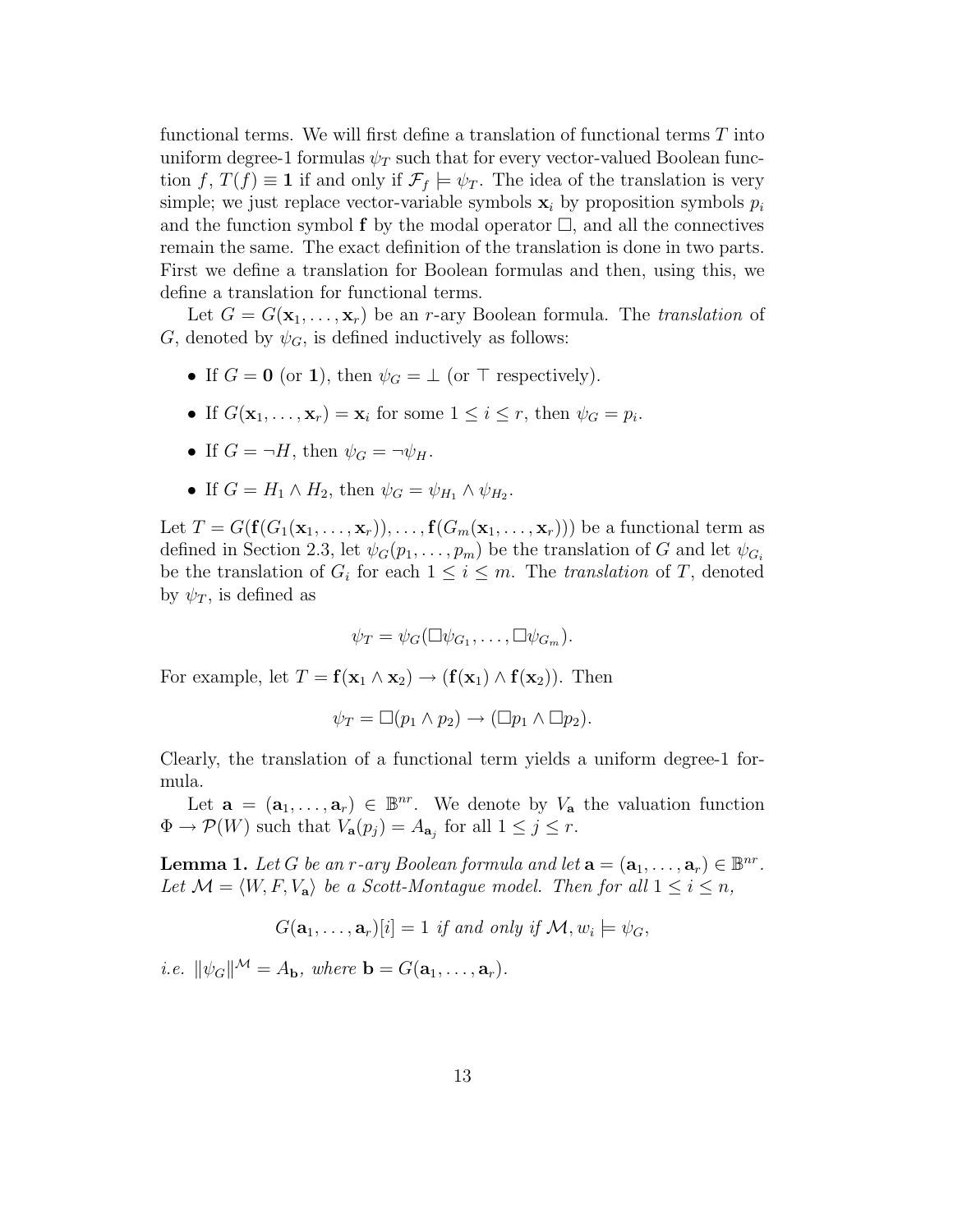*Proof.* The proof is by induction on the construction of G. If G is a constant **0** (or **1**) then  $\psi_G$  is  $\bot$  (or  $\top$  respectively) and the result is trivial. If  $G(\mathbf{x}_1,\ldots,\mathbf{x}_r) = \mathbf{x}_j$  for some  $1 \leq j \leq r$  then  $\psi_G = p_j$  and

$$
G(\mathbf{a}_1,\ldots,\mathbf{a}_r)[i]=1 \Leftrightarrow \mathbf{a}_j[i]=1 \Leftrightarrow w_i\in A_{\mathbf{a}_j} \Leftrightarrow \mathcal{M}, w_i\models p_j \Leftrightarrow \mathcal{M}, w_i\models \psi_G.
$$

Let G be of the form  $\neg H$  and suppose that the claim holds for H. Then

$$
G(\mathbf{a}_1, ..., \mathbf{a}_r)[i] = 1 \quad \Leftrightarrow H(\mathbf{a}_1, ..., \mathbf{a}_r)[i] = 0
$$
  
\n
$$
\stackrel{(*)}{\Leftrightarrow} \mathcal{M}, w_i \not\models \psi_H
$$
  
\n
$$
\Leftrightarrow \mathcal{M}, w_i \models \neg \psi_H
$$
  
\n
$$
\Leftrightarrow \mathcal{M}, w_i \models \psi_G,
$$

where the equivalence  $(*)$  holds by the induction hypothesis. In the case where G is of the form  $H_1 \wedge H_2$ , the result also follows straightforwardly from the induction hypothesis.

**Theorem 2.** *Let* T *be a functional term*

$$
G(\mathbf{f}(G_1(\mathbf{x}_1,\ldots,\mathbf{x}_r),\ldots,\mathbf{f}(G_m(\mathbf{x}_1,\ldots,\mathbf{x}_r)))
$$

*and let*  $\mathbf{a} = (\mathbf{a}_1, \dots, \mathbf{a}_r) \in \mathbb{B}^{nr}$ . Let f be a vector-valued Boolean function  $\mathbb{B}^n \to \mathbb{B}^n$ . Then for all  $1 \leq i \leq n$ ,

$$
T(f, \mathbf{a}_1, \ldots, \mathbf{a}_r)[i] = 1 \text{ if and only if } \langle \mathcal{F}_f, V_{\mathbf{a}} \rangle, w_i \models \psi_T.
$$

*Proof.* The proof is by induction on the construction of G. The cases where G is a constant, or of the form  $\neg H$  or  $H_1 \wedge H_2$ , are handled similarly as in the previous lemma. If  $G(\mathbf{x}_1,\ldots,\mathbf{x}_m) = \mathbf{x}_j$  for some  $1 \leq j \leq m$ , then  $T = \mathbf{f}(G_j(\mathbf{x}_1,\ldots,\mathbf{x}_r))$  and  $\psi_T = \Box \psi_{G_j}$ . Thus

$$
T(f, \mathbf{a}_1, ..., \mathbf{a}_r)[i] = 1 \Leftrightarrow f(G_j(\mathbf{a}_1, ..., \mathbf{a}_r))[i] = 1
$$
  
\n
$$
\Leftrightarrow w_i \in A_{f(\mathbf{b})}, \text{ where } \mathbf{b} = G_j(\mathbf{a}_1, ..., \mathbf{a}_r)
$$
  
\n
$$
\Leftrightarrow w_i \in F_f(A_{\mathbf{b}}), \text{ where } \mathbf{b} = G_j(\mathbf{a}_1, ..., \mathbf{a}_r)
$$
  
\n
$$
\Leftrightarrow w_i \in F_f(\|\psi_{G_j}\|)^M, \text{ where } \mathcal{M} = \langle \mathcal{F}_f, V_{\mathbf{a}} \rangle
$$
  
\n
$$
\Leftrightarrow \langle \mathcal{F}_f, V_{\mathbf{a}} \rangle, w_i \models \Box \psi_{G_j}
$$
  
\n
$$
\Leftrightarrow \langle \mathcal{F}_f, V_{\mathbf{a}} \rangle, w_i \models \psi_T,
$$

where the equivalence  $(*)$  holds by Lemma 1.

As an immediate corollary to Theorem 2 we get that the translation  $\psi_T$ works as desired.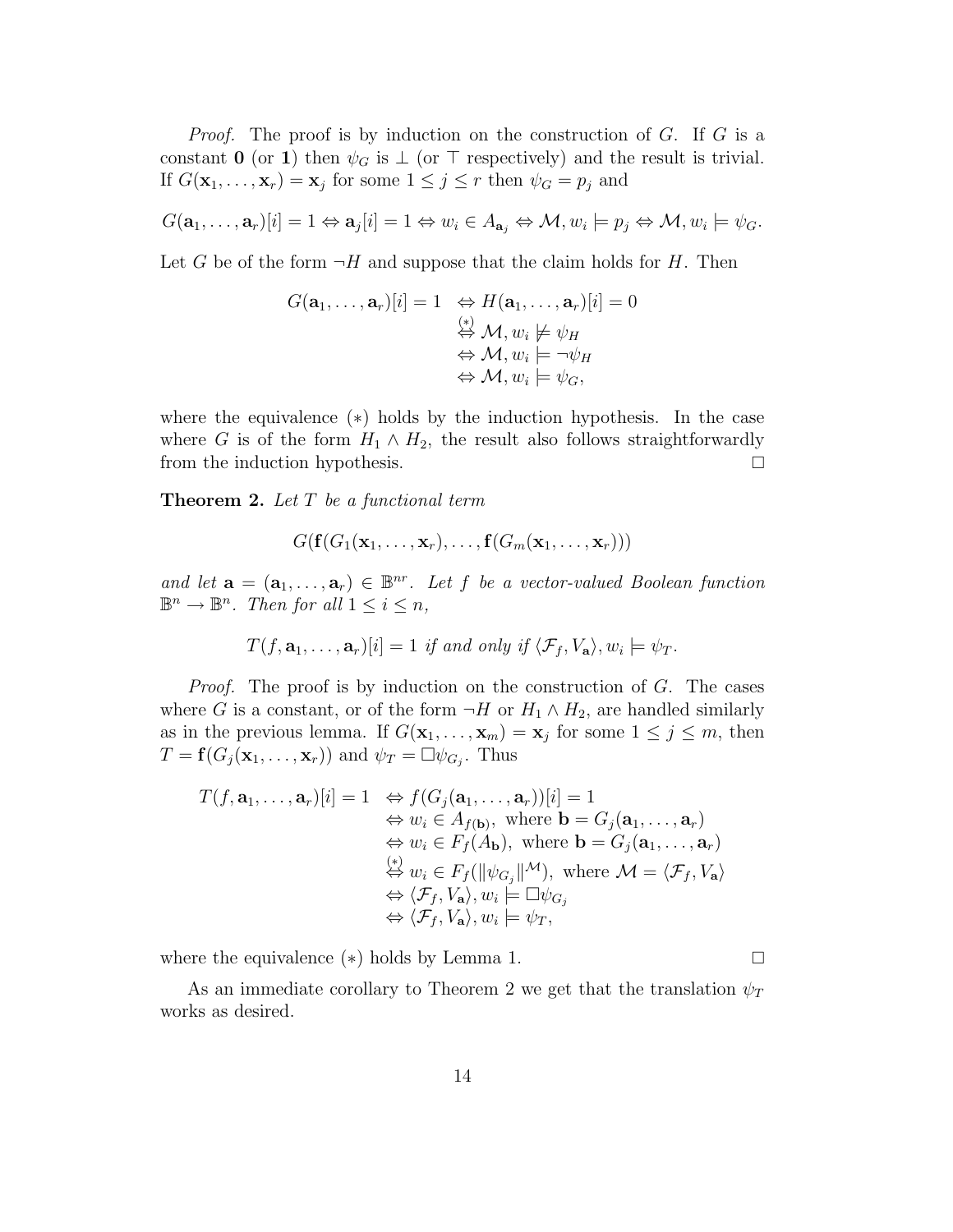**Corollary 1.** Let T be a functional term and let  $\mathbf{a} = (\mathbf{a}_1, \dots, \mathbf{a}_r) \in \mathbb{B}^{nr}$ . Let f *be a vector-valued Boolean function*  $\mathbb{B}^n \to \mathbb{B}^n$ . Then

$$
T(f, \mathbf{a}_1, \ldots, \mathbf{a}_r) = 1 \text{ if and only if } \langle \mathcal{F}_f, V_{\mathbf{a}} \rangle \models \psi_T,
$$

*and futhermore*

$$
T(f) \equiv 1 \text{ if and only if } \mathcal{F}_f \models \psi_T.
$$

Our next aim is to translate uniform degree-1 formulas  $\psi$  into functional terms  $T_{\psi}$  such that for every Scott-Montague frame  $\mathcal{F}, \mathcal{F} \models \psi$  if and only if  $T_{\psi}(f_{\mathcal{F}}) \equiv 1$ . The idea of the translation is similar to the one introduced above. We just replace the modal operator  $\Box$  in  $\psi$  by the function symbol **f** and proposition symbols  $p_i$  by vector-variable symbols  $\mathbf{x}_i$ . As we will observe later in Theorem 4, the translations  $T \mapsto \psi_T$  and  $\psi \mapsto T_{\psi}$  are inverses of each other. We will first define a translation of a propositional formula  $\varphi$ into a Boolean formula  $G_{\varphi}$ , and then using this we define a translation of a uniform degree-1 formula into a functional term.

If  $\varphi$  is a modal formula in which there occur r different proposition symbols, we always assume for simplicity that those proposition symbols are  $p_1,\ldots,p_r$ . Let  $\varphi$  be a propositional formula. The *translation* of  $\varphi$ , denoted by  $G_{\varphi}$ , is defined inductively as follows:

- If  $\varphi = \perp$  (or T), then  $G_{\varphi} = \mathbf{0}$  (or **1** respectively).
- If  $\varphi(p_1,\ldots,p_r) = p_i$  for some  $1 \leq i \leq r$ , then  $G_{\varphi}(\mathbf{x}_1,\ldots,\mathbf{x}_r) = \mathbf{x}_i$ .
- If  $\varphi = \neg \theta$ , then  $G_{\varphi} = \neg G_{\theta}$ .
- If  $\varphi = \theta_1 \wedge \theta_2$ , then  $G_{\varphi} = G_{\theta_1} \wedge G_{\theta_2}$ .

Let  $\psi = \varphi(\Box \varphi_1, \ldots, \Box \varphi_m)$  be a uniform degree-1 formula. The *translation* of  $\psi$ , denoted by  $T_{\psi}$ , is defined as

$$
T_{\psi}=G_{\varphi}(\mathbf{f}(G_{\varphi_1}(\mathbf{x}_1,\ldots,\mathbf{x}_r)),\ldots,\mathbf{f}(G_{\varphi_m}(\mathbf{x}_1,\ldots,\mathbf{x}_r))).
$$

If, for example,  $\psi = \Box \top \wedge (\Box p_1 \wedge \Box p_2 \leftrightarrow \Box (p_1 \wedge p_2))$ , then

$$
T_{\psi} = \mathbf{f}(\mathbf{1}) \wedge (\mathbf{f}(\mathbf{x}_1) \wedge \mathbf{f}(\mathbf{x}_2) \leftrightarrow \mathbf{f}(\mathbf{x}_1 \wedge \mathbf{x}_2)).
$$

Again, it is easy to see that the translation of a uniform degree-1 formula is a functional term.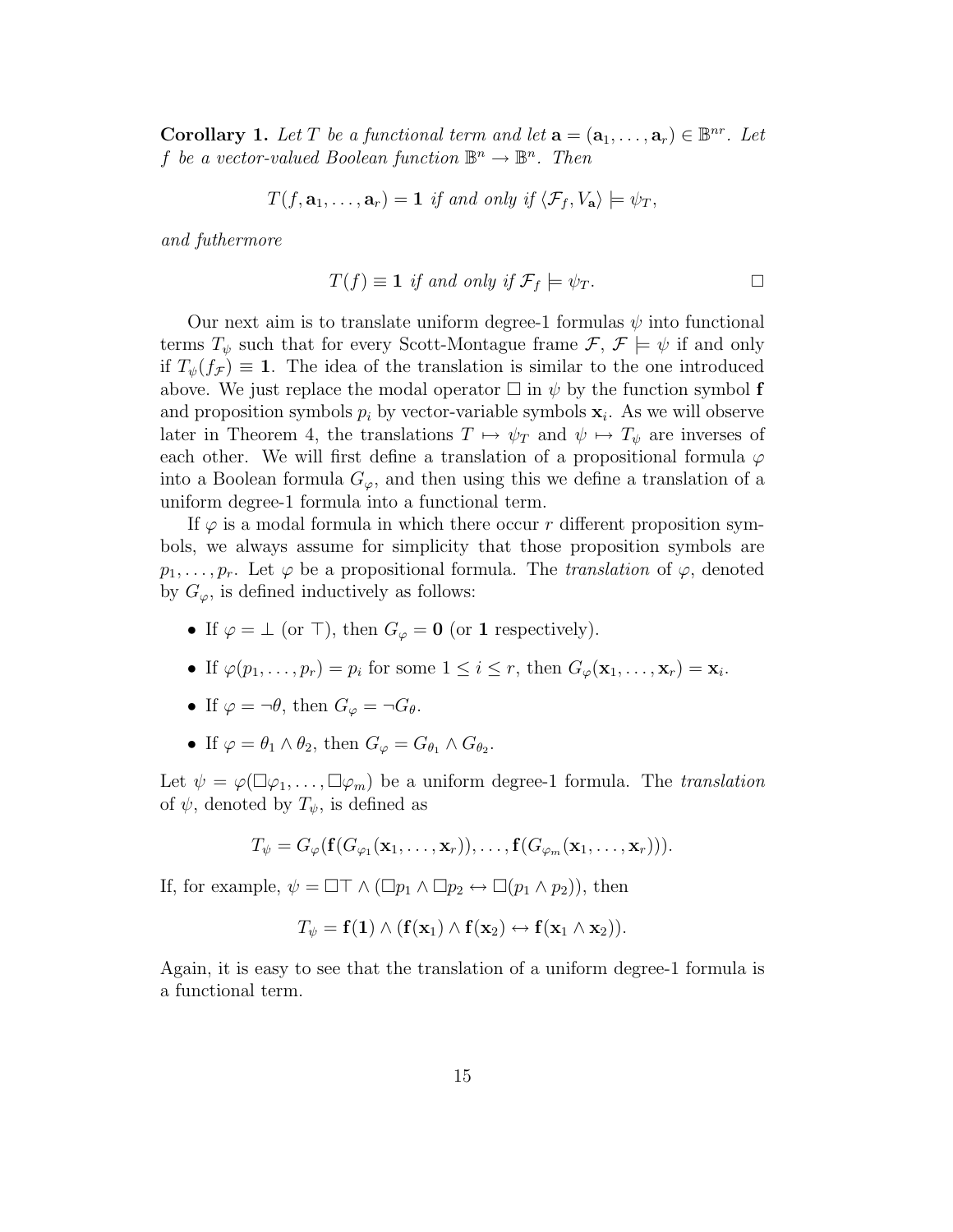**Lemma 2.** Let  $\varphi$  be a propositional formula with proposition symbols  $p_1, \ldots, p_r$ *and let*  $\mathcal{M} = \langle W, F, V \rangle$  *be a Scott-Montague model. Let*  $\mathbf{a}_j = \mathbf{a}_{V(p_j)}$  *for all*  $1 \leq j \leq r$ *. Then for all*  $1 \leq i \leq n$ *,* 

$$
\mathcal{M}, w_i \models \varphi \text{ if and only if } G_{\varphi}(\mathbf{a}_1, \dots, \mathbf{a}_r)[i] = 1,
$$

*i.e.*  $G_{\varphi}(\mathbf{a}_1,\ldots,\mathbf{a}_r) = \mathbf{a}_{\|\varphi\|}\mathcal{M}$ .

*Proof.* The lemma is easily proved by induction on the construction of  $\varphi$ , similarly to the proof of Lemma 1.  $\Box$ 

**Theorem 3.** Let  $\psi$  be a uniform degree-1 formula  $\varphi(\Box \varphi_1, \ldots, \Box \varphi_m)$  and let  $p_1,\ldots,p_r$  *be the proposition symbols which occur in*  $\psi$ *. Let*  $\mathcal{M} = \langle W, F, V \rangle$ *be a Scott-Montague model and let*  $\mathbf{a}_j = \mathbf{a}_{V(p_j)}$  *for all*  $1 \leq j \leq r$ *. Then for all*  $1 \leq i \leq n$ *,* 

$$
\mathcal{M}, w_i \models \psi \text{ if and only if } T_{\psi}(f_F, \mathbf{a}_1, \dots, \mathbf{a}_r)[i] = 1.
$$

*Proof.* The proof is by induction on the construction of  $\varphi$ . The cases where  $\varphi$  is a constant  $\bot$  or  $\top$ , or of the form  $\neg \theta$  or  $\theta_1 \wedge \theta_2$ , are straightforward. If  $\varphi(p_1,\ldots,p_m) = p_j$  for some  $1 \leq j \leq m$ , then  $\psi = \Box \varphi_j$  and therefore  $T_{\psi} = \mathbf{f}(G_{\varphi_i}(\mathbf{x}_1,\ldots,\mathbf{x}_r)).$  Hence

$$
\mathcal{M}, w_i \models \psi \Leftrightarrow \mathcal{M}, w_i \models \Box \varphi_j
$$
  
\n
$$
\Leftrightarrow w_i \in F(||\varphi_j||^{\mathcal{M}})
$$
  
\n
$$
\Leftrightarrow f_F(\mathbf{b})[i] = 1, \text{ where } \mathbf{b} = \mathbf{a}_{||\varphi_j||^{\mathcal{M}}}
$$
  
\n
$$
\Leftrightarrow f_F(G_{\varphi_j}(\mathbf{a}_1, \dots, \mathbf{a}_r))[i] = 1
$$
  
\n
$$
\Leftrightarrow T_{\psi}(f_F, \mathbf{a}_1, \dots, \mathbf{a}_r)[i] = 1,
$$

where the equivalence (∗) holds by Lemma 2.

$$
\qquad \qquad \Box
$$

From Theorem 3 we get immediately the intended corollary:

**Corollary 2.** Let  $\psi$  be a uniform degree-1 formula. Let  $\mathcal{F} = \langle W, F \rangle$  be a *Scott-Montague frame and let* V *be a function*  $\Phi \to \mathcal{P}(W)$ *. Let*  $p_1, \ldots, p_r$  *be the proposition symbols which occur in*  $\psi$  *and let*  $\mathbf{a}_i = \mathbf{a}_{V(p_i)}$  *for all*  $1 \leq j \leq r$ *. Then*

$$
\langle \mathcal{F}, V \rangle \models \psi \text{ if and only if } T_{\psi}(f_F, \mathbf{a}_1, \dots, \mathbf{a}_r) = \mathbf{1},
$$

*and futhermore*

$$
\mathcal{F} \models \psi \text{ if and only if } T_{\psi}(f_F) \equiv 1. \Box
$$

The following lemma and theorem show that the translations  $T \mapsto \psi_T$  and  $\psi \mapsto T_{\psi}$  are inverses of each other. Thus there is a one-to-one correspondence between functional terms and uniform degree-1 formulas.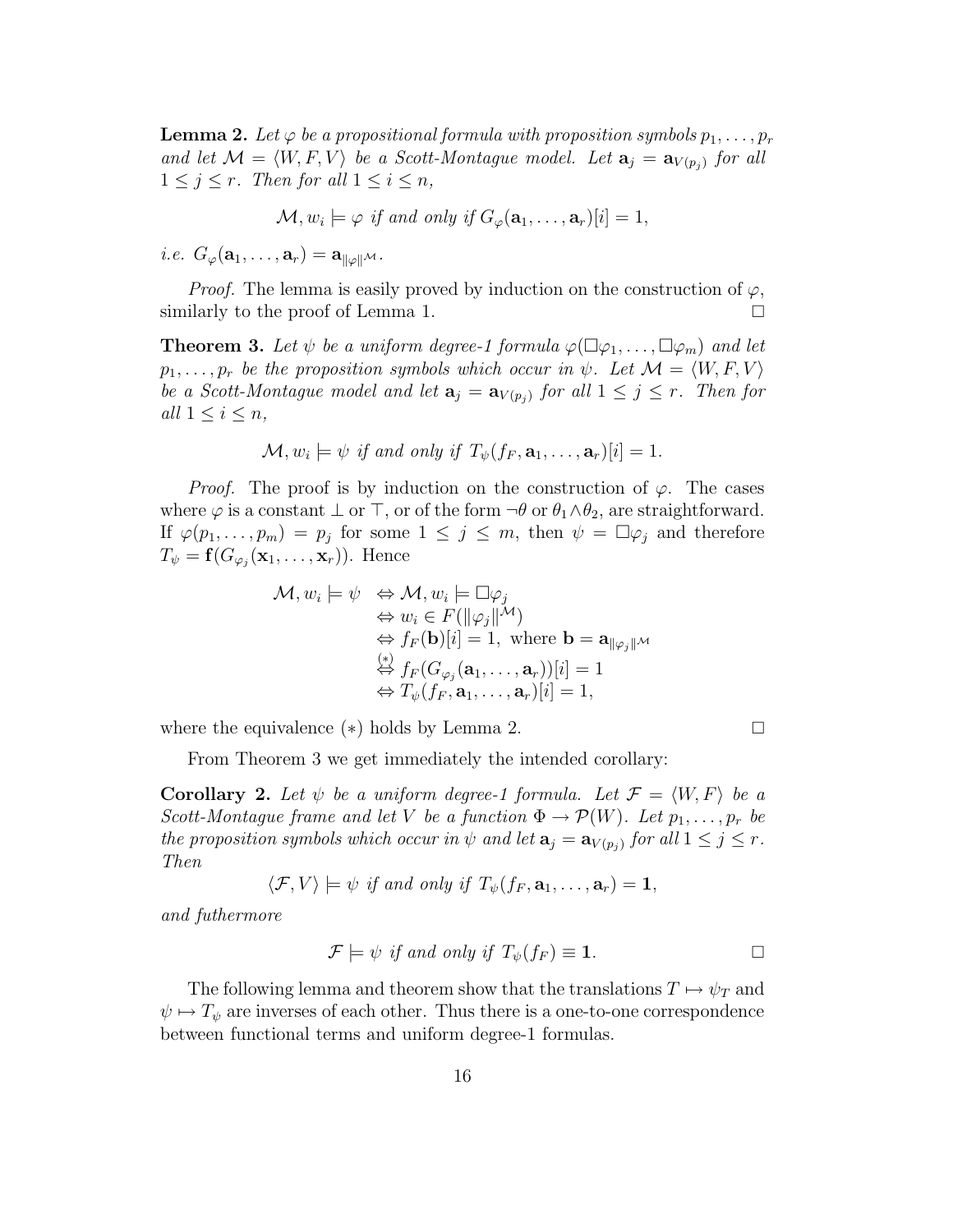**Lemma 3.** Let G be a propositional term and let  $\varphi$  be a modal formula of *degree 0. Then*  $G_{\psi_G} = G$  *and*  $\psi_{G_{\varphi}} = \varphi$ *.* 

*Proof.* Both claims are proved by a straightforward induction.

**Theorem 4.** *Let* T *be a functional term*

 $G(f(G_1({\bf x}_1,\ldots,{\bf x}_r),\ldots,f(G_m({\bf x}_1,\ldots,{\bf x}_r)))$ 

*and let* ψ *be a uniform degree-1 formula*

$$
\varphi(\Box\varphi_1,\ldots,\Box\varphi_m).
$$

*Then*  $T_{\psi_T} = T$  *and*  $\psi_{T_{\psi}} = \psi$ *.* 

*Proof.* The first claim is proved by induction on the construction of G. The cases where G is a constant, or of the form  $\neg H$  or  $H_1 \wedge H_2$ , are straightforward. If  $G(\mathbf{x}_1,\ldots,\mathbf{x}_m) = \mathbf{x}_j$  for some  $1 \leq j \leq m$ , then  $T =$  $f(G_j(\mathbf{x}_1,\ldots,\mathbf{x}_r))$  and hence  $\psi_T = \Box \psi_{G_i}$ . Therefore

$$
T_{\psi_T} = \mathbf{f}(G_{\psi_{G_j}}(\mathbf{x}_1, \dots, \mathbf{x}_r))
$$
  
\n
$$
\stackrel{(*)}{=} \mathbf{f}(G_j(\mathbf{x}_1, \dots, \mathbf{x}_r))
$$
  
\n
$$
= T,
$$

where the equality (∗) holds by Lemma 3.

The second claim of the theorem is proved similarly by induction on the construction of  $\varphi$ .

Our main result is that definability of Boolean functions by functional terms corresponds exactly to definability of Scott-Montague frames by uniform degree-1 formulas. With this purpose in mind, we define a class of Scott-Montague frames *corresponding* to a class of Boolean functions and a class of Boolean functions *corresponding* to a class of Scott-Montague frames. Let K be a class of Boolean functions and let  $\mathcal C$  be a class of Scott-Montague frames. We denote by  $\mathcal{C}_K$  the class of Scott-Montague frames

 $\{\mathcal{F}_f \mid f \text{ is a vector-valued Boolean function such that } f \in K\},\$ 

and  $K_C$  denotes the class of Boolean functions

 ${g \in \Omega \mid g \text{ is a component of } f_{\mathcal{F}}}, \text{ where } \mathcal{F} \in \mathcal{C}}.$ 

Note that  $\mathcal{C}_K$  defines a class operation from the classes of Boolean functions to the classes of finite Scott-Montague frames, namely the class operation which assigns to every class K of Boolean functions the class  $\mathcal{C}_K$  of Scott-Montague frames. Similarly,  $K_{\mathcal{C}}$  defines a class operation from the classes of finite Scott-Montague frames to the classes of Boolean functions.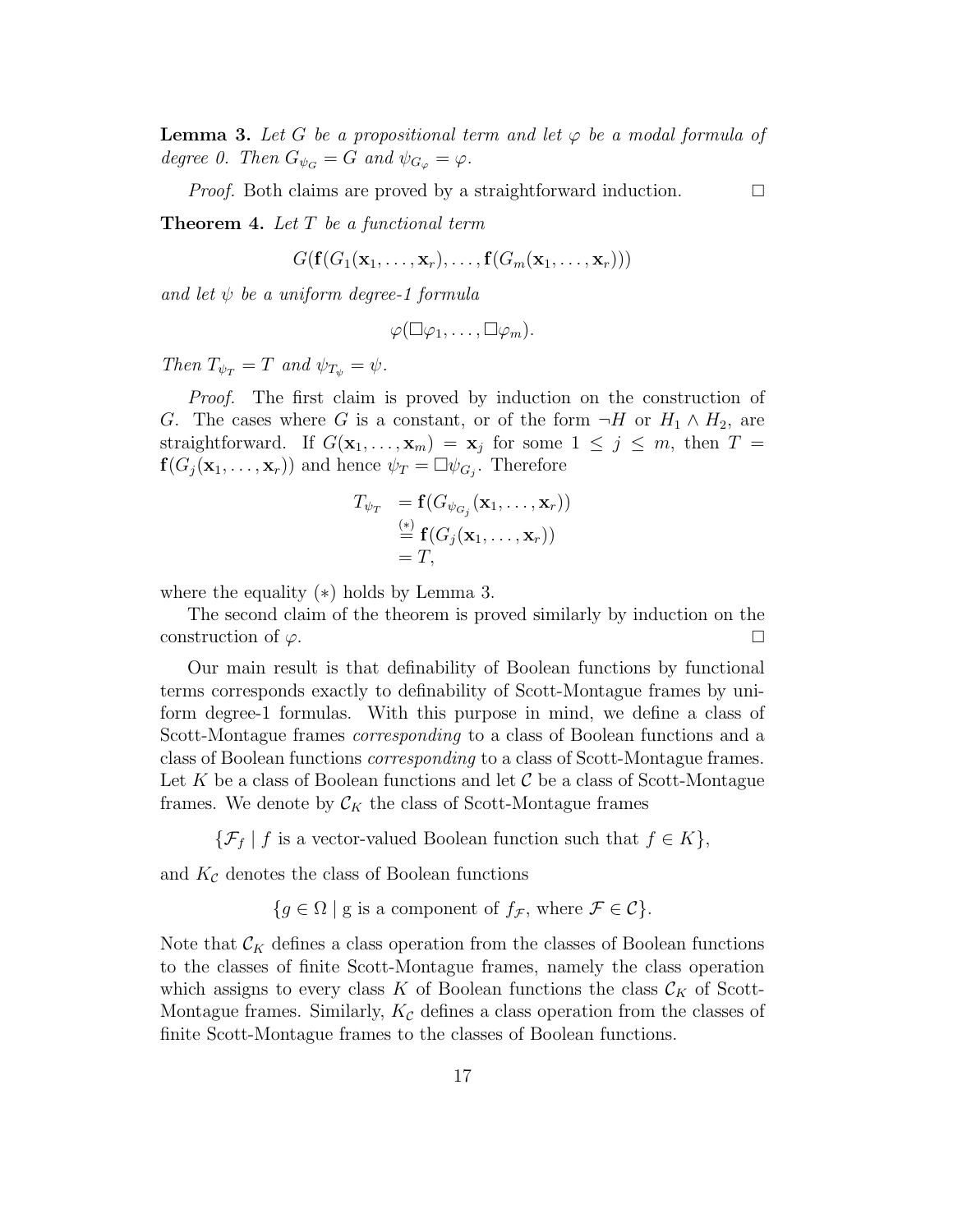**Theorem 5.** *(a) Let* K *be the class of Boolean functions defined by a set* T *of functional terms. Then the class*  $\mathcal{C}_K$  *is defined by*  $\Psi_{\mathcal{T}}$ *, where*  $\Psi_{\mathcal{T}} = {\psi_{\mathcal{T}}}$  $T \in \mathcal{T}$ .

*(b) Let* C *be the class of Scott-Montague frames defined by a set* Ψ *of uniform degree-1 formulas. Then the class*  $K_c$  *is defined by*  $\mathcal{T}_{\Psi}$ *, where*  $\mathcal{T}_{\Psi}$  =  $\{T_{\psi} \mid \psi \in \Psi\}.$ 

*Proof.* For (a), let  $\mathcal{F} = \langle W, F \rangle$  be a Scott-Montague frame. If  $\mathcal{F} \in \mathcal{C}_K$ then  $\mathcal{F} = \mathcal{F}_f$  for some vector-valued Boolean function  $f \in K$ . Now  $T(f) \equiv 1$ for all  $T \in \mathcal{T}$ , and it follows from Corollary 1 that  $\mathcal{F} \models \psi_T$  for all  $T \in \mathcal{T}$ . Therefore  $\mathcal{F} \models \Psi_{\mathcal{T}}$ . Suppose then that  $\mathcal{F} \models \Psi_{\mathcal{T}}$ . Now  $\mathcal{F} \models \psi_T$  for all  $T \in \mathcal{T}$ and we get from Corollary 2 that  $T_{\psi_T}(f_F) \equiv 1$  for all  $T \in \mathcal{T}$ . Since  $T_{\psi_T} = T$ by Theorem 4, we have that  $T(f_F) \equiv 1$  for all  $T \in \mathcal{T}$ . Therefore  $f_F \in K$ , and since  $F = F_{f_F}$  we conclude that  $\mathcal{F} = \mathcal{F}_{f_F} \in \mathcal{C}_K$ .

For (b), suppose first that  $g \in K_{\mathcal{C}}$ . Now g is a component of a vectorvalued Boolean function  $f_{\mathcal{F}}$  where  $\mathcal{F} \in \mathcal{C}$ . Since  $\mathcal{F} \models \psi$  for all  $\psi \in \Psi$ , it follows from Corollary 2 that  $T_{\psi}(f_{\mathcal{F}}) \equiv 1$  for all  $\psi \in \Psi$ . Since g is a component of  $f_{\mathcal{F}}$ , we get that  $T_{\psi}(g) \equiv 1$  for all  $\psi \in \Psi$ . Suppose then that  $T_{\psi}(g) \equiv 1$  for all  $\psi \in \Psi$ . Let  $\psi \in \Psi$  and let g' be a vector-valued Boolean function all of which components are g. Then  $T_{\psi}(g') \equiv 1$  and it follows from Corollary 1 that  $\mathcal{F}_{g'} \models \psi_{T_{\psi}}$ . By Theorem 4, we know that  $\psi_{T_{\psi}} = \psi$ , and therefore  $\mathcal{F}_{g'} \models \psi$ . So  $\mathcal{F}_{g'} \models \Psi$  and hence  $\mathcal{F}_{g'} \in \mathcal{C}$ . Since g is a component of g' and  $g' = f_{\mathcal{F}_g}$ , we conclude that  $g \in K_c$ .

The following theorem states that the class operations based on  $\mathcal{C}_K$  and  $K_{\mathcal{C}}$  are inverses of each other.

**Theorem 6.** *(a) Let* K *be a class of Boolean functions defined by a set* T *of functional terms. Then*  $K_{\mathcal{C}_K} = K$ .

*(b) Let* C *be a class of Scott-Montague frames defined by a set* Ψ *of uniform degree-1 formulas. Then*  $\mathcal{C}_{K_c} = \mathcal{C}$ .

*Proof.* To prove (a), let g be a Boolean function. Since the class K is defined by T, it follows from Theorem 5 (a) that the class  $\mathcal{C}_K$  is defined by the set  $\Psi_{\mathcal{T}}$ . Thus

$$
g \in K_{\mathcal{C}_K} \overset{(1)}{\Leftrightarrow} T_{\psi}(g) \equiv 1 \text{ for all } \psi \in \Psi_{\mathcal{T}}
$$

$$
\Leftrightarrow T_{\psi_T}(g) \equiv 1 \text{ for all } T \in \mathcal{T}
$$

$$
\overset{(2)}{\Leftrightarrow} T(g) \equiv 1 \text{ for all } T \in \mathcal{T}
$$

$$
\Leftrightarrow g \in K,
$$

where the equivalence  $(1)$  holds by Theorem 5  $(b)$  and  $(2)$  by Theorem 4. Hence  $K_{\mathcal{C}_K} = K$ .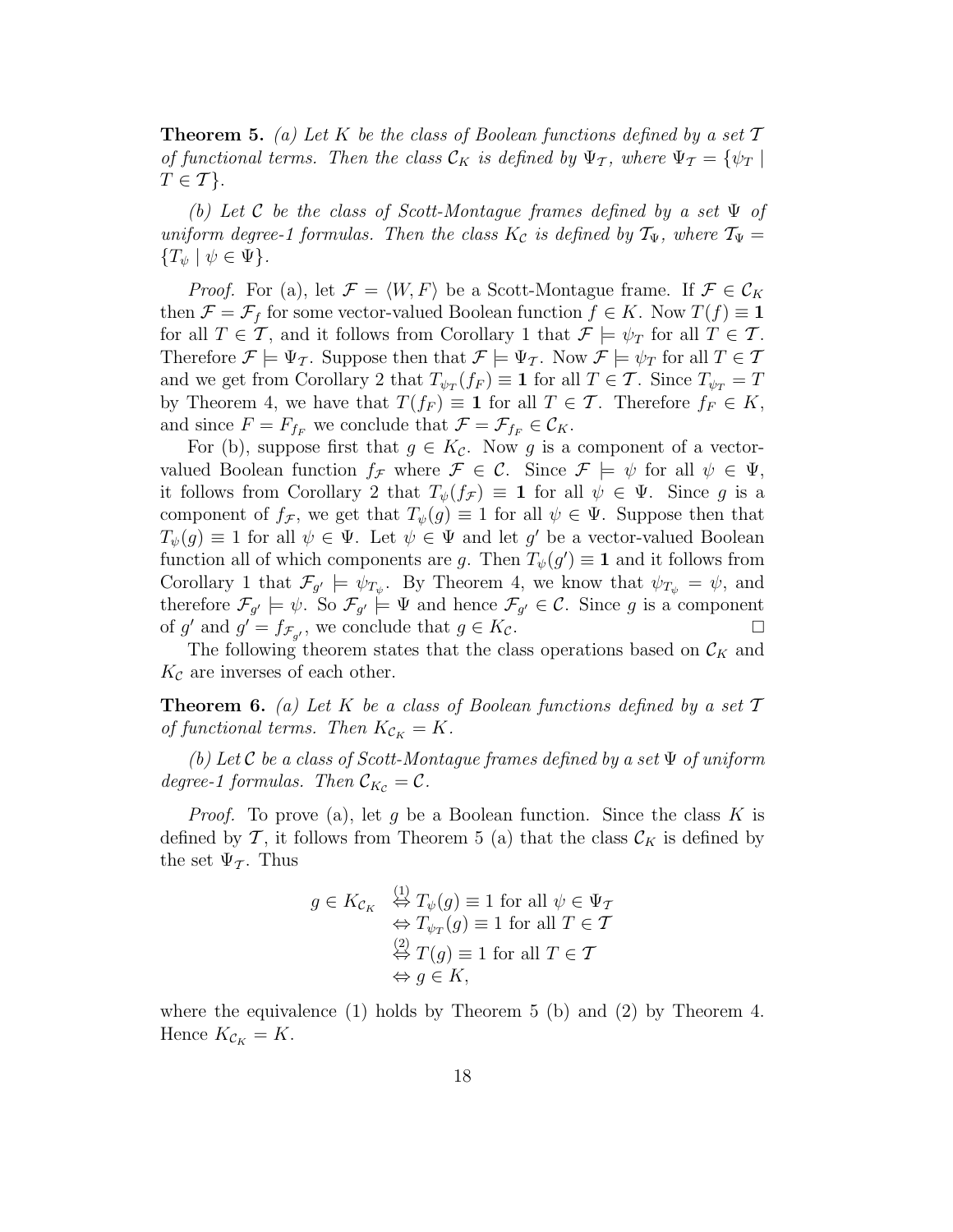The proof of (b) is similar.  $\square$ 

To summarize, Theorems 5 and 6 together with Theorem 4 tell us that a class  $\mathcal C$  of Scott-Montague frames is definable by uniform degree-1 formulas if and only if the corresponding class  $K_c$  of Boolean functions is defined by functional terms. Moreover, the defining functional terms are simply the translations of the defining formulas. Similarly a class  $K$  of Boolean functions is definable by functional terms if and only if the corresponding class  $\mathcal{C}_K$  of Scott-Montague frames is definable by uniform degree-1 formulas, and the defining formulas are the translations of the defining functional terms.

Theorem 1 gives a characterization for definability of classes of Boolean functions by functional terms. Using Theorems 1 and 5, one can easily derive a similar characterization for definability of classes of Scott-Montague frames by uniform degree-1 formulas. That is, a class  $C$  of Scott-Montague frames  $\mathcal F$  is definable by a set of uniform degree-1 formulas if and only if C satisfies the following closure condition:

If every component  $f_i$  of  $f_{\mathcal{F}}$  can be represented as  $f_i = g(x_{j_1}, \ldots, x_{j_n})$ where g is a component of  $f_{\mathcal{F}'}$  for some  $\mathcal{F}' \in \mathcal{C}$  and  $x_{j_1}, \ldots, x_{j_n}$  are projections, then  $\mathcal{F} \in \mathcal{C}$ .

This condition can be formulated in terms of the set function  $F$ , without using the component functions, but in that case the formulation is very technical and therefore more difficult to understand.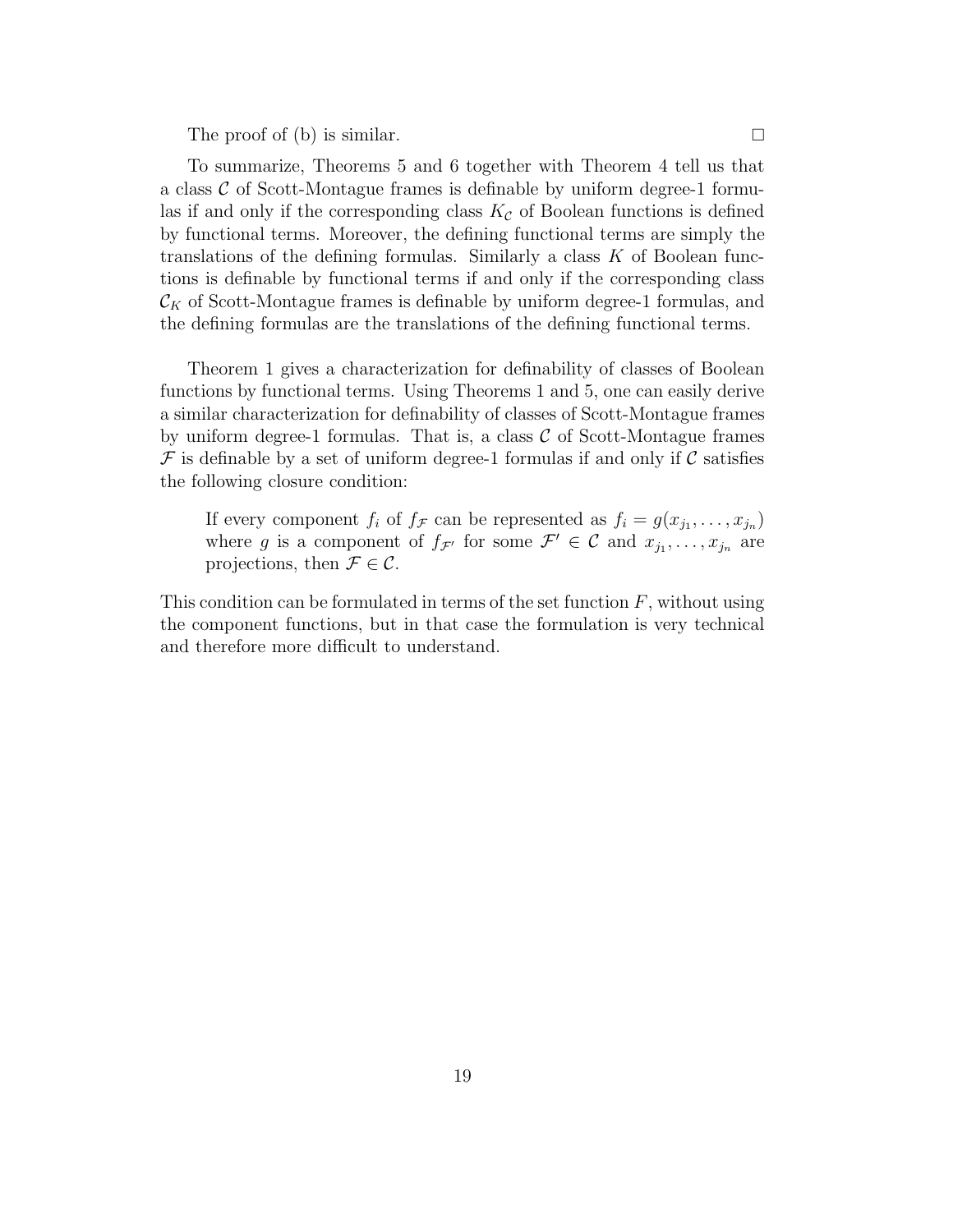### **4 Kripke correspondence**

In addition to the general correspondence, there are also connections between classes of Kripke frames and Boolean clones. This is not so surprising since Kripke frames are just special cases of Scott-Montague frames. In Section 4.1 we show that several classes of Kripke frames correspond to classes of Scott-Montague frames which are defined by the translations  $\psi_T$  of functional terms T defining some Boolean clones. In Section 4.2 we get further correspondences by adding so-called *non-normal worlds* to Kripke frames. Also in this section, we fix W to be the set  $\{w_1, \ldots, w_n\}$ .

### **4.1 Standard Kripke frames**

Let  $\mathcal M$  and  $\mathcal M'$  be Kripke or Scott-Montague models which share a common universe  $W$  and a common valuation function  $V$ . We say that the models M and M' are *pointwise equivalent* if for all  $w \in W$  and for all formulas  $\varphi$ ,

 $\mathcal{M}, w \models \varphi$  if and only if  $\mathcal{M}', w \models \varphi$ .

It is well known that there is a one-to-one correspondence between Kripke frames and so-called *augmented* Scott-Montague frames such that for all valuations the models based on these frames are pointwise equivalent. We will give this correspondence on finite frames in the next two lemmas and Proposition 1. In this section we consider only finite frames, in which case augmented Scott-Montague frames are just frames in which the axioms  $\Box\top$  and  $\Box p \land \Box q \leftrightarrow \Box (p \land q)$  are valid. If we would also consider infinite frames, then we would need an additional condition on Scott-Montague frames. For the correspondence and more information on augmented Scott-Montague frames, see [2].

 ${\bf Lemma~4.}$  Let  $\langle W,R\rangle$  be a Kripke frame and let  $\langle W,F_R\rangle$  be a Scott-Montague *frame where*  $F_R$  *is given by* 

$$
F_R(X) = \{ w \in W \mid \forall v \in W : wRv \Rightarrow v \in X \} \text{ for all } X \subseteq W.
$$

*Then for all valuations* V, the models  $\langle W, R, V \rangle$  and  $\langle W, F_R, V \rangle$  are pointwise *equivalent. Furthermore the axioms*  $\Box\top$  *and*  $\Box p \land \Box q \leftrightarrow \Box (p \land q)$  *are valid in the frame*  $\langle W, F_R \rangle$ .

*Proof.* Let  $\mathcal{M} = \langle W, R, V \rangle$  and  $\mathcal{M}' = \langle W, F_R, V \rangle$ . To prove the first claim we show that for all formulas  $\varphi$  and for all  $w \in W$ ,

$$
\mathcal{M}, w \models \varphi \text{ if and only if } \mathcal{M}', w \models \varphi.
$$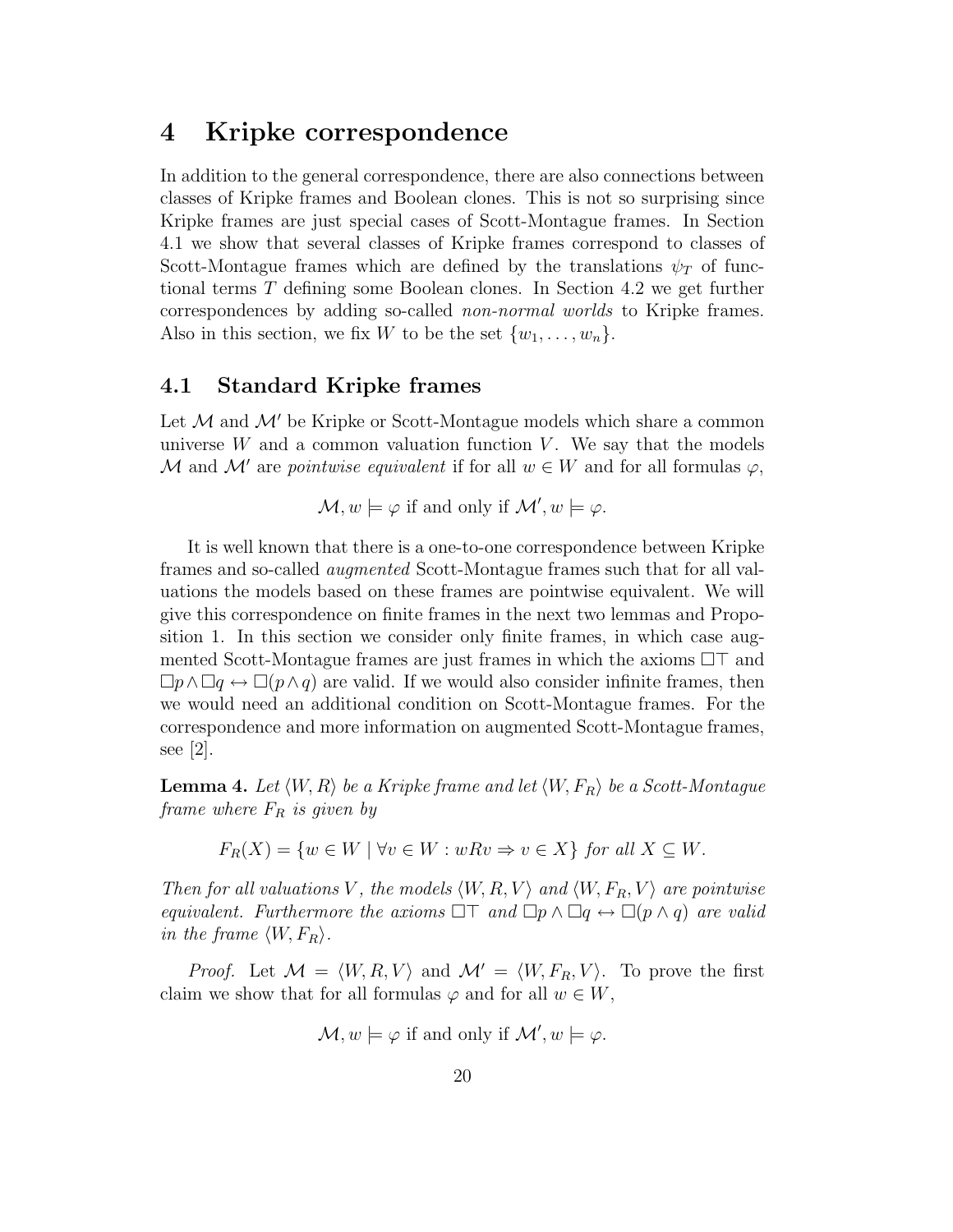The proof is by induction on the construction of  $\varphi$ . It is straightforward to see that the claim holds for constants and proposition symbols. It follows easily from the induction hypothesis that the claim holds also for formulas of the form  $\neg \psi$  and  $\psi_1 \wedge \psi_2$ . Assume that  $\varphi = \Box \psi$ . The induction hypothesis tells us that  $\|\psi\|^{M} = \|\psi\|^{M'}$  and hence

$$
\mathcal{M}, w \models \Box \psi \Leftrightarrow \forall v \in W : wRv \Rightarrow v \in ||\psi||^{\mathcal{M}}\Leftrightarrow \forall v \in W : wRv \Rightarrow v \in ||\psi||^{\mathcal{M}'}\Leftrightarrow w \in F_R(||\psi||^{\mathcal{M}'})\Leftrightarrow \mathcal{M}', w \models \Box \psi.
$$

It follows from the induction principle that the claim holds for every formula  $\varphi$ .

It is well known that the axioms  $\Box\top$  and  $\Box p \land \Box q \leftrightarrow \Box (p \land q)$  are valid in every Kripke frame. Thus they are valid in the frame  $\langle W, R \rangle$  and it follows from the first claim that they are also valid in the frame  $\langle W, F_R \rangle$ .  $\Box$ 

Let  $\langle W, R \rangle$  be a Kripke frame and let  $w \in W$ . By  $R[w]$  we denote the set of R-successors of w, i.e.  $R[w] = \{v \in W \mid wRv\}.$ 

**Lemma 5.** Let  $\langle W, F \rangle$  be a Scott-Montague frame which validates the axioms  $\Box\top$  *and*  $\Box p \land \Box q \leftrightarrow \Box (p \land q)$  *and let*  $f = f_F$ *. Let*  $\langle W, R_F \rangle$  *be a Kripke frame where*  $R_F$  *is given by* 

 $R_F[w_i] = \{w_j \in W \mid x_j \text{ is an essential variable of } f_i\} \text{ for all } w_i \in W,$ 

*where*  $f_i$  *is the ith component function of*  $f$ *. Then for all valuations*  $V$ *, the models*  $\langle W, F, V \rangle$  and  $\langle W, R_F, V \rangle$  are pointwise equivalent.

*Proof.* The clone  $\Lambda_1$  is defined by the functional terms

$$
\mathbf{f}(\mathbf{1}),\,\mathbf{f}(\mathbf{x})\wedge\mathbf{f}(\mathbf{y})\leftrightarrow\mathbf{f}(\mathbf{x}\wedge\mathbf{y}),
$$

and so, by Theorem 5, the class  $\mathcal{C}_{\Lambda_1}$  of Scott-Montague frames is defined by the axioms  $\Box \top$  and  $(\Box p \land \Box q) \leftrightarrow \Box (p \land q)$ . Thus  $\langle W, F \rangle \in \mathcal{C}_{\Lambda_1}$ . Let  $f_i$  be a component function of f. Then  $f_i \in K_{\mathcal{C}_{\Lambda_1}}$  and it follows from Theorem 6 that  $f_i \in \Lambda_1$ . Hence, as observed in Remark 1, for all  $\mathbf{a} \in \mathbb{B}^n$ ,

 $f_i(\mathbf{a}) = 1$  if and only if  $\mathbf{a}[j] = 1$  for all essential variables  $x_j$  of  $f_i$ .

Let V be a valuation and let  $\mathcal{M} = \langle W, F, V \rangle$  and  $\mathcal{M}' = \langle W, R_F, V \rangle$ . We have to show that for every formula  $\varphi$  and for every  $w_i \in W$ ,

$$
\mathcal{M}, w_i \models \varphi \text{ if and only if } \mathcal{M}', w_i \models \varphi.
$$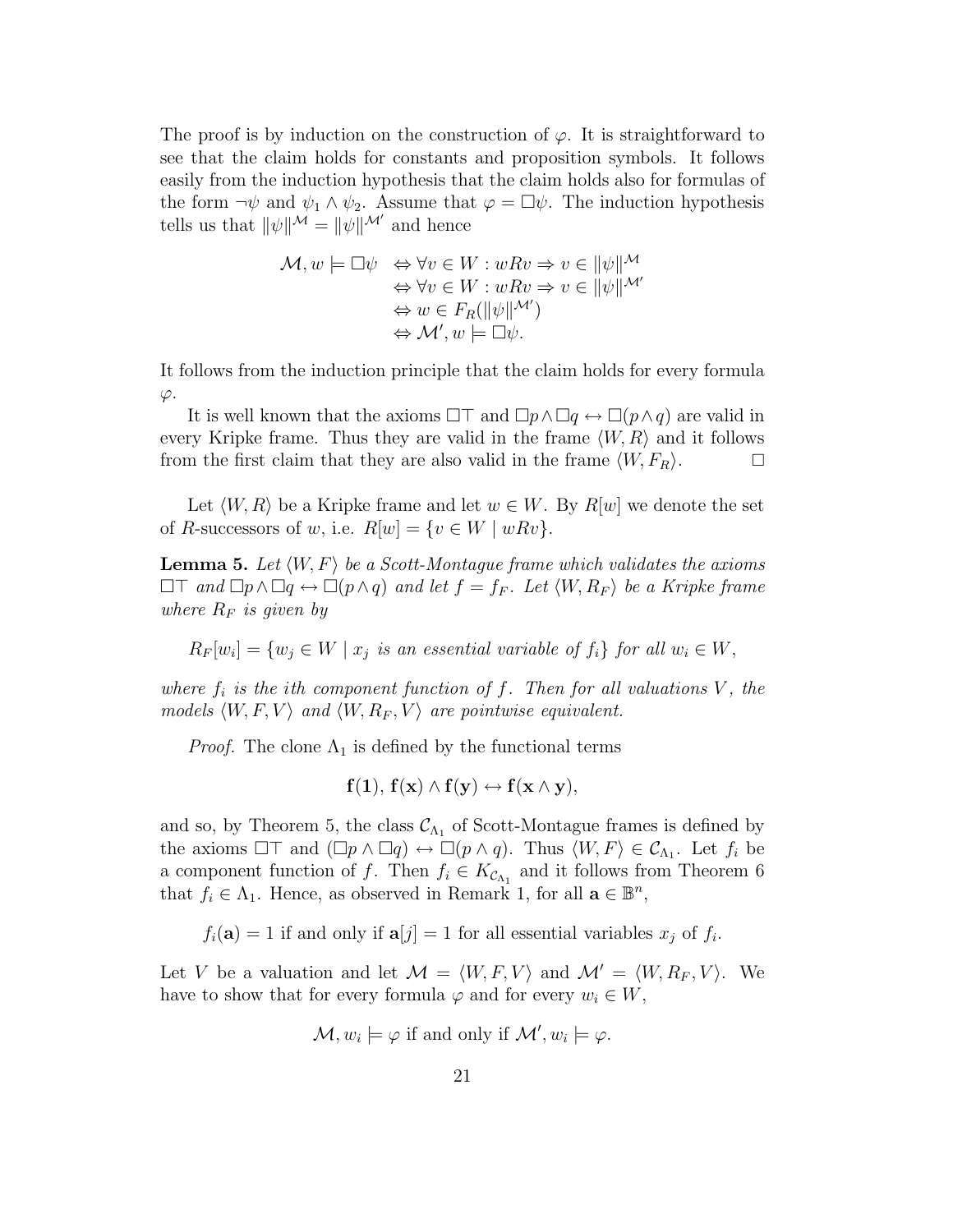We proceed by induction on the construction of  $\varphi$ . Clearly, the claim holds for constants and proposition symbols. Using the induction hypothesis, it is easy to verify that the claim also holds for  $\varphi = \neg \psi$  and  $\varphi = \psi_1 \wedge \psi_2$ . Suppose that  $\varphi = \Box \psi$ . By the induction hypothesis, we have that  $\|\psi\|^{M} = \|\psi\|^{M'}$ and we denote by  $A$  the set  $||\psi||^{\mathcal{M}}$ . Now

$$
\mathcal{M}, w_i \models \Box \psi \Leftrightarrow w_i \in F(\|\psi\|^{\mathcal{M}})\n\Leftrightarrow w_i \in F(A)\n\Leftrightarrow f_i(\mathbf{a}_A) = 1\n\Leftrightarrow \mathbf{a}_A[j] = 1 \text{ for every essential variable } x_j \text{ of } f_i\n\Leftrightarrow w_j \in \|\psi\|^{\mathcal{M}} \text{ for every essential variable } x_j \text{ of } f_i\n\Leftrightarrow w_j \in \|\psi\|^{\mathcal{M}'} \text{ for every } w_j \in R_F[w_i]\n\Leftrightarrow \mathcal{M}', w_i \models \Box \psi.
$$

By the induction principle it follows that the claim holds for every formula  $\varphi$ , which completes the proof of the lemma.

**Lemma 6.** Let  $\langle W, R \rangle$  be a Kripke frame and let  $F_R$  be defined as in Lemma 4. Let  $f_i$  be the *i*th component of  $f_{F_R}$ . Then

 $x_j$  *is an essential variable of*  $f_i$  *if and only if*  $w_j \in R[w_i]$ .

*Proof.* By Lemma 4 axioms  $\Box\top$  and  $\Box p \land \Box q \leftrightarrow \Box (p \land q)$  are valid in  $\langle W, F_R \rangle$ . Thus  $\langle W, F_R \rangle \in \mathcal{C}_{\Lambda_1}$  and hence  $f_i \in \Lambda_1$  as shown in the proof of Lemma 5. From the definition of the function  $F_R$  we get that for every  $1 \leq i \leq n$  and  $\mathbf{a} \in \mathbb{B}^n$ ,

$$
f_i(\mathbf{a}) = 1 \Leftrightarrow (\forall k \in \{1, \ldots, n\} : w_i R w_k \Rightarrow \mathbf{a}[k] = 1).
$$

From this fact, one can see that if  $w_j \notin R[w_i]$  then for all  $\mathbf{a} \in \mathbb{B}^n$ , the value of  $f_i(\mathbf{a})$  does not depend on the j<sup>th</sup> component of **a**. Hence, if  $w_i \notin R[w_i]$ then  $x_j$  is not an essential variable of  $f_i$ .

Suppose then that  $w_i R w_j$ . Since  $f_i \in \Lambda_1$ , we have that  $f_i(1) = 1$ . Let  $\mathbf{a} \in \mathbb{B}^n$  such that  $\mathbf{a}[j] = 0$  and  $\mathbf{a}[k] = 1$  for every  $k \neq j$ . Since  $w_i R w_j$  and  $\mathbf{a}[j] = 0$  we get that  $f_i(\mathbf{a}) = 0$ . Thus  $f_i(\mathbf{1}) \neq f_i(\mathbf{a})$  and so  $x_j$  is an essential variable of  $f_i$ .

**Proposition 1.** Let  $\langle W, R \rangle$  be a Kripke frame, let  $\langle W, F \rangle \in \mathcal{C}_{\Lambda_1}$  and let  $F_R$ *and*  $R_F$  *be defined as in Lemmas 4 and 5. Then the translations*  $R \mapsto F_R$ and  $F \mapsto R_F$  are inverses of each other, i.e.  $R_{F_R} = R$  and  $F_{R_F} = F$ .

*Proof.* We show first that  $R_{F_R} = R$ . Let  $w_i, w_j \in W$  and let  $f_i$  be the *i*th component of  $f_{F_R}$ . Then

$$
w_j \in R_{F_R}[w_i] \iff x_j
$$
 is an essential variable of  $f_i$   
 $\iff w_j \in R[w_i],$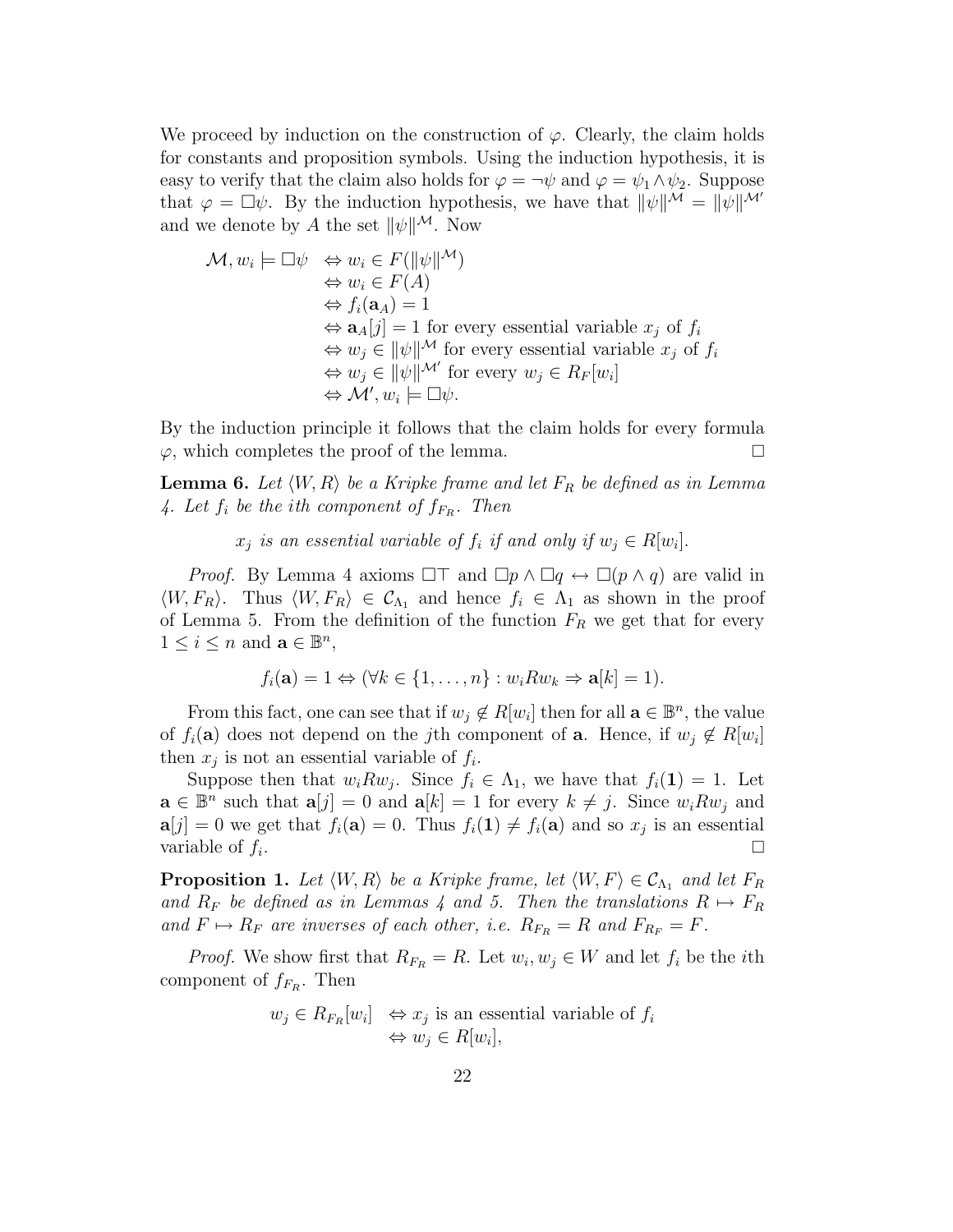where the first equivalence holds by the definition of  $R_{F_R}$  and the second equivalence holds by Lemma 6. Therefore  $R_{F_R} = R$ .

To prove the second claim of the proposition, let  $w_i \in W$  and  $X \subseteq W$ . Let  $g = (g_1, \ldots, g_n)$  be the vector-valued Boolean function determined by  $F_{R_F}$ , and let  $f_i$  be the *i*th component of  $f_F$ . Since  $\langle W, F \rangle \in \mathcal{C}_{\Lambda_1}$ , we know that  $f_i \in \Lambda_1$ . Thus

$$
w_i \in F_{R_F}(X) \Leftrightarrow g_i(\mathbf{a}_X) = 1
$$
  
\n
$$
\Leftrightarrow \forall k \in \{1, ..., n\} : w_i R_F w_k \Rightarrow \mathbf{a}_X[k] = 1
$$
  
\n
$$
\Leftrightarrow \mathbf{a}_X[k] = 1 \text{ for every essential variable } x_k \text{ of } f_i
$$
  
\n
$$
\Leftrightarrow \mathbf{a}_X \Leftrightarrow f_i(\mathbf{a}_X) = 1
$$
  
\n
$$
\Leftrightarrow w_i \in F(X).
$$

The equivalence (1) is explained in the proof of Lemma 6, the equivalence (2) holds by the definition of  $R_F$  and the equivalence (3) follows from Remark 1. Hence, we conclude that  $F_{R_F} = F$ .

The previous results give rise to the following definition.

Let  $K$  be a class of Kripke frames and let  $C$  be a class of Scott-Montague frames. We say that the class  $\mathcal K$  *corresponds* to the class  $\mathcal C$  if there are operations  $\Gamma$  from the binary relations to the set functions and  $\Delta$  from the set functions to the binary relations such that the following conditions hold.

- If  $\langle W, R \rangle \in \mathcal{K}$ , then  $\langle W, \Gamma(R) \rangle \in \mathcal{C}$ , and for all valuations V, the models  $\langle W, R, V \rangle$  and  $\langle W, \Gamma(R), V \rangle$  are pointwise equivalent.
- If  $\langle W, F \rangle \in \mathcal{C}$ , then  $\langle W, \Delta(F) \rangle \in \mathcal{K}$ , and for all valuations V, the models  $\langle W, F, V \rangle$  and  $\langle W, \Delta(F), V \rangle$  are pointwise equivalent.
- The operations  $\Gamma$  and  $\Delta$  are inverses of each other.

Furthermore, we say that the class  $K$  *corresponds* to a Boolean clone C if K corresponds to the class  $\mathcal{C}_C$  of Scott-Montague frames. From Lemmas 4 and 5 and Proposition 1 we obtain the following proposition by choosing  $\Gamma(R) = F_R$  and  $\Delta(F) = R_F$ , where  $F_R$  and  $R_F$  are defined as in Lemmas 4 and 5.

**Proposition 2.** *Let* K *be the class of all Kripke frames. Then* K *corresponds to the clone*  $\Lambda_1$ .

**Remark 2.** Let  $\langle W, F \rangle$  be a Scott-Montague frame. Since the class  $\mathcal{C}_{\Lambda_1}$  is defined by the axioms  $\Box\top$  and  $\Box p \land \Box q \leftrightarrow \Box (p \land q)$ , it is easy to see that  $\langle W, F \rangle \in C_{\Lambda_1}$  if and only if the conditions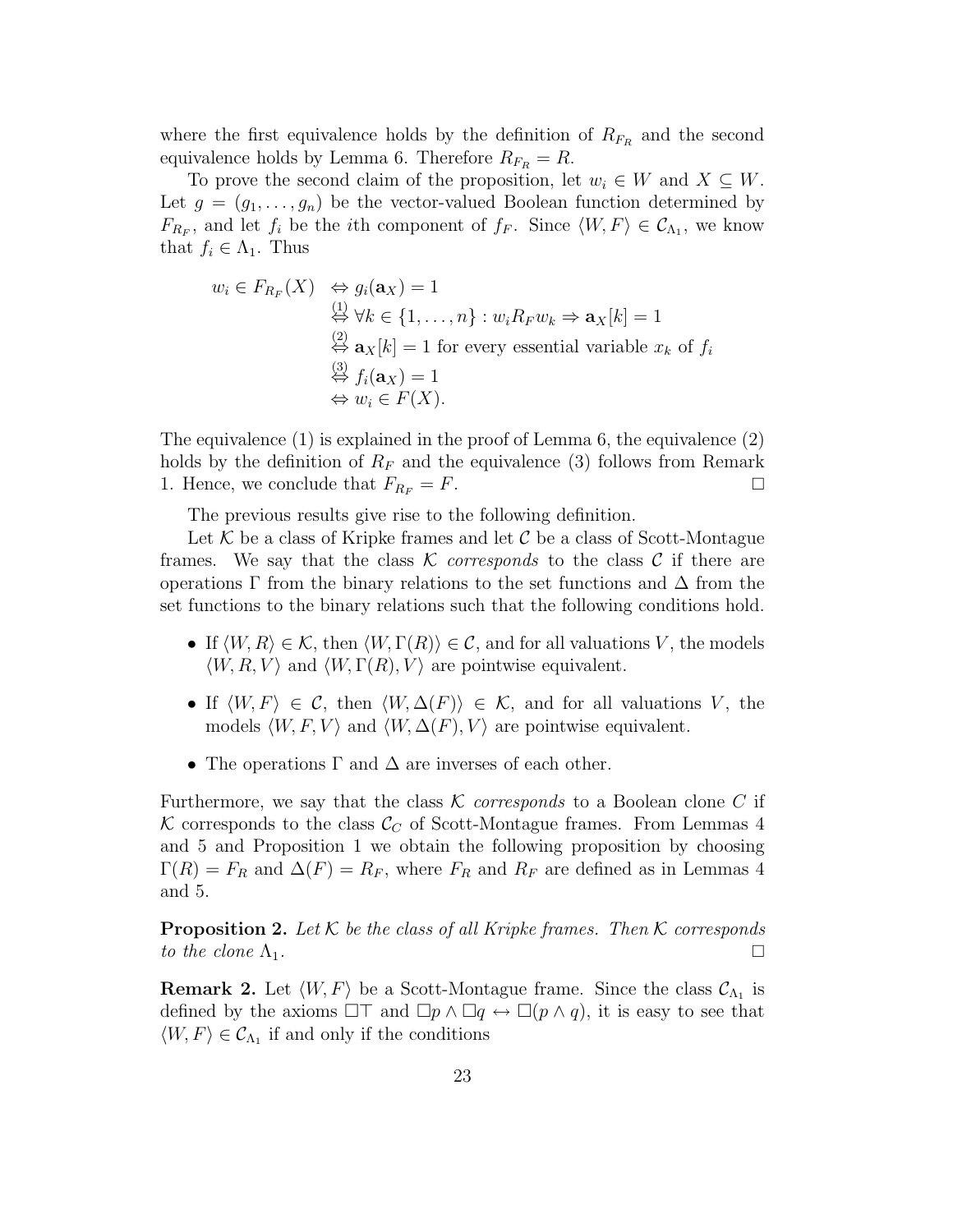$F(W) = W$  and  $F(X) \cap F(Y) = F(X \cap Y)$ 

hold for all  $X, Y \subseteq W$ .

We also get interesting correspondence results between some subclasses of K and subclones of  $\Lambda_1$ . For example, there is a class of Kripke frames which corresponds to the minimal clone  $I_c$ . This clone plays a key role when characterizing definability of classes of Boolean functions by functional terms, see Theorem 1 and the discussion before it. For some of these correspondence results, we need to consider Kripke frames  $\mathcal{F} = \langle W, R \rangle$  where R is a *serial* relation, i.e. every  $w \in W$  has an R-successor. In the following propositions we use the same operations  $\Gamma$  and  $\Delta$  as in Proposition 2. While Lemmas 4 and 5 and Proposition 1 do the most of the work of the proofs, we need to show that the frames obtained from the translations belong to the right classes of Kripke and Scott-Montague frames in question.

**Proposition 3.** Let  $\mathcal{K}_s$  be the class of all Kripke frames  $\mathcal{F} = \langle W, R \rangle$  such *that* R *is a serial relation. Then*  $\mathcal{K}_s$  *corresponds to the clone*  $\Lambda_c$ *.* 

*Proof.* The clone  $\Lambda_c$  is defined by the functional terms

$$
\neg f(0),\, f(1),\, f(\mathbf{x})\wedge f(\mathbf{y})\leftrightarrow f(\mathbf{x}\wedge\mathbf{y}),
$$

and so the class  $\mathcal{C}_{\Lambda_c}$  is defined by the axioms  $\neg \Box \bot$ ,  $\Box \top$  and  $(\Box p \land \Box q) \leftrightarrow$  $\square(p \wedge q)$ . It is easy to verify that a Scott-Montague frame  $\mathcal{F} = \langle W, F \rangle$ validates these axioms if and only if the conditions

- $(1)$   $F(\emptyset) = \emptyset$ ,
- $(2)$   $F(W) = W$  and
- (3)  $F(X) \cap F(Y) = F(X \cap Y)$

hold for every  $X, Y \subseteq W$ .

Let  $\langle W, R \rangle \in \mathcal{K}_s$ . Now  $R[w] \neq \emptyset$  for every  $w \in W$  and it is immediate from the definition of  $F_R$  that  $F_R(\emptyset) = \emptyset$ . It follows from Lemma 4 that  $\langle W, F_R \rangle \in \mathcal{C}_{\Lambda_1}$  and thus, by Remark 2,  $F_R$  satisfies conditions (2) and (3). Hence  $\langle W, F_R \rangle \in \mathcal{C}_{\Lambda_c}$ .

Let  $\langle W, F \rangle \in \mathcal{C}_{\Lambda_c}$ . Now  $\langle W, F \rangle \models \neg \Box \bot$  and it follows from Lemma 5 that also  $\langle W, R_F \rangle \models \neg \Box \bot$ . From this fact, one can easily conclude that  $R_F$  has to be a serial relation and hence  $\langle W, R_F \rangle \in \mathcal{K}_s$ .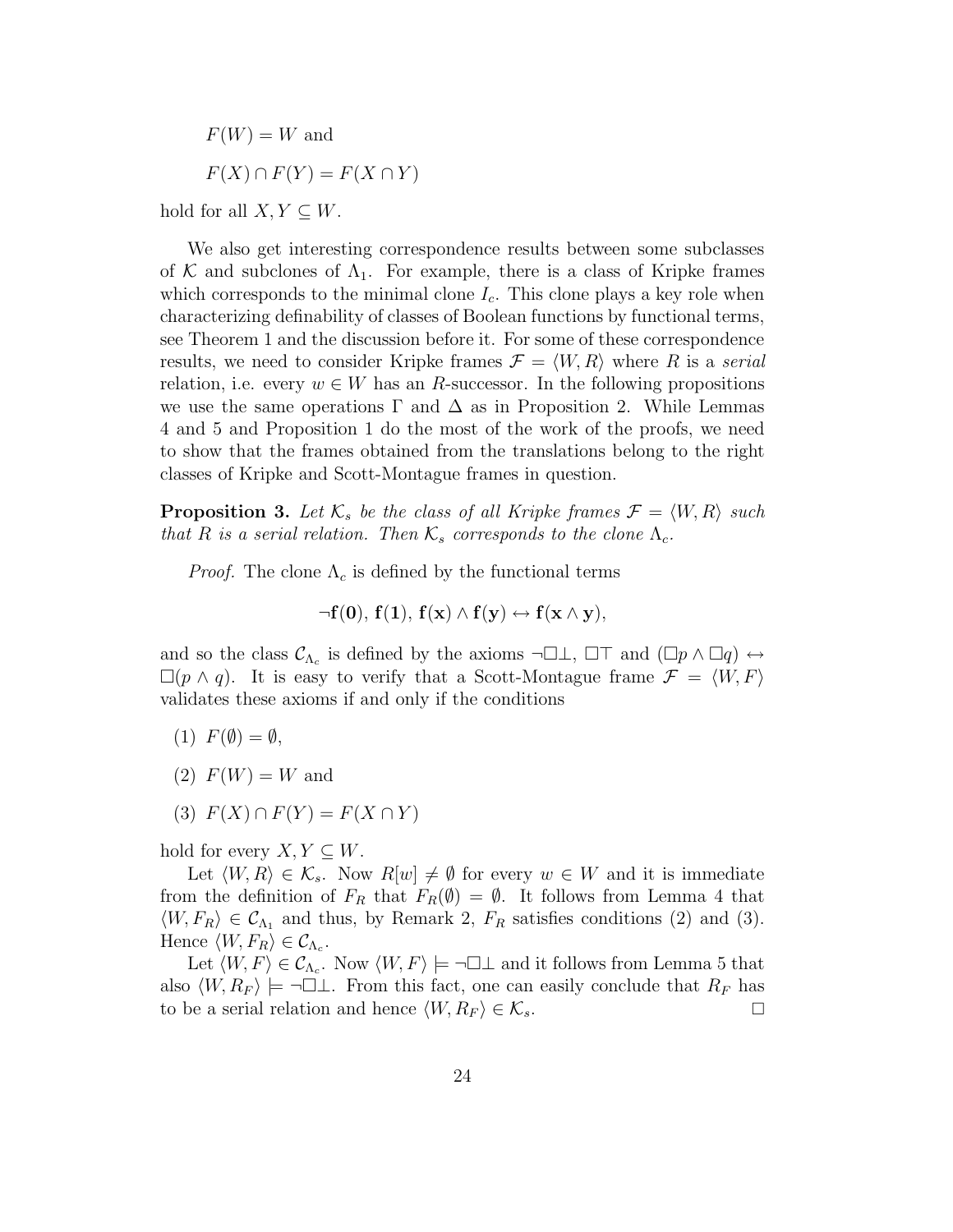**Proposition 4.** Let  $\mathcal{K}_f$  be the class of all Kripke frames  $\mathcal{F} = \langle W, R \rangle$  such *that*  $R$  *is a function. Then*  $K_f$  *corresponds to the clone*  $I_c$ *.* 

*Proof.* The clone  $I_c$  is defined by the functional terms

$$
f(1),\,f(\mathbf{x})\wedge f(\mathbf{y})\leftrightarrow f(\mathbf{x}\wedge\mathbf{y}),\,\neg f(\mathbf{x})\leftrightarrow f(\neg\mathbf{x}).
$$

Hence the class  $\mathcal{C}_{I_c}$  is defined by the axioms  $\Box \top$ ,  $(\Box p \land \Box q) \leftrightarrow \Box (p \land q)$ and  $\neg \Box p \leftrightarrow \Box \neg p$ . It is easy to check that these axioms are valid in a Scott-Montague frame  $\mathcal{F} = \langle W, F \rangle$  if and only if the conditions

- (1)  $F(W) = W$ ,
- (2)  $F(X) \cap F(Y) = F(X \cap Y)$  and
- (3)  $\overline{F(X)} = F(\overline{X})$

hold for every  $X, Y \subseteq W$ .

Let  $\langle W, R \rangle \in \mathcal{K}_f$ . We show that  $F_R(X) = F_R(X)$  for all  $X \subseteq W$ . Let  $w \in W$  and  $X \subseteq W$ . Since  $\langle W, R \rangle \in \mathcal{K}_f$ , the relation R is a function and we have that

$$
w \in F_R(X) \Leftrightarrow w \notin F_R(X)
$$
  
\n
$$
\Leftrightarrow \exists v \in W : wRv \land v \in \overline{X}
$$
  
\n
$$
\Leftrightarrow \forall v \in W : wRv \Rightarrow v \in \overline{X}
$$
  
\n
$$
\Leftrightarrow w \in F_R(\overline{X}).
$$

Hence  $F_R$  satisfies the condition (3). As before,  $F_R$  satisfies also the conditions (1) and (2), and so  $\langle W, F_R \rangle \in \mathcal{C}_{I_c}$ .

Let  $\langle W, F \rangle \in \mathcal{C}_{I_c}$ . Since  $\langle W, F \rangle \models \neg \Box p \leftrightarrow \Box \neg p$ , it follows from Lemma 5 that  $\langle W, R_F \rangle \models \neg \Box p \leftrightarrow \Box \neg p$ . We have to show that  $R_F$  is a function. Suppose on the contrary that  $R_F$  is not a function. Then either some element of W does not have an  $R_F$ -successor or some element of W has at least two of them. Assume first that there is  $w \in W$  which has no  $R_F$ -successor. Let  $\mathcal{M} = \langle W, R_F, V \rangle$  be a Kripke model. Then trivially  $\mathcal{M}, w \models \Box \neg p$  and  $\mathcal{M}, w \not\models \neg \Box p$ . Thus the axiom  $\neg \Box p \leftrightarrow \Box \neg p$  is not valid in the frame  $\langle W, R_F \rangle$ . Assume then that there is  $w \in W$  which has two  $R_F$ -successors  $w_1$ and  $w_2$ . Consider a Kripke model  $\mathcal{M} = \langle W, R_F, V \rangle$  where V is a valuation such that  $V(p) = \{w_1\}$ . Then  $\mathcal{M}, w \models \neg \Box p$  and  $\mathcal{M}, w \not\models \Box \neg p$ . Hence the axiom  $\neg \Box p \leftrightarrow \Box \neg p$  is not valid in the frame  $\langle W, R_F \rangle$ . So, both cases lead up to a contradiction and therefore  $R_F$  is a function.

**Proposition 5.** Let  $\mathcal{K}_p$  be the class of all Kripke frames  $\mathcal{F} = \langle W, R \rangle$  such *that* R *is a partial function. Then*  $K_p$  *corresponds to the clone*  $I_1$ *.*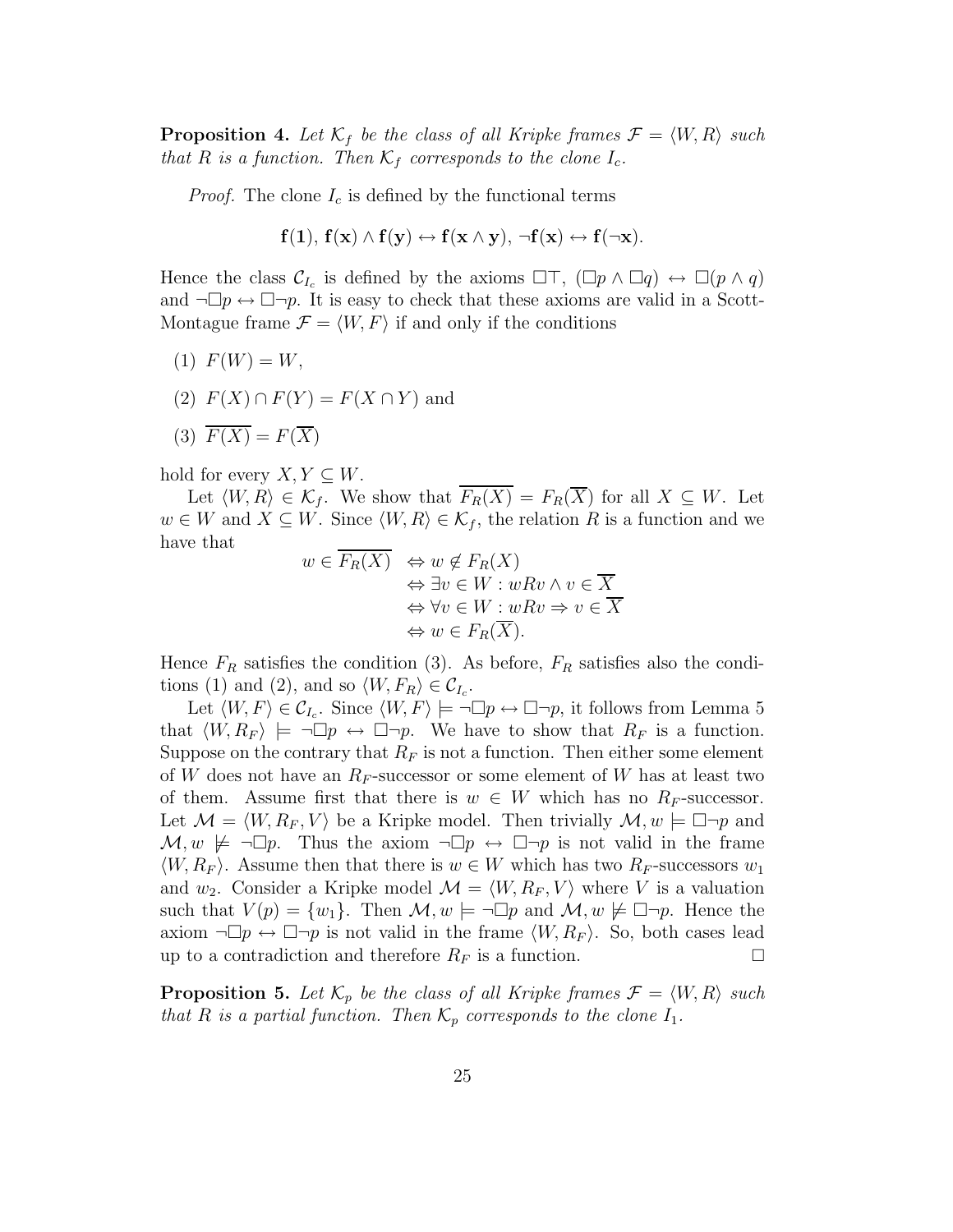*Proof.* The clone  $I_1$  is defined by the functional terms

$$
\mathbf{f}(1),\,\mathbf{f}(\mathbf{x})\wedge\mathbf{f}(\mathbf{y})\leftrightarrow\mathbf{f}(\mathbf{x}\wedge\mathbf{y}),\,\neg\mathbf{f}(\mathbf{x})\rightarrow\mathbf{f}(\neg\mathbf{x}).
$$

Thus the class  $\mathcal{C}_{I_1}$  of Scott-Montague frames is defined by the axioms  $\Box\top$ ,  $\Box p \wedge \Box q \leftrightarrow \Box (p \wedge q)$  and  $\neg \Box p \rightarrow \Box \neg p$ . These axioms are valid in a Scott-Montague frame  $\mathcal{F} = \langle W, F \rangle$  if and only if the conditions

- $(1) F(W) = W,$
- (2)  $F(X) \cap F(Y) = F(X \cap Y)$  and
- (3)  $\overline{F(X)} \subseteq F(\overline{X})$

hold for every  $X, Y \subseteq W$ .

Let  $\langle W, F \rangle \in \mathcal{K}_p$ . Again  $F_R$  satisfies the conditions (1) and (2). We will show that  $\overline{F_R(X)} \subseteq F_R(\overline{X})$ . Let  $X \subseteq W$  and let  $w \in \overline{F_R(X)}$ . Then  $w \notin F_R(X)$  and thus there exists  $v \in W$  such that  $wRv$  and  $v \notin X$ . Since R is a partial function, there is only one v such that  $wRv$ . Hence we have that for all  $v \in W$ , wRv implies  $v \in \overline{X}$ , and therefore  $w \in F_R(\overline{X})$ . Thus  $F_R(X) \subseteq F_R(X)$  and we have proved that  $\langle W, F_R \rangle \in \mathcal{C}_{I_1}$ .

Let then  $\langle W, F \rangle \in \mathcal{C}_{I_1}$ . We know that  $\langle W, F \rangle \models \neg \Box p \rightarrow \Box \neg p$  and hence, by Lemma 5,  $\langle W, R_F \rangle \models \neg \Box p \rightarrow \Box \neg p$ . We have to show that  $\langle W, R_F \rangle \in \mathcal{K}_p$ , i.e.  $R_F$  is a partial function. If  $R_F$  is not a partial function then there is  $w \in W$  which has two  $R_F$ -successors. By proceeding as in the proof of Proposition 4, one can show that the axiom  $\neg \Box p \rightarrow \Box \neg p$  is not valid in the frame  $\langle W, R_F \rangle$ . This is a contradiction and thus  $R_F$  has to be a partial function.  $\square$ 

Note that if we had chosen  $\diamondsuit$  as the basic operator in modal logic and given the truth condition of  $\diamondsuit$  in Scott-Montague semantics by the set function, then the class of all Kripke frames would correspond to the clone  $V_0$ , which is the dual of  $\Lambda_1$ . Similarly, the classes  $\mathcal{K}_s$  and  $\mathcal{K}_p$  would correspond to the duals of  $\Lambda_c$  and  $I_1$ , respectively, i.e. to the clones  $V_c$  and  $I_0$ . Since the clone  $I_c$  is self-dual, the class  $\mathcal{K}_f$  would still correspond to  $I_c$ .

#### **4.2 Kripke frames with non-normal worlds**

In the previous section, we proved that the class of all Kripke frames corresponds to the clone  $\Lambda_1$ . The clones  $\Lambda$  and  $\Lambda_0$  are quite similar to  $\Lambda_1$ , but they lack the property of 1-preservation. In terms of term definability this property corresponds to the functional term **f**(**1**). The translation of this functional term into uniform degree-1 formula is  $\Box\top$ , which is well known to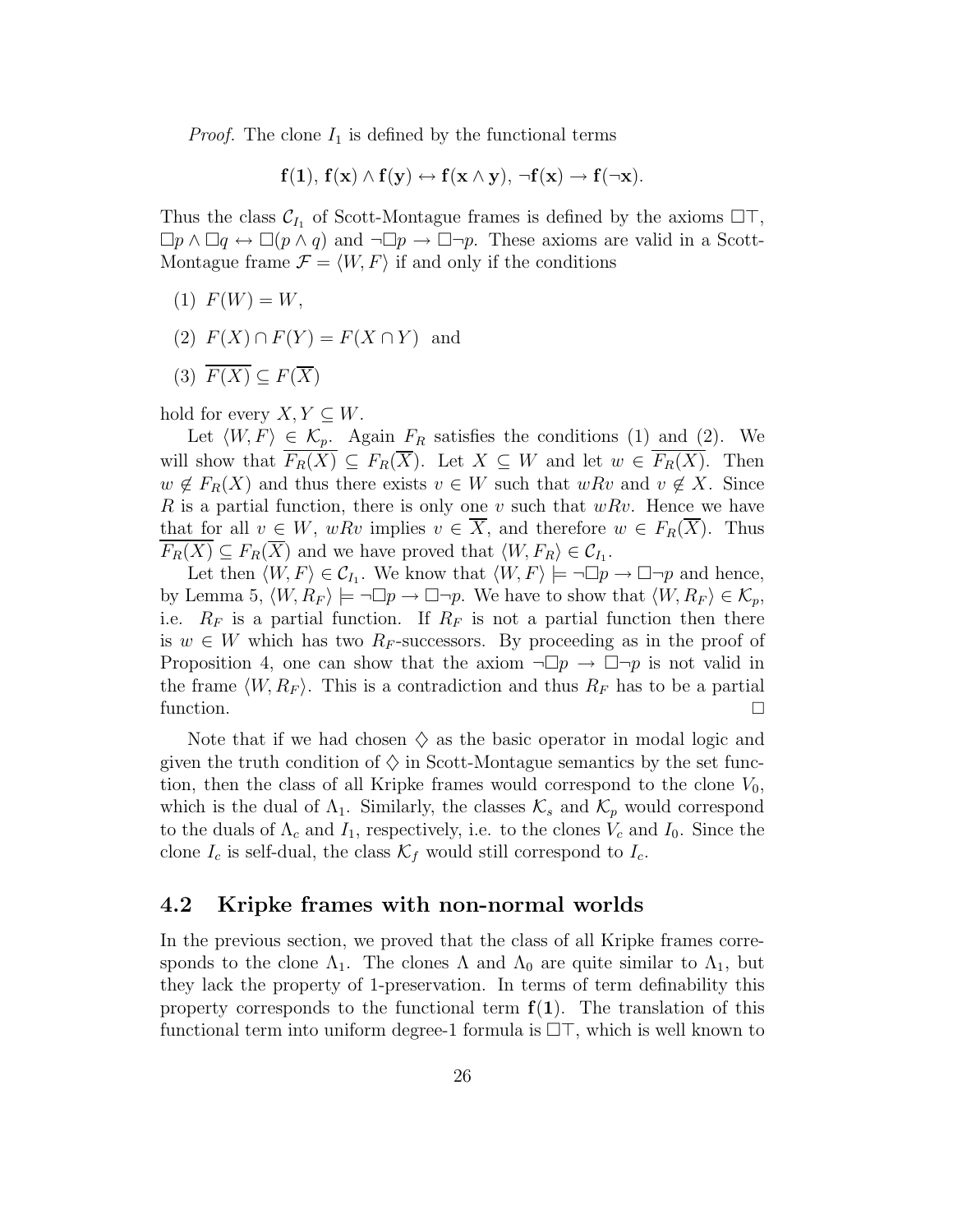be valid in every Kripke frame. So, if we want to have any class of "Kripkekind" frames corresponding to the clone  $\Lambda$  or  $\Lambda_0$ , we have to modify Kripke frames and/or Kripke semantics. In this thesis we modify these concepts by considering so-called *non-normal worlds*, which were introduced by Kripke in [8].

A *non-normal Kripke frame* is a frame  $\mathcal{F} = \langle W, R, N \rangle$  where W is a non-empty set,  $R$  is a binary relation on  $W$  and  $N$  is a subset of  $W$ . In other words, non-normal Kripke frames are just standard Kripke frames with additional unary relation N. A *non-normal Kripke model* is a model  $\mathcal{M} =$  $\langle \mathcal{F}, V \rangle$  where  $\mathcal F$  is a non-normal Kripke frame and V is a valuation function  $\Phi \to \mathcal{P}(W)$ . The semantics for these non-normal Kripke models is given by a truth relation  $\models_N$ , which is defined as the truth relation  $\models$  in the standard Kripke semantics, except for the worlds  $w \in N$ . Let  $w \in N$ . The truth conditions for the propositonal formulas are the same as in Kripke semantics but the truth condition for the modal operator  $\Box$  at the world w is given by

 $\mathcal{M}, w \not\models_N \Box \varphi$  for all formulas  $\varphi$ ,

i.e. every formula of the form  $\square \varphi$  is false at  $w \in N$ . These  $w \in N$  are called the *non-normal elements of* M (and also the non-normal elements of the corresponding frame).

The addition of a unary relation also affects the definition of corresponding classes. Instead of translating a binary relation into a set function and vice versa, we also have to take into account the unary relation defined on the universe. That is, for defining a set function we need a binary relation and also a unary relation. And conversely, from a set function we define both a binary and a unary relation.

Let  $\mathcal{M} = \langle W, R, N, V \rangle$  be a non-normal Kripke model and let  $\mathcal{M}' =$  $\langle W, F, V \rangle$  be a Scott-Montague model. We say that the models M and M' are *pointwise equivalent with respect to*  $\models_N$  if for all modal formulas  $\varphi$  and for all  $w \in W$ ,

$$
\mathcal{M}, w \models_N \varphi \text{ if and only if } \mathcal{M}', w \models \varphi.
$$

Let  $K$  be a class of non-normal Kripke frames and let  $C$  be a class of Scott-Montague frames. We say that the pair  $(K, \models_N)$  corresponds to the class  $\mathcal C$  if there are operations  $\Gamma$  from the pairs of binary and unary relations to the set functions and  $\Delta$  from the set functions to the pairs of binary and unary relations such that the following conditions hold.

• If  $\langle W, R, N \rangle \in \mathcal{K}$  then  $\langle W, \Gamma(R, N) \rangle \in \mathcal{C}$ , and for all valuations V, the models  $\langle W, R, N, V \rangle$  and  $\langle W, \Gamma(R, N), V \rangle$  are pointwise equivalent with respect to  $\models_N$ .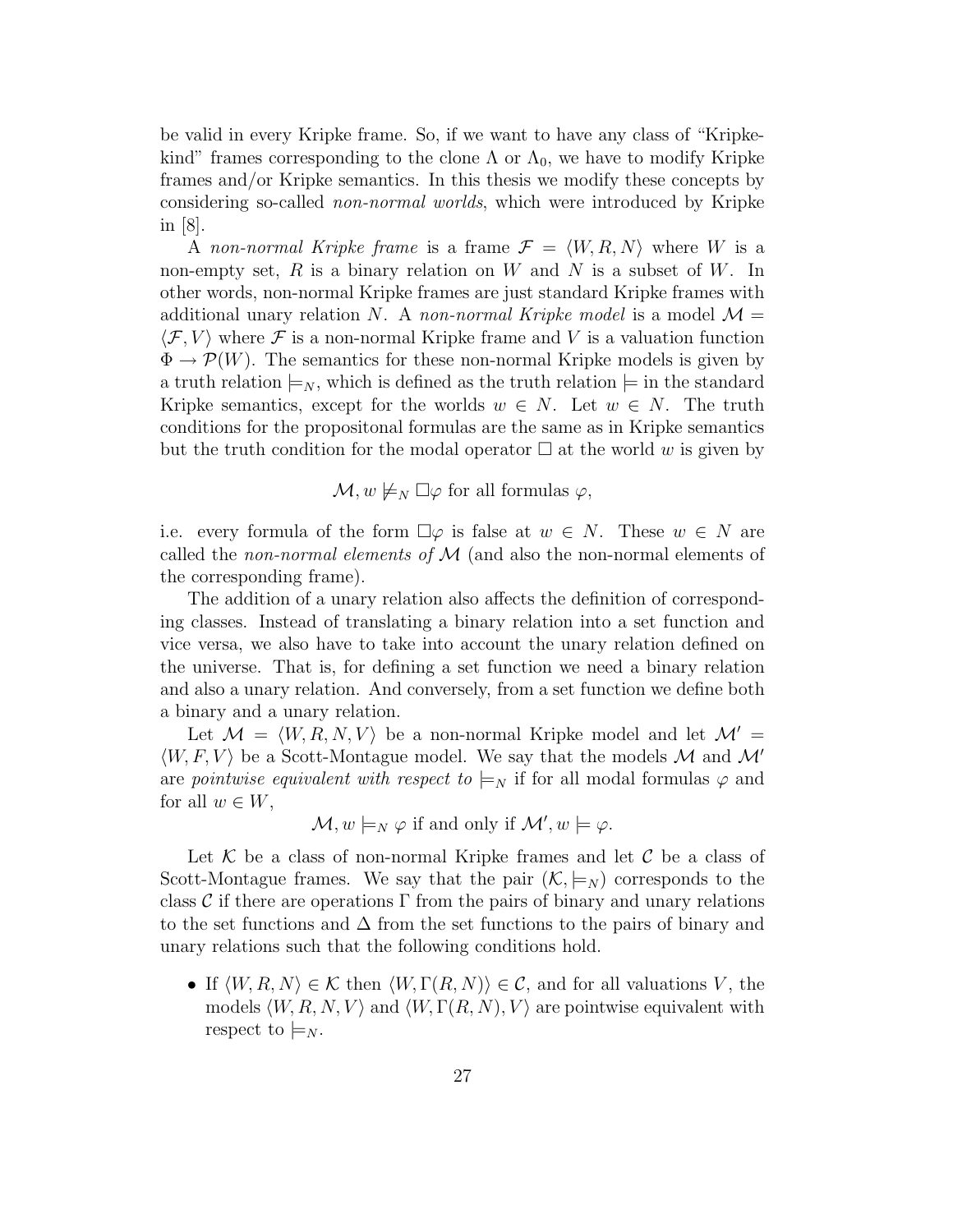- If  $\langle W, F \rangle \in \mathcal{C}$  then  $\langle W, \Delta(F) \rangle \in \mathcal{K}$ , and for all valuations V, the models  $\langle W, \Delta(F), V \rangle$  and  $\langle W, F, V \rangle$  are pointwise equivalent with respect to  $\models_N$ .
- The operations  $\Gamma$  and  $\Delta$  are inverses of each other.

Furthermore we say that the pair  $(\mathcal{K}, \models_N)$  corresponds to a clone C if the pair  $(K, \models_N)$  corresponds to the class  $\mathcal{C}_C$ .

Let  $\mathcal{K}^N$  denote the class of all non-normal Kripke frames  $\langle W, R, N \rangle$  such that  $R[w] = \emptyset$  for all  $w \in N$ . In Lemmas 7 and 8 and Proposition 6 we will show that the pair  $(K^N, \models_N)$  corresponds to the clone Λ. Note that Λ consists of the constants and the non-empty conjunctions, and the only functions in  $\Lambda$  that are not 1-preserving, i.e. are not in  $\Lambda_1$ , are the constants **0**. Let  $W =$  $\{w_1, \ldots, w_n\}$  and consider a non-normal Kripke frame  $\langle W, R, N \rangle \in \mathcal{K}^N$  and a Scott-Montague frame  $\langle W, F \rangle \in \mathcal{C}_{\Lambda}$ . We denote by  $f_i$  the *i*th component of the Boolean vector-valued function  $f_F$ . The idea is that the essential variables of  $f_i$  correspond to the R-successors of  $w_i$ . Thus  $f_i$  is a constant if and only if  $w_i$  does not have R-successors. Whether  $f_i$  is **0** or **1** depends on whether  $w_i \in N$  or  $w_i \notin N$ .

Since the clone  $\Lambda$  is defined by the functional term

$$
\mathbf{f}(\mathbf{x}) \wedge \mathbf{f}(\mathbf{y}) \leftrightarrow \mathbf{f}(\mathbf{x} \wedge \mathbf{y}),
$$

the class  $C_\Lambda$  of Scott-Montague frames is defined by the axiom  $\Box p \land \Box q \leftrightarrow$  $\Box(p\land q)$ . It is easy to see that this axiom is valid in a Scott-Montague frame  $\mathcal{F} = \langle W, F \rangle$  if and only if F satisfies the condition

(1)  $F(X) \cap F(Y) = F(X \cap Y)$ 

for every  $X, Y \subseteq W$ .

**Lemma 7.** Let  $\langle W, R, N \rangle$  be a non-normal Kripke frame in  $\mathcal{K}^N$  and let  $\langle W, F_{(R,N)} \rangle$  be the Scott-Montague frame where  $F_{(R,N)}$  is given by

$$
F_{(R,N)}(X) = \{ w \in W \mid w \notin N \text{ and } \forall v \in W : wRv \Rightarrow v \in X \}
$$

 $for \ all \ X \subseteq W$ . Then  $\langle W, F_{(R,N)} \rangle \in C_{\Lambda}$  and for all valuations V, the models  $\langle W, R, N, V \rangle$  and  $\langle W, F_{(R,N)}, V \rangle$  are pointwise equivalent with respect to  $\models_N$ .

*Proof.* It is straightforward to verify that  $F_{(R,N)}$  satisfies the condition (1), and therefore  $\langle W, F_{(R,N)} \rangle \in \mathcal{C}_{\Lambda}$ .

Let V be a valuation function and let  $\mathcal{M} = \langle W, R, N, V \rangle$  and  $\mathcal{M}' =$  $\langle W, F_{(R,N)}, V \rangle$ . We show that for all formulas  $\varphi$  and for all  $w \in W$ ,

$$
\mathcal{M}, w \models_N \varphi \text{ if and only if } \mathcal{M}', w \models \varphi.
$$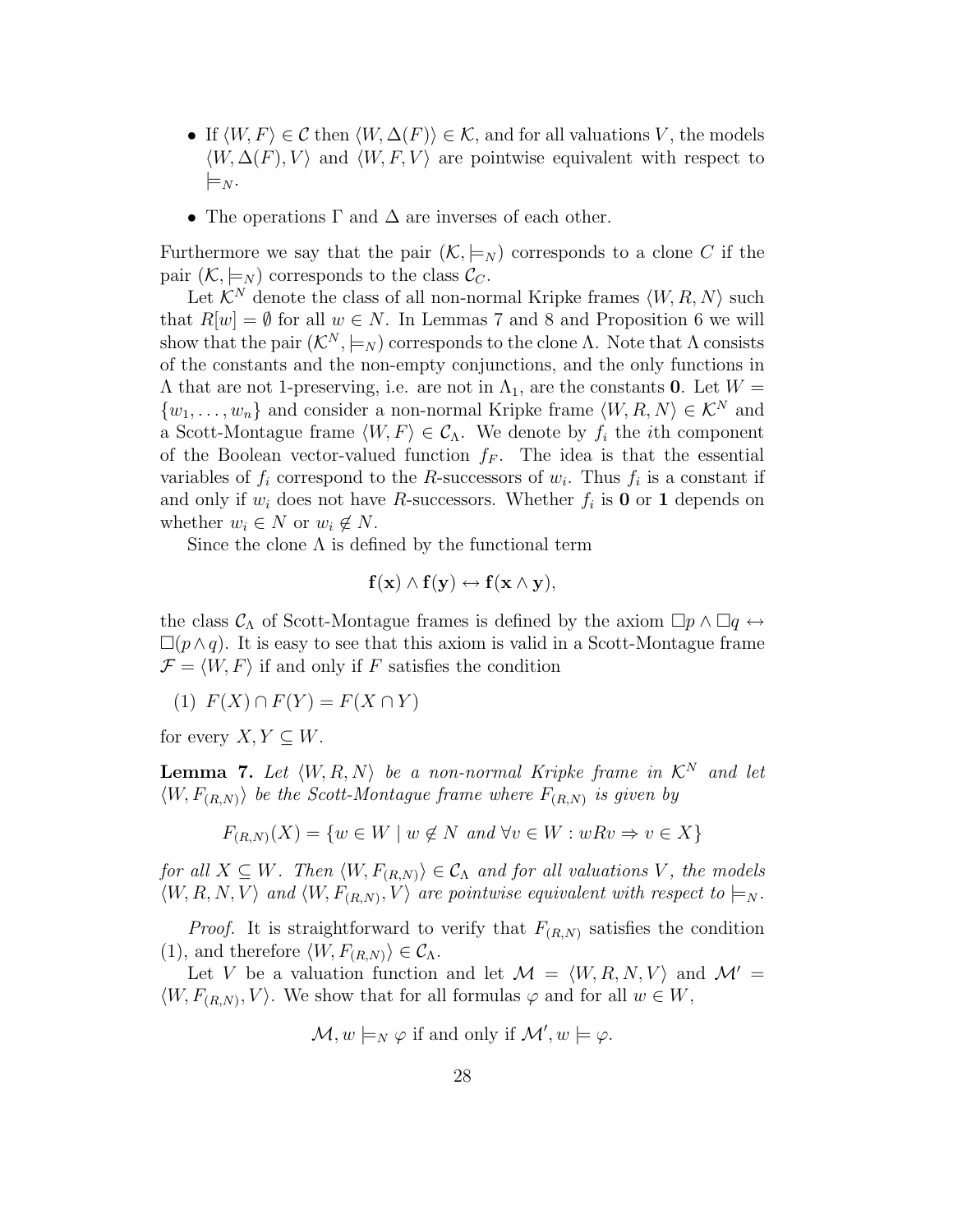The proof is by induction on the construction of  $\varphi$ . Clearly, the claim holds for constants and proposition symbols. The cases, where  $\varphi$  is of the form  $\neg \psi$ or  $\psi_1 \wedge \psi_2$ , can be easily verified by making use of the induction hypothesis. So let  $\varphi = \Box \psi$  and suppose that the claim holds for  $\psi$ . Then  $\|\psi\|^{\mathcal{M}} = \|\psi\|^{\mathcal{M}'}$ . Let  $w \in W$  and suppose that  $w \notin N$ . Now

$$
\mathcal{M}, w \models_N \Box \psi \Leftrightarrow \forall v \in W : wRv \Rightarrow v \in ||\psi||^{\mathcal{M}}\Leftrightarrow w \in F_{(R,N)}(||\psi||^{\mathcal{M}'})\Leftrightarrow \mathcal{M}', w \models \Box \psi.
$$

If  $w \in N$ , then clearly  $\mathcal{M}, w \not\models_N \Box \psi$  and  $\mathcal{M}', w \not\models \Box \psi$ . Hence the models M and M' are pointwise equivalent with respect to  $\models_N$ .

 $\bf{Lemma 8.}$  *Let*  $\langle W, F \rangle$  *be a Scott-Montague frame in*  $\mathcal{C}_{\Lambda}$  *and let*  $f_i$  *denote the ith component of*  $f_F$ . Let  $\langle W, R_F, N_F \rangle$  be the non-normal Kripke frame *where*  $R_F$  *and*  $N_F$  *are given by* 

$$
R_F[w_i] = \{w_j \in W \mid x_j \text{ is an essential variable of } f_i\}
$$

*for all*  $w_i \in W$  *and*  $N_F = \{w_i \in W \mid f_i = \mathbf{0}\}\$ . Then  $\langle W, R_F, N_F \rangle \in \mathcal{K}^N$  and *for all valuations* V, the models  $\langle W, R_F, N_F, V \rangle$  and  $\langle W, F, V \rangle$  are pointwise *equivalent with respect to*  $\models_N$ .

*Proof.* Suppose that  $w_i \in N_F$ . Then  $f_i = \mathbf{0}$  by the definition of  $N_F$ , and since **0** has no esssential variables, it follows from the definition of  $R_F$  that  $R_F[w_i] = \emptyset$ . Thus  $\langle W, R_F, N_F \rangle \in \mathcal{K}^N$ .

Since  $\langle W, F \rangle \in C_{\Lambda}$ , we have, by the definition of  $K_{C_{\Lambda}}$ , that  $f_i \in K_{C_{\Lambda}}$  and it follows from Theorem 6 on page 18 that  $f_i \in \Lambda$ . In this case, as noted in Remark 1, for all  $\mathbf{a} \in \mathbb{B}^n$ ,

 $f_i(\mathbf{a}) = 1$  if and only if  $f_i \neq \mathbf{0}$  and  $\mathbf{a}[j] = 1$  for all essential variables  $x_j$  of  $f_i$ .

Let V be a valuation and let  $\mathcal{M} = \langle W, F, V \rangle$  and  $\mathcal{M}' = \langle W, R_F, N_F, V \rangle$ . We have to show that for all formulas  $\varphi$  and for all  $w_i \in W$ ,

 $\mathcal{M}, w_i \models \varphi$  if and only if  $\mathcal{M}', w_i \models_N \varphi$ .

We proceed by induction on the construction of  $\varphi$ . The cases where  $\varphi$  is a constant, a proposition symbol, or of the form  $\neg \psi$  or  $\psi_1 \wedge \psi_2$ , are straightforward. Let  $\varphi = \Box \psi$  and suppose that  $\psi$  satisfies the claim. Then  $\|\psi\|^{M} = \|\psi\|^{M'}$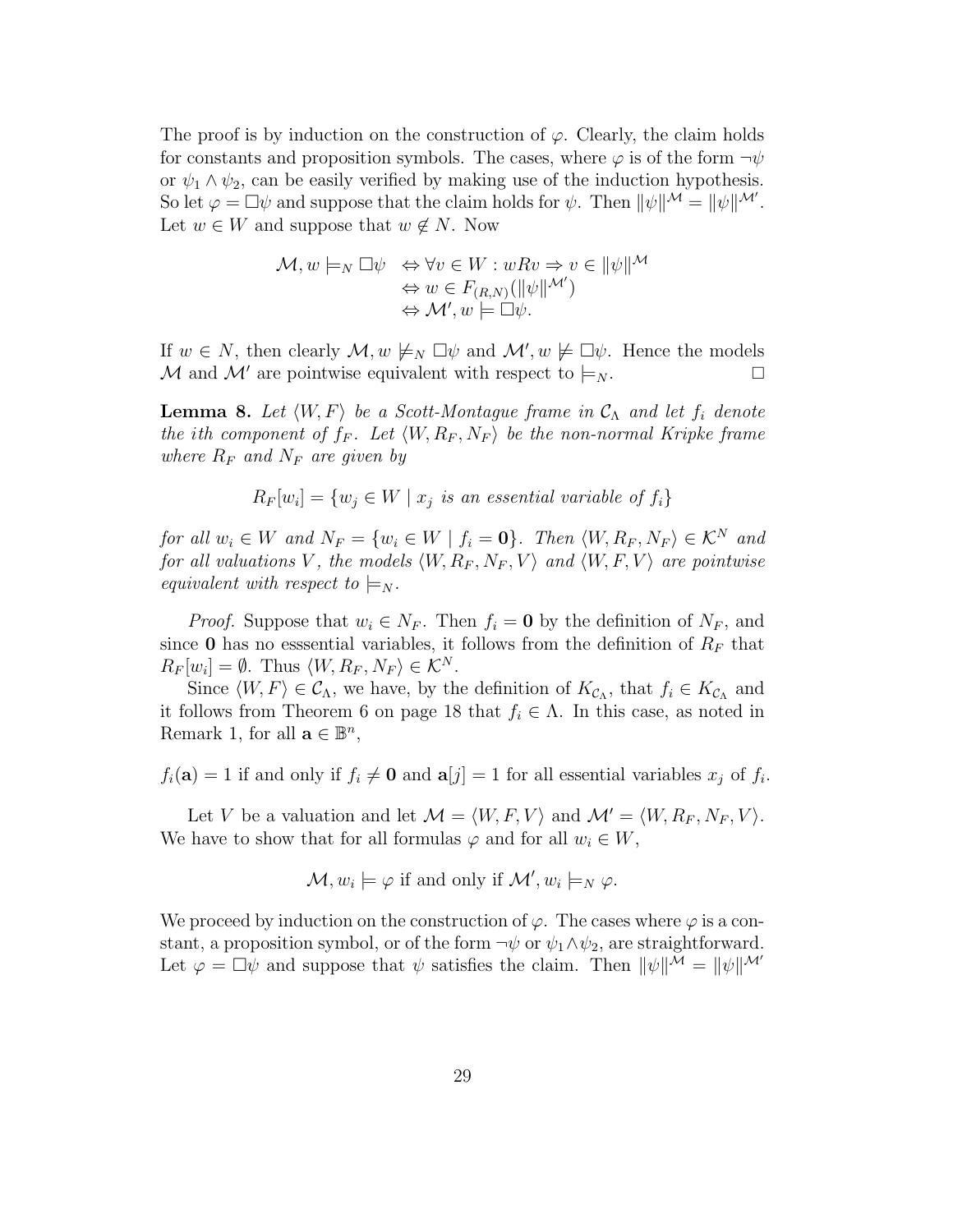and we denote by A the set  $||\psi||^{\mathcal{M}}$ . Now

$$
\mathcal{M}, w_i \models \Box \psi \Leftrightarrow w_i \in F(\|\psi\|^{M})
$$
  
\n
$$
\Leftrightarrow w_i \in F(A)
$$
  
\n
$$
\Leftrightarrow f_i(\mathbf{a}_A) = 1
$$
  
\n
$$
\Leftrightarrow f_i \neq \mathbf{0} \text{ and } \mathbf{a}_A[j] = 1 \text{ for all essential variables } x_j \text{ of } f_i
$$
  
\n
$$
\Leftrightarrow f_i \neq \mathbf{0} \text{ and } w_j \in \|\psi\|^{M} \text{ for all essential variables } x_j \text{ of } f_i
$$
  
\n
$$
\Leftrightarrow w_i \notin N_F \text{ and } w_j \in \|\psi\|^{M'} \text{ for all } w_j \in R_F[w_i]
$$
  
\n
$$
\Leftrightarrow \mathcal{M}', w_i \models_N \Box \psi.
$$

By the induction principle, every formula  $\varphi$  satisfies the claim, which completes the proof of the lemma.

**Lemma 9.** Let  $\langle W, R, N \rangle$  be a non-normal Kripke frame in  $\mathcal{K}^N$  and let  $F_{(R,N)}$ *be defined as in Lemma 7. Let*  $f_i$  *be the ith component of*  $f_{F_{(R,N)}}$ *. Then for all*  $1 \leq j \leq n$ *,* 

 $x_i$  *is an essential variable of*  $f_i$  *if and only if*  $w_i \in R[w_i]$ .

*Recall that we have fixed* W *to be the set*  $\{w_1, \ldots, w_n\}$ .

*Proof.* From the definition of  $F_{(R,N)}$  we get that for all  $\mathbf{a} \in \mathbb{B}^n$ ,

 $f_i(\mathbf{a})=1 \Leftrightarrow w_i \notin N$  and  $\forall k \in \{1,\ldots,n\} : w_i R w_k \Rightarrow \mathbf{a}[k]=1$ .

From this fact, it is easy to see that if  $w_i \notin R[w_i]$  then for all  $\mathbf{a} \in \mathbb{B}^n$ , the value of  $f_i(\mathbf{a})$  does not depend on the jth component of **a**. Therefore, if  $w_i \notin R[w_i]$  then  $x_i$  is not an essential variable of  $f_i$ .

Suppose that  $w_j \in R[w_i]$  for some  $1 \leq j \leq n$ . Then  $w_i \notin N$  and it follows from the definition of  $F_{(R,N)}$  that  $w_i \in F_{(R,N)}(W)$ . Thus  $f_i(\mathbf{a}_W) = 1$ , i.e.  $f_i(1) = 1$ , where  $1 = (1, \ldots, 1) \in \mathbb{B}^n$ . Let  $\mathbf{a} \in \mathbb{B}^n$  such that  $\mathbf{a}[j] = 0$  and  $a[k] = 1$  for all  $k \neq j$ . Since  $w_i R w_j$  and  $a[j] = 0$ , we have that  $f_i(a) = 0$ . Thus  $f_i(1) \neq f_i(\mathbf{a})$ , and hence  $x_j$  is an essential variable of  $f_i$ .

**Proposition 6.** Let  $\langle W, R, N \rangle \in \mathcal{K}^N$  and let  $\langle W, F \rangle \in \mathcal{C}_{\Lambda}$ . Let  $F_{(R,N)}$ ,  $R_F$ and  $N_F$  be defined as in Lemmas 7 and 8. Then  $R_{F_{(R,N)}} = R$ ,  $N_{F_{(R,N)}} = N$ *and*  $F_{(R_F, N_F)} = F$ .

*Proof.* We show first that  $R_{F_{(R,N)}} = R$  and  $N_{F_{(R,N)}} = N$ . Let  $f_i$  be the ith component of  $f_{F_{(R,N)}}$  and let  $w_i, w_j \in W$ . Then, by Lemma 9,

$$
w_j \in R_{F_{(R,N)}}[w_i] \iff x_j
$$
 is an essential variable of  $f_i$   
 $\iff w_j \in R[w_i].$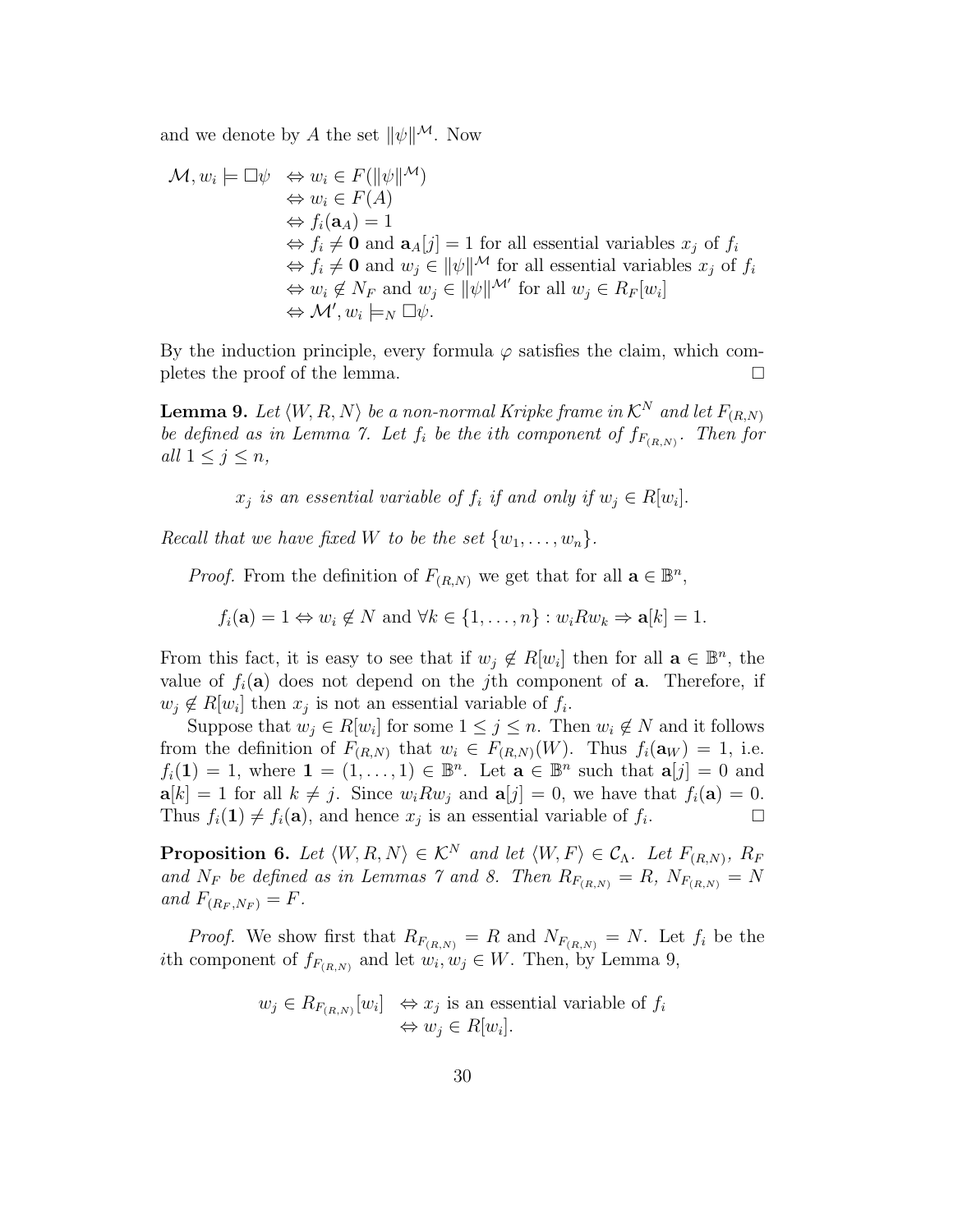Therefore  $R_{F_{(R,N)}} = R$ . If  $w_i \in N$  then it follows from the definition of  $F_{(R,N)}$ that  $f_i = 0$ . If  $w_i \notin N$  then, by the proof of Lemma 9,  $f_i(1) = 1$  and therefore  $f_i \neq \mathbf{0}$ . Thus  $w_i \in N$  if and only if  $f_i = \mathbf{0}$ , and we have that

$$
w_i \in N_{F_{(R,N)}} \Leftrightarrow f_i = \mathbf{0}
$$
  

$$
\Leftrightarrow w_i \in N.
$$

Hence  $N_{F_{(R,N)}}=N$ .

We show then that  $F_{(R_F,N_F)}=F$ . Let  $f_i$  be the *i*th component of  $f_F$ . Since  $\langle W, F \rangle \in \mathcal{C}_{\Lambda}$ , we know that  $f_i \in \Lambda$ . Let  $X \subseteq W$  and  $w_i \in W$ . Then

$$
w_i \in F_{(R_F, N_F)}(X) \Leftrightarrow w_i \notin N_F
$$
 and  $w_j \in X$  for all  $w_j \in R_F[w_i]$   
\n $\Leftrightarrow f_i \neq \mathbf{0}$  and  $\mathbf{a}_X[j] = 1$  for all essential variables  $x_j$  of  $f_i$   
\n $\Leftrightarrow f_i(\mathbf{a}_X) = 1$   
\n $\Leftrightarrow w_i \in F(X)$ .

Therefore  $F_{(R_F,N_F)}=F$ .

The following proposition is an immediate consequence of Lemmas 7 and 8 and Proposition 6 by choosing  $\Gamma(R, N) = F_{(R,N)}$  and  $\Delta(F) = (R_F, N_F)$ .

### **Proposition 7.** *The pair*  $(K^N, \models_N)$  *corresponds to the clone* Λ*.*

As in the case of the class of all Kripke frames in Section 4.1, we get futher correspondences between some classes of non-normal Kripke frames and subclones of  $\Lambda$  by restricting the binary relation R. In the next two propositions we use the same operations  $\Gamma$  and  $\Delta$  as in Proposition 7. Since Lemmas 7 and 8 and Proposition 6 still apply, we obtain the proofs with quite a little effort.

**Proposition 8.** Let  $\mathcal{K}_s^N$  be the class of all non-normal Kripke frames  $\langle W, R, N \rangle$  in  $\mathcal{K}^N$  such that every  $w \in (W \setminus N)$  has an R-successor. Then the  $pair \; (\mathcal{K}^N_s, \models_N) \; corresponds \; to \; the \; clone \; \Lambda_0.$ 

*Proof.* The clone  $\Lambda_0$  is defined by the functional terms

$$
\neg {\bf f}({\bf 0}), {\bf f}({\bf x}) \wedge {\bf f}({\bf y}) \leftrightarrow {\bf f}({\bf x} \wedge {\bf y}).
$$

Thus the class  $\mathcal{C}_{\Lambda_0}$  is defined by the axioms  $\neg \Box \bot$  and  $\Box p \land \Box q \leftrightarrow \Box (p \land q)$ . It is easy to see that these axioms are valid in a Scott-Montague frame  $\mathcal{F} = \langle W, F \rangle$  if and only if the conditions

(1) 
$$
F(\emptyset) = \emptyset
$$
 and

(2)  $F(X) \cap F(Y) = F(X \cap Y)$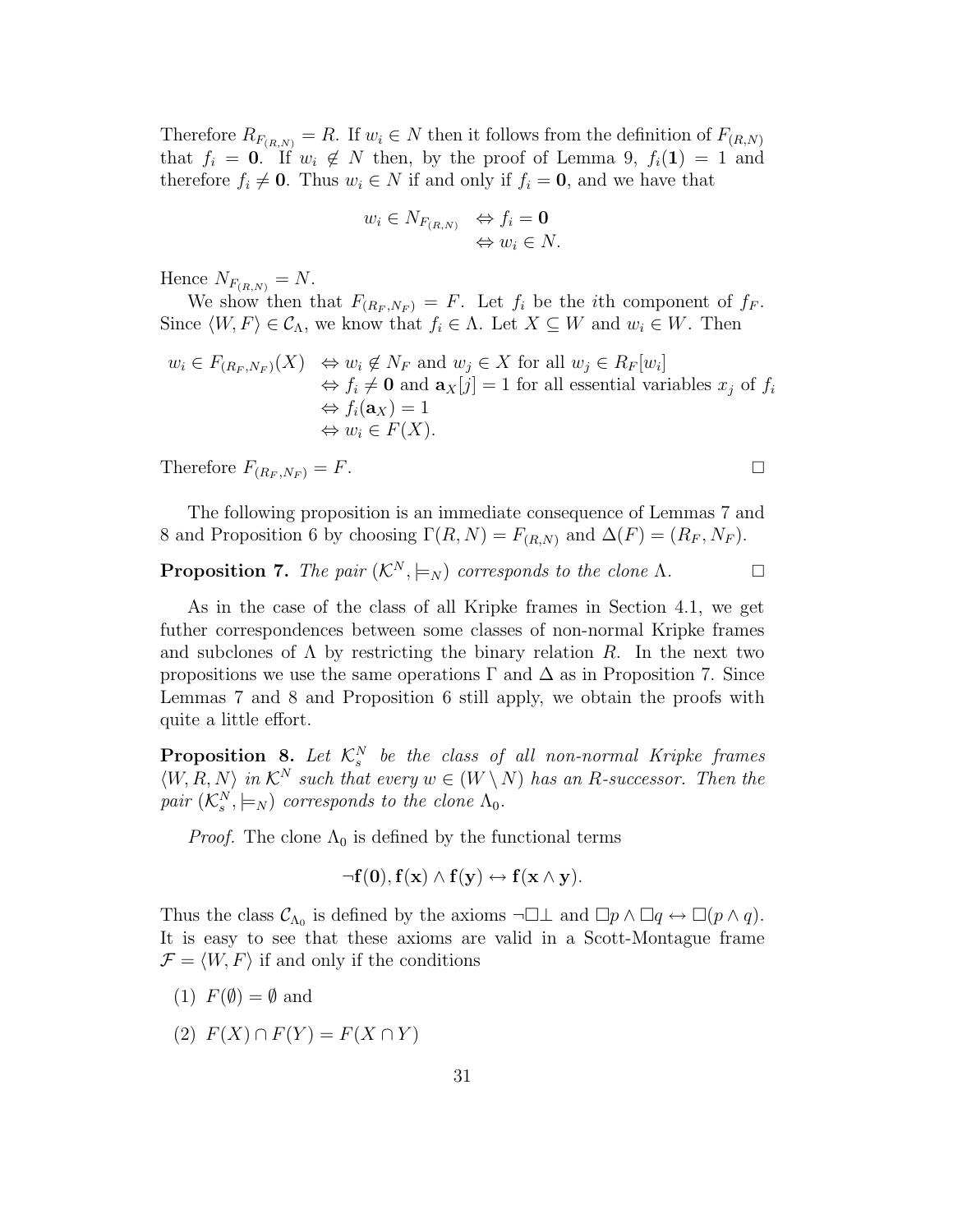hold for all  $X, Y \subseteq W$ .

Let  $\langle W, R, N \rangle \in \mathcal{K}_s^N$ . Since every  $w \in (W \setminus N)$  has an R-successor, it follows straightforwardly from the definition of  $F_{(R,N)}$  that  $F_{(R,N)}(\emptyset) = \emptyset$ . By Lemma 7,  $F_{(R,N)}$  satisfies also the condition (2), and hence  $\langle W, F_{(R,N)} \rangle \in \mathcal{C}_{\Lambda_0}$ .

Let  $\langle W, F \rangle \in \mathcal{C}_{\Lambda_0}$ . Then  $\langle W, F \rangle \models \neg \Box \bot$  and it follows from Lemma 8 that also  $\langle W, R_F, N_F \rangle \models \neg \Box \bot$ . From this, similarly as in Proposition 3 on page 24, we can conclude that every  $w \in (W \setminus N_F)$  has to have an  $R_F$ -successor. Thus  $\langle W, R_F, N_F \rangle \in \mathcal{K}_s^N$ <sup>s</sup> .

**Proposition 9.** Let  $\mathcal{K}_p^N$  be the class of all non-standard Kripke frames  $\langle W, R, N \rangle$  in  $\mathcal{K}^N$  such that R is a partial function. Then the pair  $(\mathcal{K}_p^N, \models_N)$ *corresponds to the clone* I*.*

*Proof.* The clone I is defined by the functional terms

$$
\mathbf{f}(\mathbf{x}) \wedge \mathbf{f}(\mathbf{y}) \leftrightarrow \mathbf{f}(\mathbf{x} \wedge \mathbf{y}), \mathbf{f}(\mathbf{x}) \vee \mathbf{f}(\mathbf{y}) \leftrightarrow \mathbf{f}(\mathbf{x} \vee \mathbf{y}).
$$

Therefore the class  $C_I$  of Scott-Montague frames is defined by the axioms  $\Box p \wedge \Box q \leftrightarrow \Box (p \wedge q)$  and  $\Box p \vee \Box q \leftrightarrow \Box (p \vee q)$ . These axioms are valid in a Scott-Montague frame  $\mathcal{F} = \langle W, F \rangle$  if and only if the conditions

- (1)  $F(X) \cap F(Y) = F(X \cap Y)$  and
- (2)  $F(X) \cup F(Y) = F(X \cup Y)$

hold for all  $X, Y \subseteq W$ .

Let  $\langle W, R, N \rangle \in \mathcal{K}_p^N$ . Lemma 7 tells us that  $F_{(R,N)}$  satisfies the condition (1). Let  $X, Y \subseteq W$  and  $w \in W$ . Now

$$
w \in F_{(R,N)}(X) \cup F_{(R,N)}(Y) \Leftrightarrow w \in F_{(R,N)}(X) \text{ or } w \in F_{(R,N)}(Y)
$$
  
\n
$$
\Leftrightarrow (w \notin N \text{ and } \forall v \in W : wRv \Rightarrow v \in X) \text{ or}
$$
  
\n
$$
(w \notin N \text{ and } \forall v \in W : wRv \Rightarrow v \in Y)
$$
  
\n
$$
\Leftrightarrow w \notin N \text{ and } \forall v \in W : wRv \Rightarrow v \in X \cup Y
$$
  
\n
$$
\Leftrightarrow w \in F_{(R,N)}(X \cup Y),
$$

where the equivalence  $(*)$  follows from the fact that R is a partial function. Hence  $F_{(R,N)}$  satisfies the condition (2), and so  $\langle W, F_{(R,N)} \rangle \in \mathcal{C}_I$ .

Let  $\langle W, F \rangle \in \mathcal{C}_I$ . We have to show that  $\langle W, R_F, N_F \rangle \in \mathcal{K}_p^N$ . By Lemma 8, it is sufficient to show that  $R_F$  is a partial function. Since  $\langle W, F \rangle \models$  $\Box p \lor \Box q \leftrightarrow \Box (p \lor q)$ , it follows from Lemma 8 that  $\langle W, R_F, N_F \rangle \models_N$  $\Box p \vee \Box q \leftrightarrow \Box (p \vee q)$ . Suppose that  $R_F$  is not a partial function. Then there are  $w, v_1, v_2 \in W$  such that  $wR_F v_1$ ,  $wR_F v_2$  and  $v_1 \neq v_2$ . Clearly  $w \notin N_F$ . Consider a model  $\mathcal{M} = \langle W, R_F, N_F, V \rangle$ , where  $V(p) = W \setminus \{v_2\}$  and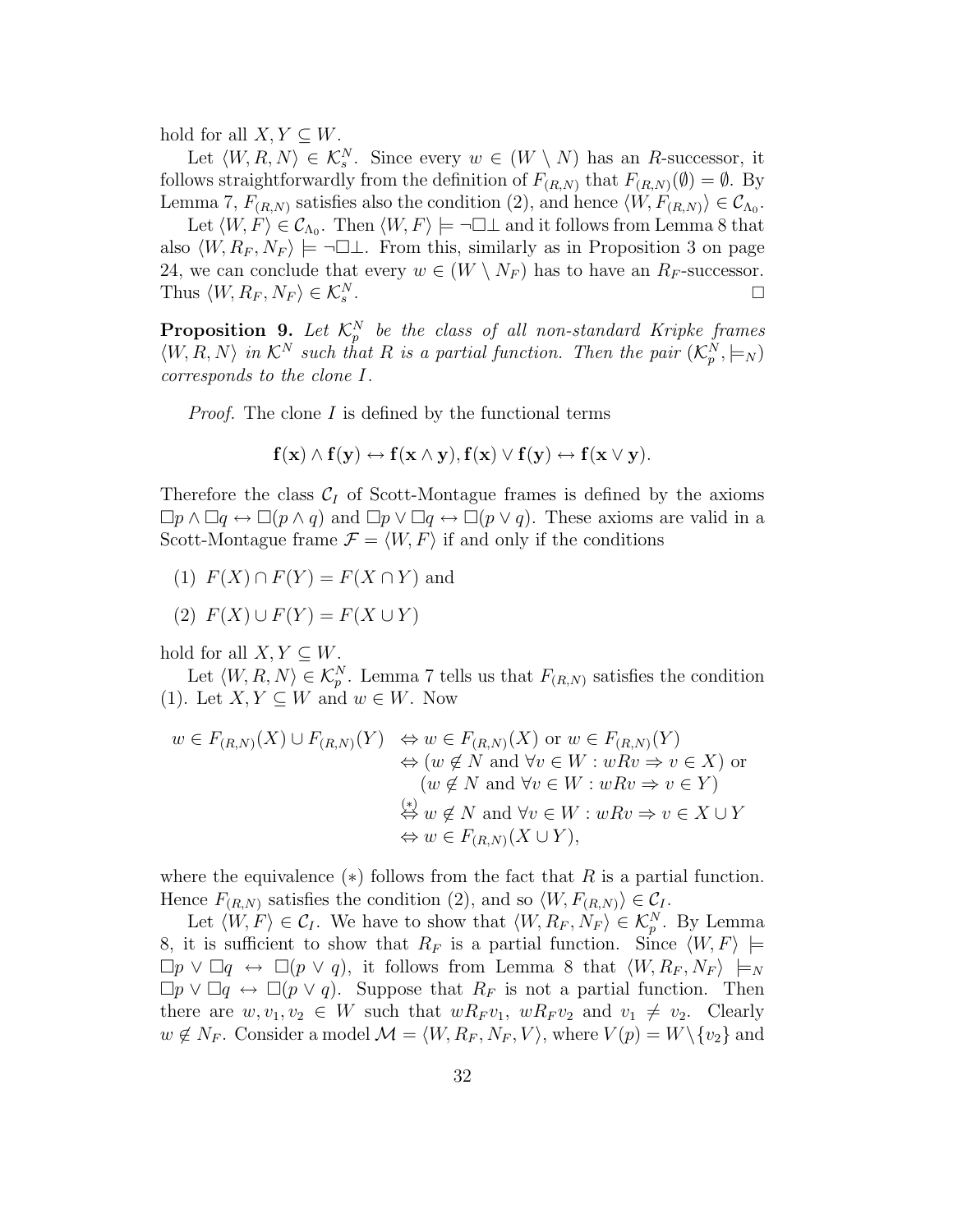$V(q) = W \setminus \{v_1\}.$  It is easy to see that  $\mathcal{M}, w \models_N \Box(p \lor q)$  but  $\mathcal{M}, w \not\models_N \Box p$ and  $M, w \not\models_N \Box q$ . This is a contradiction, since  $M \models_N \Box p \lor \Box q \leftrightarrow \Box (p \lor q)$ . Therefore  $R_F$  is a partial function and  $\langle W, R_F, N_F \rangle \in \mathcal{K}_p^N$ .

Similarly, as in the case of Kripke frames in Section 4.1, if we had chosen  $\diamondsuit$  as the basic modal operator and given the truth condition of  $\diamondsuit$  in Scott-Montague semantics by the set function and furthermore defined the truth relation  $\models_N$  in a way that at the non-normal worlds every formula of the form  $\Diamond \varphi$  is true, then the pair  $(\mathcal{K}^N, \models_N)$  would correspond to the clone V, which is the dual clone of  $\Lambda$ . Similarly, the pair  $(\mathcal{K}_{s}^{N}, \models_{N})$  would correspond to the clone  $V_1$ .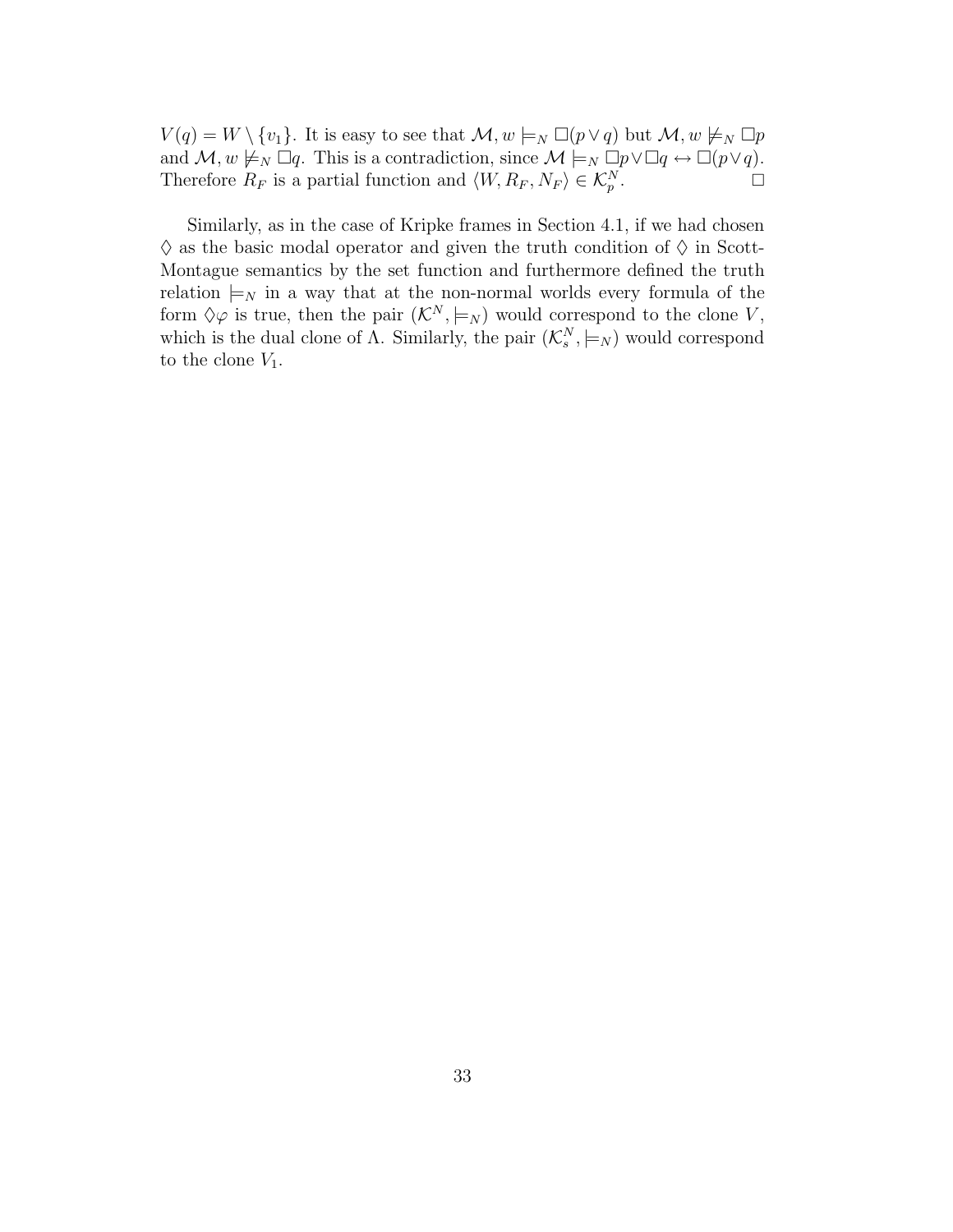## **5 Linear clones and modified Kripke semantics**

In this section we establish further correspondences between classes of Kripke frames and clones of Boolean functions by modifying the standard Kripke semantics. These modifications are based on the parity of the sets of Rsuccessors. As in the previous section, we consider only finite frames.

Throughout this section we make use of the exclusive-or, denoted by  $\oplus$ and defined by

$$
\varphi \oplus \psi = (\varphi \wedge \neg \psi) \vee (\neg \varphi \wedge \psi),
$$

as a propositional connective in formulas of modal logic. One can easily verify that  $\oplus$  is associative and commutative. Furthermore, for every Kripke or Scott-Montague model M with universe W and for every  $w \in W$ ,  $\mathcal{M}, w \models$  $\varphi_1 \oplus \cdots \oplus \varphi_m$  if and only if  $\mathcal{M}, w \models \varphi_i$  for an odd number of indices  $1 \leq i \leq m$ .

Let  $X, Y \subseteq W$ . By X we denote the complement of X with respect to W. We use the symbol  $\oplus$  also for the symmetric difference

$$
X \oplus Y = (X \setminus Y) \cup (Y \setminus X) = (X \cap \overline{Y}) \cup (Y \cap \overline{X}).
$$

Similarly to the exclusive-or, the symmetric difference is associative and commutative.

The frames and models that we shall consider at first in Section 5.1 are essentially the same as those used in Kripke semantics. In fact, the semantics that we will introduce differ from Kripke semantics only in the account for the modal operator  $\Box$ . However, the notion of correspondence between classes of Kripke and Scott-Montague frames must be also modified accordingly. Later in Section 5.1 we will add an unary relation to Kripke frames and in Section 5.2 we will also make use of some natural restrictions of the binary relation  $R$ , as we did in Section 4.

In the sequel we will define three new *truth relations*,  $\models o, \models_S$  and  $\models_M$ , which give the modifications of Kripke semantics that we are going to consider.

Let  $\mathcal{M} = \langle W, R, V \rangle$  be a Kripke model and let  $\mathcal{M}' = \langle W, F, V \rangle$  be a Scott-Montague model. We say that the models M and M' are *pointwise equivalent with respect to*  $\models_n$ , where  $\eta \in \{O, S, M\}$ , if for all modal formulas  $\varphi$  and for all  $w \in W$ ,

$$
\mathcal{M}, w \models_{\eta} \varphi
$$
 if and only if  $\mathcal{M}', w \models \varphi$ .

Let  $(\mathcal{K}, \models_{\eta})$  be a pair where  $\mathcal K$  is a class of Kripke frames and  $\models_{\eta}$  is the truth relation referring to the semantics which is being used, and let  $\mathcal C$  be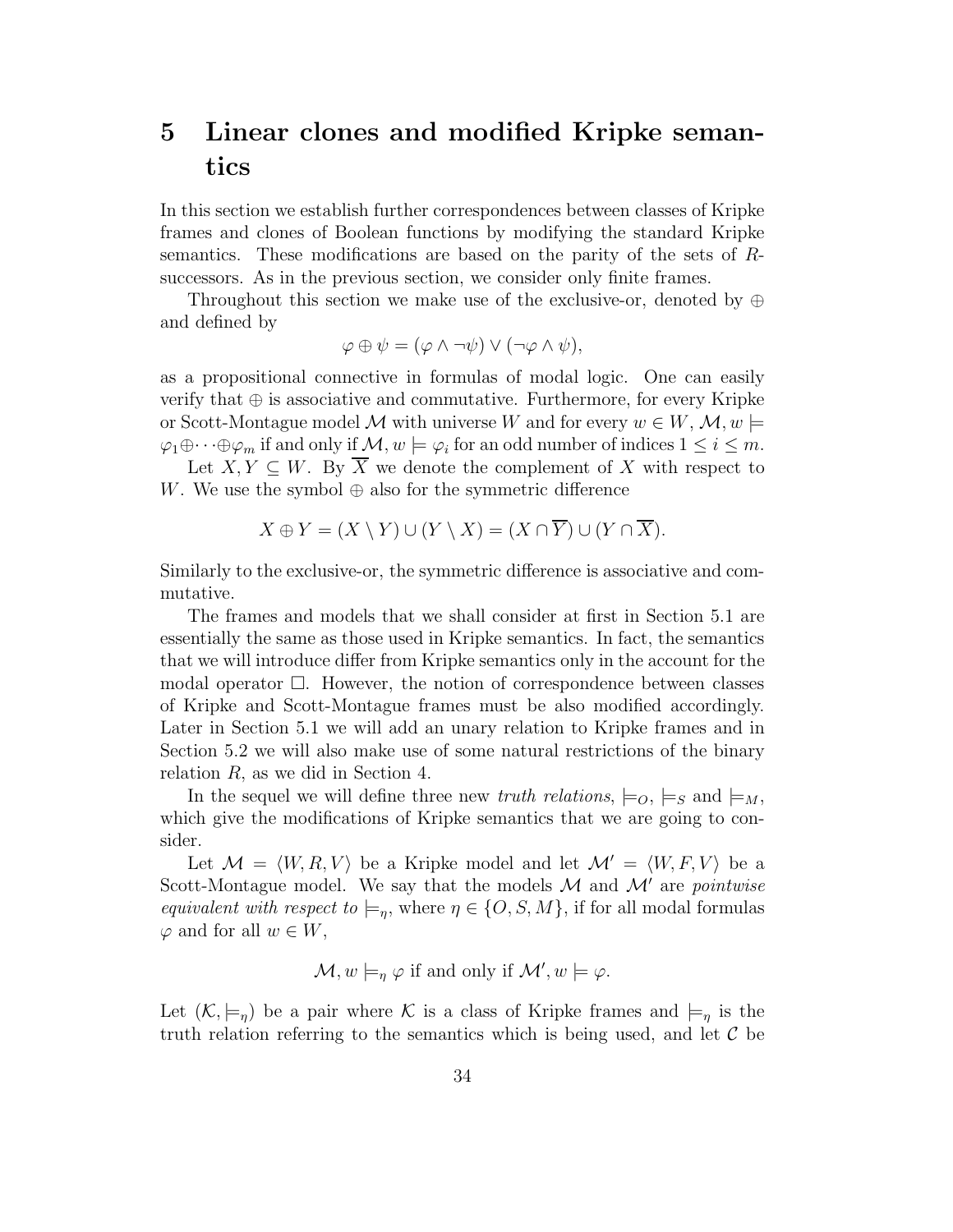a class of Scott-Montague frames. As in the previous section, we say that the pair  $(\mathcal{K}, \models_n)$  *corresponds* to the class C if there are operations  $\Gamma$  from the binary relations to the set functions and  $\Delta$  from the set functions to the binary relations such that the following conditions hold.

- If  $\langle W, R \rangle \in \mathcal{K}$ , then  $\langle W, \Gamma(R) \rangle \in \mathcal{C}$ , and for all valuations V, the models  $\langle W, R, V \rangle$  and  $\langle W, \Gamma(R), V \rangle$  are pointwise equivalent with respect to  $\models_{\eta}$ .
- If  $\langle W, F \rangle \in \mathcal{C}$ , then  $\langle W, \Delta(F) \rangle \in \mathcal{K}$ , and for all valuations V, the models  $\langle W, \Delta(F), V \rangle$  and  $\langle W, F, V \rangle$  are pointwise equivalent with respect to  $\models_{\eta}$ .
- The operations  $\Gamma$  and  $\Delta$  are inverses of each other.

In the Propositions 10, 11 and 12, instead of giving operations  $\Gamma$  and  $\Delta$ , we just define translations  $R \mapsto F_R$  and  $F \mapsto R_F$ .

As in the previous section, we say that the pair  $(\mathcal{K}, \models_n)$  corresponds to a clone C if the pair  $(\mathcal{K}, \models_{\eta})$  corresponds to the class  $\mathcal{C}_C$ .

#### **5.1 Linear clones**

In this section we will provide pairs  $(\mathcal{K}, \models_n)$  for each of the linear clones L,  $L_0$ ,  $L_1$ ,  $L_c$  and LS. Consider first the clone  $L_0$  which is defined by the functional term

$$
1 \oplus f(x) \oplus f(y) \oplus f(x \oplus y).
$$

It follows from Theorem 5 that the class  $\mathcal{C}_{L_0}$  is defined by the axiom  $\top \oplus \square p \oplus$  $\Box q \oplus \Box (p \oplus q)$ . It is easy to verify that this axiom is valid in a Scott-Montague frame  $\mathcal{F} = \langle W, F \rangle$  if and only if the condition

$$
(1) F(X) \oplus F(Y) = F(X \oplus Y)
$$

holds for all  $X, Y \subseteq W$ .

The following lemma gives rise to one modification of Kripke semantics which will, together with the class of all Kripke frames, correspond to the clone  $L_0$ .

**Lemma 10.** Let  $F: \mathcal{P}(W) \to \mathcal{P}(W)$  be a set function satisfying the condi*tion (1). Let*  $R_F$  *be the relation defined by* 

$$
R_F[w] = \{ v \in W \mid w \in F(\{v\}) \}
$$

*for every*  $w \in W$ *. Then for all*  $X \subseteq W$  *and*  $w \in W$ *,* 

 $w \in F(X)$  *if and only if*  $|R_F[w] \cap X$  *is odd.*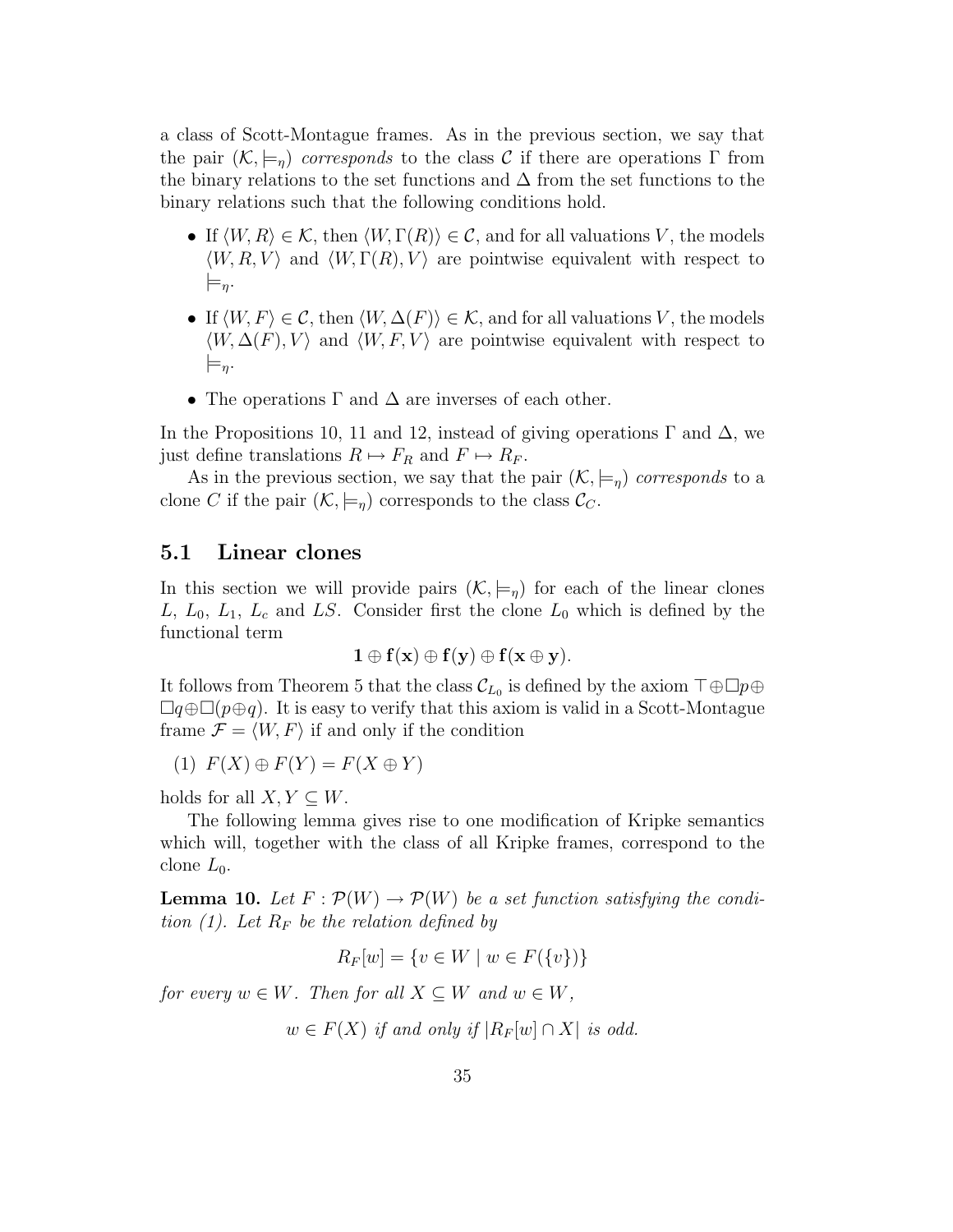*Proof.* Let  $X \subseteq W$ . First, note that if  $X = X_1 \oplus \cdots \oplus X_k$ , then  $w \in X$ if and only if  $w \in X_i$  for an odd number of indices i. Since F satisfies the condition (1) and  $\oplus$  is associative, it is easy to see that  $F(X_1 \oplus \cdots \oplus X_k) =$  $F(X_1) \oplus \cdots \oplus F(X_k)$ . From the condition (1) we also get that  $F(\emptyset) =$  $F(\emptyset \oplus \emptyset) = F(\emptyset) \oplus F(\emptyset) = \emptyset.$ 

Let  $w \in W$ . Let X' denote the set  $R_F[w] \cap X$ , and suppose that  $|X'|$ is even. We show first that  $w \notin F(X')$ . If  $X' = \emptyset$  then  $w \notin F(X')$ , since  $F(\emptyset) = \emptyset$ . Let  $X' = \{w_1, \ldots, w_{2m}\}$  for some  $m \geq 1$ . In other words,  $X' = \{w_1\} \oplus \cdots \oplus \{w_{2m}\}\$ and it follows from the definitions of  $R_F[w]$  and  $X'$ that  $w \in F({w_i})$  for all  $1 \leq i \leq 2m$ . From this fact and the observations above, we get that

$$
w \notin F({w_1}) \oplus \cdots \oplus F({w_{2m}}) = F({w_1} \oplus \cdots \oplus {w_{2m}}) = F(X').
$$

Now we show that  $w \notin F(X \setminus X')$ . The case  $(X \setminus X') = \emptyset$  is clear. Suppose that  $(X \setminus X') = \{w_1, \ldots, w_k\}$  for some  $k \geq 1$ . By the definitions of  $R_F[w]$ and X' we know that  $w \notin F({w_i})$  for all  $1 \le i \le k$ . Thus

$$
w \notin F({w_1}) \oplus \cdots \oplus F({w_k}) = F({w_1}) \oplus \cdots \oplus {w_k}) = F(X \setminus X').
$$

So  $w \notin F(X')$  and  $w \notin F(X \setminus X')$ , and hence  $w \notin F(X') \oplus F(X \setminus X')$ . Since  $X = X' \oplus (X \setminus X')$ , it follows from the condition (1) that

$$
w \notin F(X') \oplus F(X \setminus X') = F(X' \oplus (X \setminus X')) = F(X).
$$

Suppose now that  $|X'|$  is odd. Let  $X' = \{w_1, \ldots, w_{2m-1}\}$  for some  $m \ge 1$ . Then  $X' = \{w_1\} \oplus \cdots \oplus \{w_{2m-1}\}\$  and since  $w \in F(\{w_i\})$  for all  $1 \le i \le 2m-1$ , we have that

$$
w \in F({w_1}) \oplus \cdots \oplus F({w_{2m-1}}) = F({w_1} \oplus \cdots \oplus {w_{2m-1}}) = F(X').
$$

Furthermore, as before,  $w \notin F(X \setminus X')$  and thus

$$
w \in F(X') \oplus F(X \setminus X') = F(X' \oplus (X \setminus X')) = F(X).
$$

Hence, we have proved the lemma.

The previous lemma gives a motivation to the following semantics. Let  $\mathcal{M} = \langle W, R, V \rangle$  be a Kripke model and let  $w \in W$ . We define the truth relation  $\models o$  inductively for modal formulas. For constants, proposition symbols and Boolean connectives  $\models o$  is defined as  $\models$  in Kripke semantics.

Let  $\varphi$  be a modal formula. For the modal operator  $\Box$ , the truth relation is defined by

$$
\mathcal{M}, w \models_O \Box \varphi \text{ iff } |R[w] \cap ||\varphi||_O^{\mathcal{M}}| \text{ is odd}
$$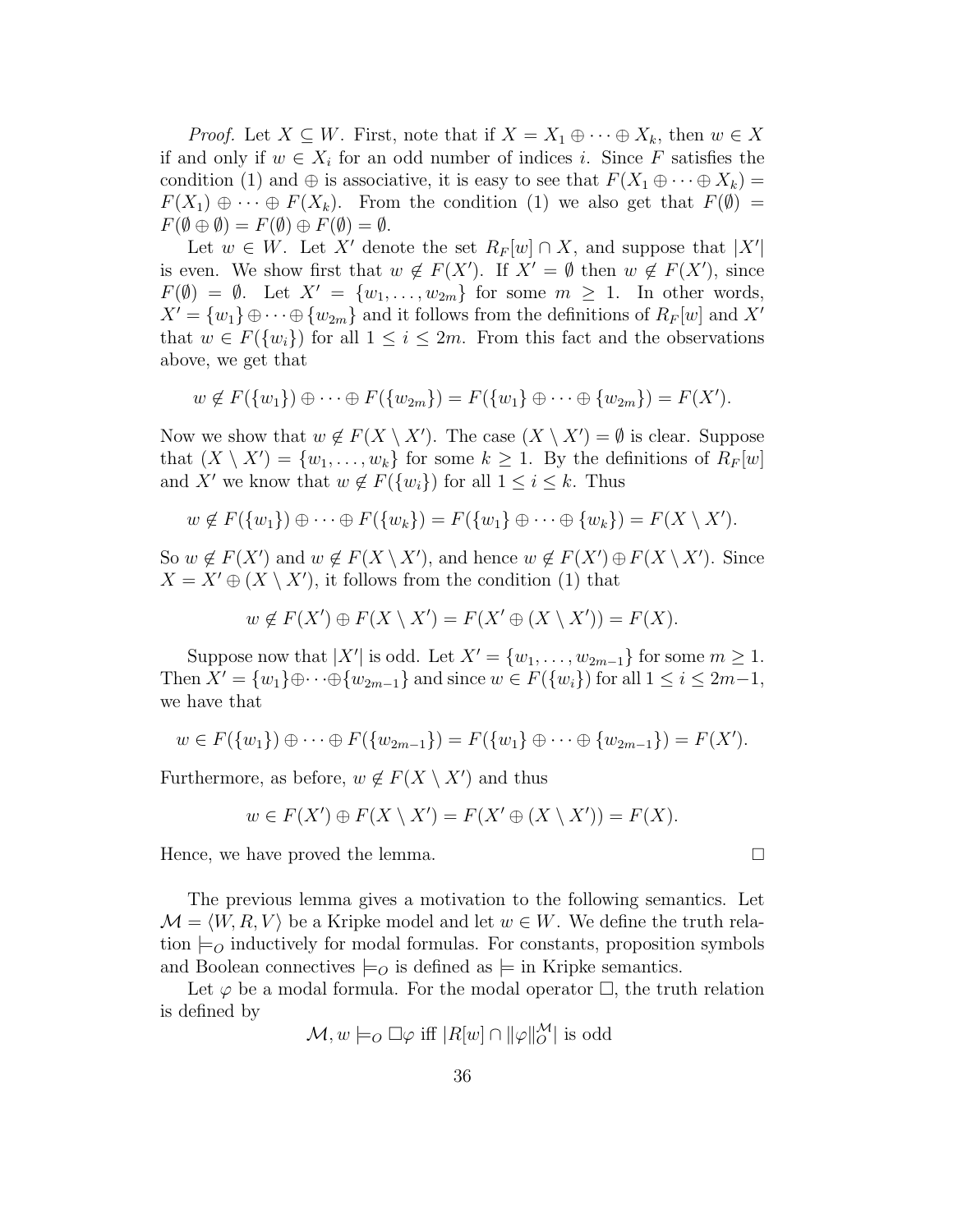where  $\|\varphi\|_O^{\mathcal{M}}$  denotes the truth set of  $\varphi$  in the model  $\mathcal M$  with respect to  $\models_O$ .

We denote by  $\mathcal{L}_0$  the pair  $(\mathcal{K}, \models_O)$  where  $\mathcal K$  is the class of all Kripke frames. We denote by  $\mathcal{L}_c$  the pair  $(\mathcal{K}_o, \models o)$  where  $\mathcal{K}_o$  denotes the class of all Kripke frames  $\langle W, R \rangle$  such that every  $w \in W$  has an odd number of R-successors.

**Proposition 10.** *The pair*  $\mathcal{L}_0$  *corresponds to the clone*  $L_0$ *.* 

*Proof.* As mentioned before Lemma 10, the class  $\mathcal{C}_{L_0}$  consists of exactly those Scott-Montague frames  $\langle W, F \rangle$  for which

$$
(1) F(X) \oplus F(Y) = F(X \oplus Y)
$$

holds for all  $X, Y \subseteq W$ .

The translation  $R \mapsto F_R$  is given by

$$
F_R(X) = \{ w \in W \mid |R[w] \cap X| \text{ is odd} \}
$$

for all  $X \subseteq W$  and the translation  $F \mapsto R_F$  is defined as in Lemma 10.

Let  $\langle W, R \rangle \in \mathcal{K}$ . We show that  $\langle W, F_R \rangle \in \mathcal{C}_{L_0}$ , i.e.  $F_R$  satisfies the condition (1). Let  $X, Y \subseteq W$  and let  $w \in W$ . We have to show that  $w \in F_R(X) \oplus F_R(Y)$  if and only if  $w \in F_R(X \oplus Y)$ . It is obvious that the parities of the sets  $R[w] \cap X$ ,  $R[w] \cap Y$  and  $R[w] \cap (X \oplus Y)$  depend only on the parities of the sets  $R[w] \cap (X \setminus Y)$ ,  $R[w] \cap (Y \setminus X)$  and  $R[w] \cap (X \cap Y)$ . So there are eight different cases. We consider here one of them, the other cases follow similarly. So suppose that  $|R[w] \cap (X \setminus Y)|$  and  $|R[w] \cap (Y \setminus X)|$ are odd and  $|R[w] \cap (X \cap Y)|$  is even. Then  $|R[w] \cap X|$  and  $|R[w] \cap Y|$ are odd and  $|R[w] \cap (X \oplus Y)|$  is even. So  $w \in F_R(X)$ ,  $w \in F_R(Y)$  and  $w \notin F_R(X \oplus Y)$ . Thus  $w \notin F_R(X) \oplus F_R(Y)$  and  $w \notin F_R(X \oplus Y)$ , and hence  $w \in F_R(X) \oplus F_R(Y)$  if and only if  $w \in F_R(X \oplus Y)$ . The rest of the cases can be proved similarly, and therefore  $\langle W, F_R \rangle \in \mathcal{C}_{L_0}$ .

Let V be a valuation and let  $\mathcal{M} = \langle W, R, V \rangle$  and  $\mathcal{M}' = \langle W, F_R, V \rangle$ . We show that the claim

 $\mathcal{M}, w \models_O \varphi$  if and only if  $\mathcal{M}', w \models \varphi$ 

holds for every modal formula  $\varphi$  and  $w \in W$ . This is done by induction on the construction of  $\varphi$ . The base cases,  $\varphi = \bot$ ,  $\varphi = \top$  or  $\varphi = p$ , follow immediately from the definition of  $\models o$ , and the cases, where  $\varphi = \neg \psi$  or  $\varphi = \psi_1 \wedge \psi_2$ , can be easily verified by making use of the induction hypothesis. So let  $\varphi = \Box \psi$  and suppose that  $\psi$  satisfies the claim. Then  $\|\psi\|_Q^{\mathcal{M}} = \|\psi\|^{\mathcal{M}'}$ and

$$
\mathcal{M}, w \models_{O} \Box \psi \Leftrightarrow |R[w] \cap ||\psi||_{O}^{\mathcal{M}} | \text{ is odd}
$$
  
\n
$$
\Leftrightarrow |R[w] \cap ||\psi||^{\mathcal{M}} | \text{ is odd}
$$
  
\n
$$
\Leftrightarrow w \in F_{R}(||\psi||^{\mathcal{M}})
$$
  
\n
$$
\Leftrightarrow \mathcal{M}', w \models \Box \psi.
$$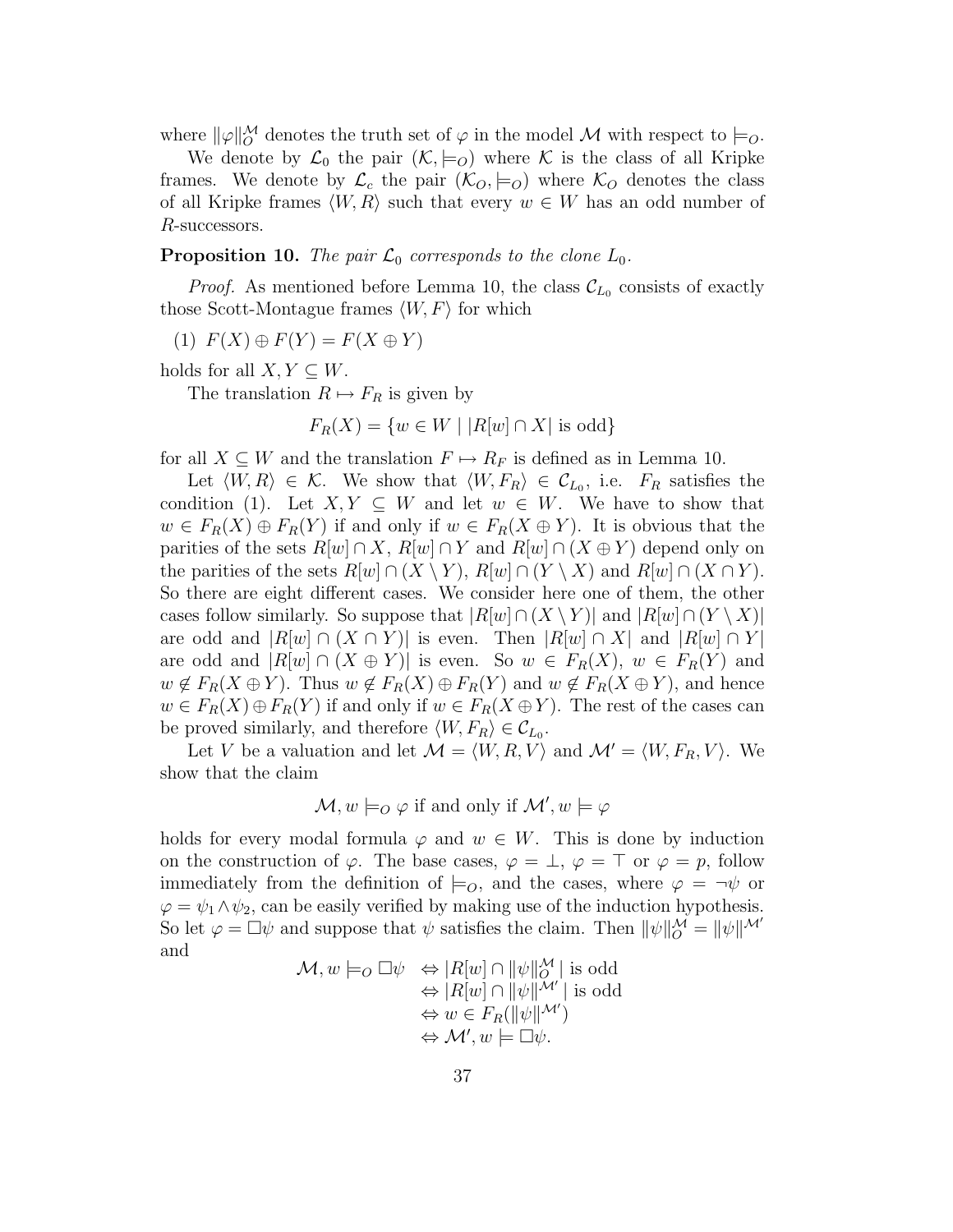Thus the models M and M' are pointwise equivalent with respect to  $\models O$ .

Let then  $\langle W, F \rangle \in \mathcal{C}_{L_0}$ . Since  $R_F$  is a binary relation on W, we have that  $\langle W, R_F \rangle \in \mathcal{K}.$ 

Let V be a valuation and let  $\mathcal{M} = \langle W, F, V \rangle$  and  $\mathcal{M}' = \langle W, R_F, V \rangle$ . We show that for all formulas  $\varphi$  and for all  $w \in W$ ,

$$
\mathcal{M}, w \models \varphi \text{ if and only if } \mathcal{M}', w \models_O \varphi.
$$

This is again done by induction. We consider only the case  $\varphi = \Box \psi$ , the other cases are straightforward. So let  $\varphi = \Box \psi$  where  $\psi$  satisfies the claim above. Then  $\|\psi\|^{M} = \|\psi\|_{O}^{M'}$  and

$$
\mathcal{M}, w \models \Box \psi \Leftrightarrow w \in F(||\psi||^{\mathcal{M}})\n\stackrel{\ast}{\Leftrightarrow} |R_F[w] \cap ||\psi||^{\mathcal{M}}| \text{ is odd}\n\Leftrightarrow |R_F[w] \cap ||\psi||^{\mathcal{M}}_{\mathcal{O}}| \text{ is odd}\n\Leftrightarrow \mathcal{M}', w \models_{\mathcal{O}} \Box \psi,
$$

where the equivalence  $(*)$  holds by Lemma 10. Hence the models  $\mathcal{M}'$  and M are pointwise equivalent with respect to  $\models O$ .

Let  $\langle W, R \rangle \in \mathcal{K}$  and let  $\langle W, F \rangle \in \mathcal{C}_{L_0}$ . We still have to prove that  $R_{F_R} = R$ and  $F_{R_F} = F$ . Let  $w \in W$  and  $X \subseteq W$ . Since for all  $v \in W$ ,

$$
v \in R_{F_R}[w] \Leftrightarrow w \in F_R(\{v\})
$$
  
\n
$$
\Leftrightarrow |R[w] \cap \{v\}| \text{ is odd}
$$
  
\n
$$
\Leftrightarrow v \in R[w],
$$

and

$$
w \in F_{R_F}(X) \iff |R_F[w] \cap X| \text{ is odd}
$$
  

$$
\overset{(*)}{\Leftrightarrow} w \in F(X),
$$

where the equivalence (∗) holds again by Lemma 10, we can conclude that  $R_{F_R} = R$  and  $F_{R_F} = F$ .

#### **Proposition 11.** *The pair*  $\mathcal{L}_c$  *corresponds to the clone*  $L_c$ *.*

*Proof.* The proof of Proposition 11 follows exactly the same steps as in the proof of Proposition 10. The clone  $L_c$  is defined by the functional terms

$$
f(1), 1 \oplus f(x) \oplus f(y) \oplus f(x \oplus y),
$$

and so the class  $\mathcal{C}_{L_c}$  is defined by the axioms  $\Box\top$  and  $\top \oplus \Box p \oplus \Box q \oplus \Box (p \oplus q)$ . These axioms are valid in a Scott-Montague frame  $\mathcal{F} = \langle W, F \rangle$  if and only if the conditions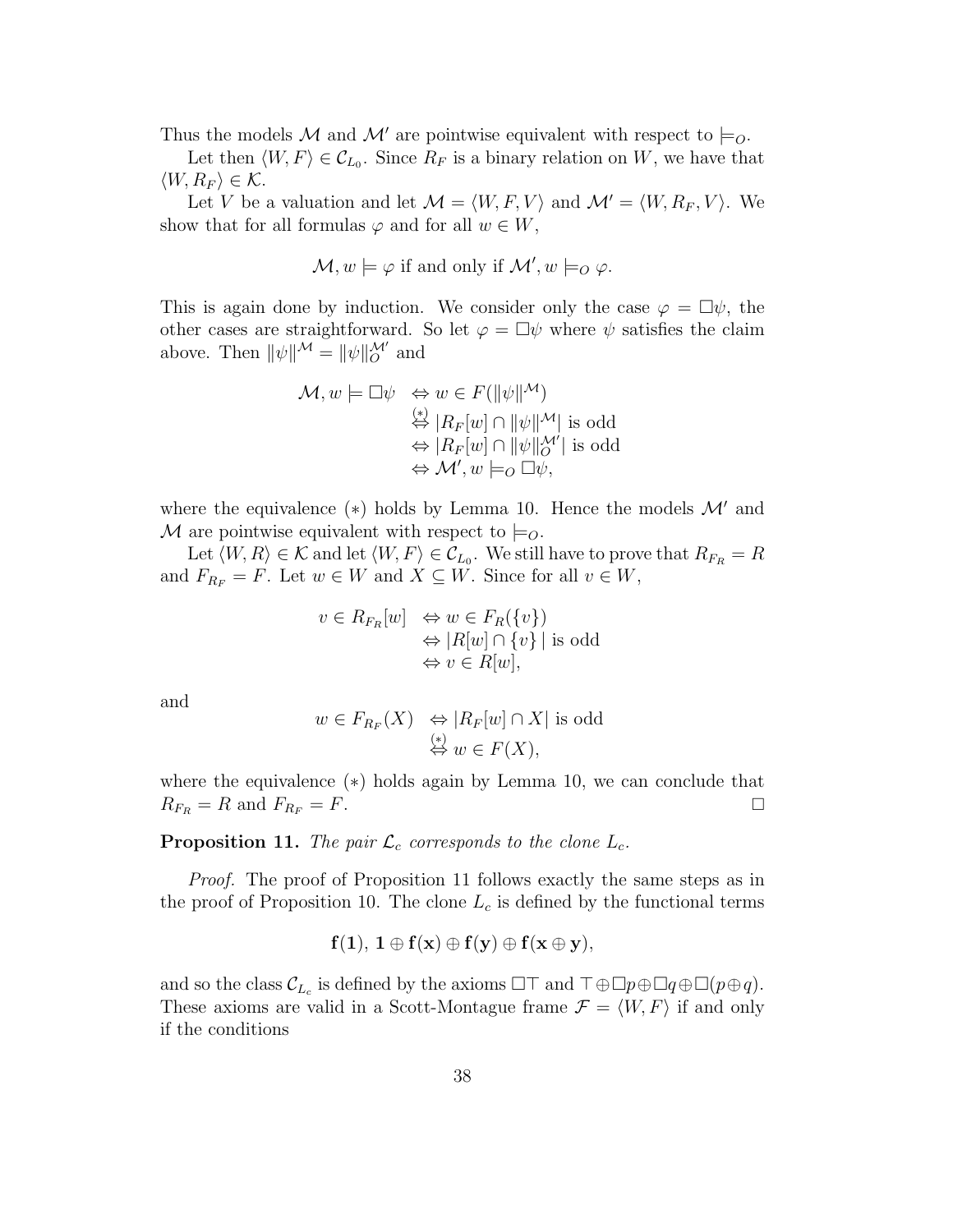(i)  $F(W) = W$  and

(ii) 
$$
F(X) \oplus F(Y) = F(X \oplus Y)
$$

hold for all  $X, Y \subseteq W$ .

The translations  $R \mapsto F_R$  and  $F \mapsto R_F$  are the same as in Proposition 10. Let  $\langle W, R \rangle \in \mathcal{K}_O$ . We show that  $\langle W, F_R \rangle \in \mathcal{C}_{L_c}$ . Since  $|R[w]|$  is odd for every  $w \in W$  it is clear that  $F_R(W) = W$ . By Lemma 10, the function  $F_R$ also satisfies the condition (ii). Thus  $\langle W, F_R \rangle \in \mathcal{C}_{L_c}$ .

Let  $\langle W, F \rangle \in \mathcal{C}_{L_c}$ . We have to show that  $|R_F[w]|$  is odd for every  $w \in W$ . Let  $w \in W$ . Since  $F(W) = W$ , it follows from Lemma 10 that  $R_F[w] \cap W$ has an odd number of elements. Since  $R_F[w] \cap W = R_F[w]$ , we have that  $|R_F[w]|$  is odd, and therefore  $\langle W, R_F \rangle \in \mathcal{K}_O$ .

The remainder of the proof is similar to the proof of Proposition 10.  $\Box$ 

Let F be a set function  $\mathcal{P}(W) \to \mathcal{P}(W)$ . For the rest of the section we define the translation  $F \mapsto R_F$  by

$$
R_F[w] = \{ v \in W \mid w \in F(\{v\}) \Leftrightarrow w \notin F(\emptyset) \}
$$

for all  $w \in W$ . Note that this definition coincides with that in Lemma 10 because in that case  $F(\emptyset) = \emptyset$ .

The following lemma will be useful in the sequel.

**Lemma 11.** Let F be a set function  $\mathcal{P}(W) \to \mathcal{P}(W)$  which satisfies the *condition*

 $(2)$   $F(\emptyset) \oplus F(X) \oplus F(Y) = F(X \oplus Y)$ 

*for all*  $X, Y \subseteq W$ *. Let*  $X \subseteq W$  *and let*  $w \in W$ *.* 

- *(a)* If  $w \notin F(\emptyset)$ *, then*  $w \in F(X)$  *if and only if*  $|R_F[w] \cap X$  *is odd.*
- *(b)* If  $w \in F(\emptyset)$ , then  $w \in F(X)$  if and only if  $|R_F[w] \cap X$  is even.

*Proof.* As mentioned before, if  $X = X_1 \oplus \cdots \oplus X_k$  then  $w \in X$  if and only if  $w \in X_i$  for odd number of indices i. If  $w \notin F(\emptyset)$  then  $R_F[w] = \{v \in$  $W \mid w \in F({v})$ . We denote by X' the set  $X \cap \{v \in W \mid w \in F({v})\}$ . And if  $w \in F(\emptyset)$  then  $R_F[w] = \{v \in W \mid w \notin F(\{v\})\}.$  For the set  $X \cap \{v \in W \mid w \notin F(\{v\})\}$  we use a notation  $X''$ .

To prove (a), suppose that  $w \notin F(\emptyset)$ . It follows from the condition (2) that

 $w \in F(X) \oplus F(Y)$  if and only if  $w \in F(X \oplus Y)$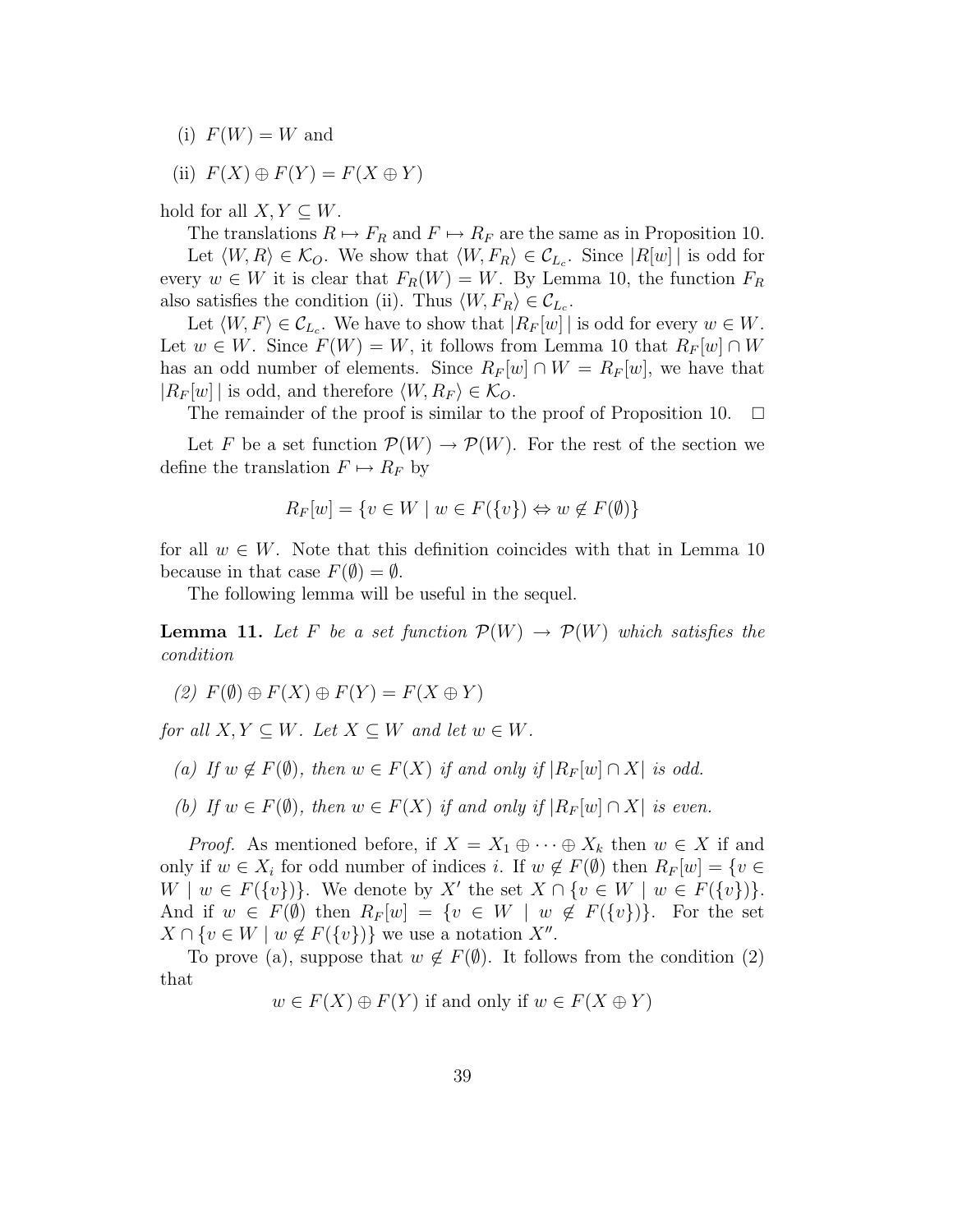and from this, it is easy to see that  $w \in F(X_1 \oplus \cdots \oplus X_k)$  if and only if  $w \in F(X_1) \oplus \cdots \oplus F(X_k)$ . Now the rest of the proof of (a) is essentially the same as the proof of Lemma 10.

For the part (b), suppose that  $w \in F(\emptyset)$ . By using the condition (2), it is easy to see that  $w \in F(X')$ . In addition, an easy induction on the cardinality of X'' shows that  $w \in F(X'')$  if and only if  $|X''|$  is even. Since  $w \in F(\emptyset)$ and  $w \in F(X')$ , we have that  $w \in F(\emptyset) \oplus F(X') \oplus F(X'')$  if and only if  $w \in F(X'')$ . Since  $X' \oplus X'' = X$ , we get by the condition (2) that

> $w \in F(X) \Leftrightarrow w \in F(X' \oplus X'')$  $\Leftrightarrow w \in F(\emptyset) \oplus F(X') \oplus F(X'')$  $\Leftrightarrow w \in F(X'')$  $\Leftrightarrow$  |X''| is even.

This proves (b).  $\square$ 

Let  $\mathcal{M} = \langle W, R, V \rangle$  be a Kripke model and let  $w \in W$ . The truth relation  $\models_S$  is defined as  $\models_{\mathcal{O}}$  except for the modal operator  $\Box$ , for which we define

 $\mathcal{M}, w \models_S \Box \varphi$  iff the sets  $R[w]$  and  $R[w] \cap ||\varphi||_S^{\mathcal{M}}$  have the same parity,

where  $\|\varphi\|_{S}^{\mathcal{M}}$  denotes the truth set of  $\varphi$  in the model  $\mathcal M$  with respect to  $\models_{S}$ . We denote by  $\mathcal{L}_1$  the pair  $(\mathcal{K}, \models_S)$  where  $\mathcal K$  is the class of all Kripke frames.

**Proposition 12.** *The pair*  $\mathcal{L}_1$  *corresponds to the clone*  $L_1$ *.* 

*Proof.* The clone  $L_1$  is defined by the functional terms

 $f(1), 1 \oplus f(0) \oplus f(x) \oplus f(y) \oplus f(x \oplus y).$ 

Thus the class  $\mathcal{C}_{L_1}$  is defined by the axioms  $\Box \top$  and  $\top \oplus \Box \bot \oplus \Box p \oplus \Box q \oplus$  $\Box(p \oplus q)$ . It is easy to verify that these axioms are valid in a Scott-Montague frame  $\mathcal{F} = \langle W, F \rangle$  if and only if the conditions

- (i)  $F(W) = W$  and
- (ii)  $F(\emptyset) \oplus F(X) \oplus F(Y) = F(X \oplus Y)$

hold for all  $X, Y \subseteq W$ .

The translation  $R \mapsto F_R$  is given by

$$
F_R(X) = \{ w \in W \mid |R[w] \cap X| \text{ is odd } \Leftrightarrow |R[w]| \text{ is odd} \}
$$

for all  $X \subseteq W$ .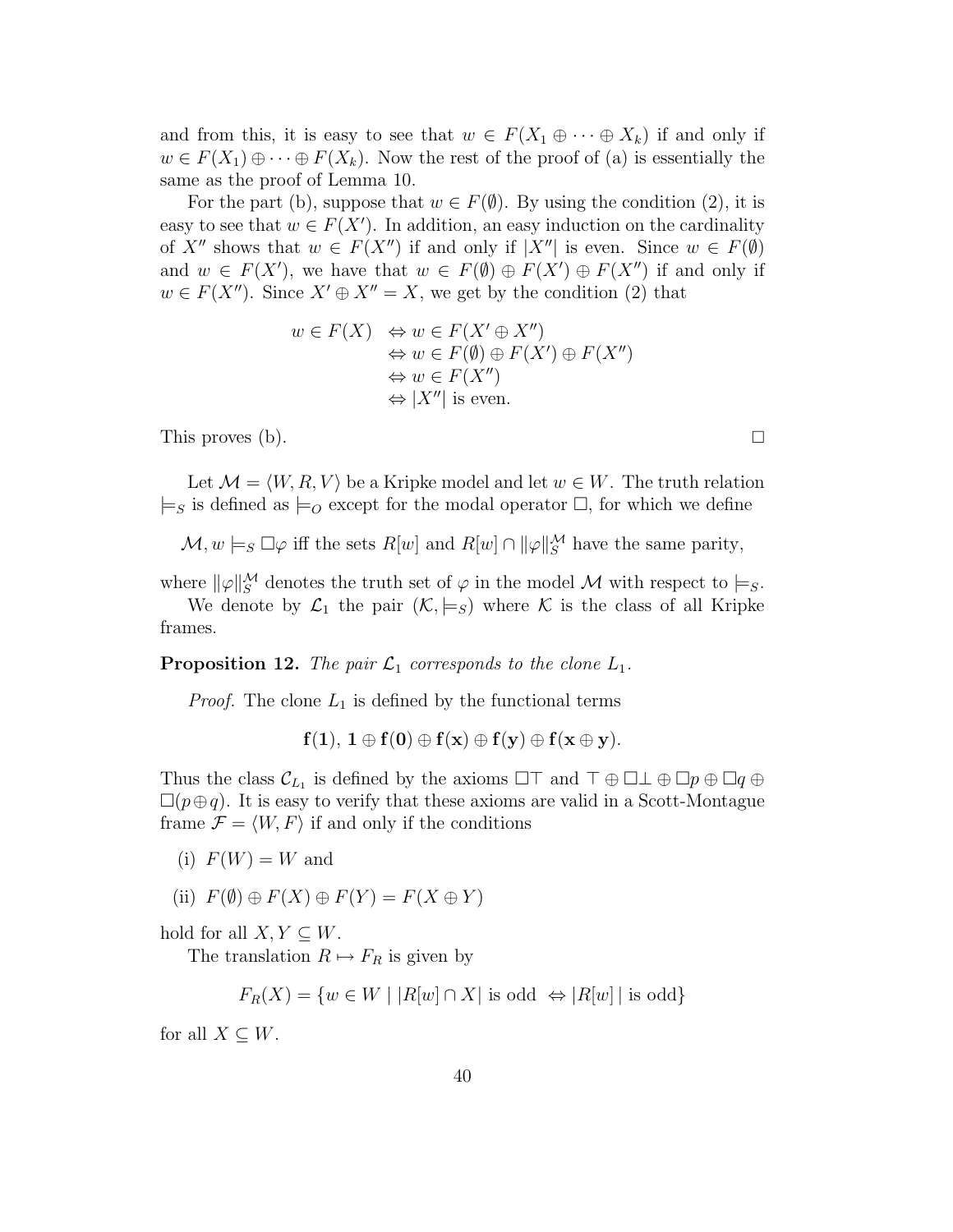Let  $\langle W, R \rangle \in \mathcal{K}$ . We have to show that  $\langle W, F_R \rangle \in \mathcal{C}_{L_1}$ , i.e.  $F_R$  satisfies the conditions (i) and (ii). It is immediate from the definition of  $F_R$  that  $F_R(W) = W$ . It also follows straightforwardly from the definition of  $F_R$  that for all  $w \in W$ ,  $w \in F_R(\emptyset)$  if and only if  $|R[w]|$  is even. Using this fact one can prove, similarly as in the proof of Proposition 10, that for all  $X, Y \subseteq W$ and for all  $w \in W$ ,

$$
w \in F_R(\emptyset) \oplus F_R(X) \oplus F_R(Y)
$$
 if and only if  $w \in F_R(X \oplus Y)$ .

Thus  $F_R$  satisfies also the condition (ii) and therefore  $\langle W, F_R \rangle \in \mathcal{C}_{L_1}$ .

Let V be a valuation and let  $\mathcal{M} = \langle W, R, V \rangle$  and  $\mathcal{M}' = \langle W, F_R, V \rangle$ . Similarly, as in the proof of Proposition 10, it can be proved that the models M and M' are pointwise equivalent with respect to  $\models$ <sub>S</sub>.

Let  $\langle W, F \rangle \in \mathcal{C}_{L_1}$ . Then  $R_F$  is a relation on W and  $\langle W, R_F \rangle \in \mathcal{K}$ .

Let V be a valuation and let  $\mathcal{M} = \langle W, F, V \rangle$  and  $\mathcal{M}' = \langle W, R_F, V \rangle$ . By using Lemma 11, one can easily show that the models  $\mathcal{M}'$  and  $\mathcal{M}$  are pointwise equivalent with respect to  $\models$ s.

Let  $\langle W, R \rangle \in \mathcal{K}$  and  $\langle W, F \rangle \in \mathcal{C}_{L_1}$ . Our final task is to prove that  $R_{F_R} = R$ and  $F_{R_F} = F$ . Let  $w, v \in W$ . Suppose that  $v \in R_{F_R}[w]$  and  $w \in F_R(\emptyset)$ . Now it follows from the definition of  $R_{F_R}$  that  $w \notin F_R({v})$ . From the definition of  $F_R$  we get that  $|R[w] \cap \{v\}|$  is odd if and only if  $|R[w]|$  is even. Since  $w \in F_R(\emptyset)$  and  $|R[w] \cap \emptyset|$  is even, it has to be the case that  $|R[w]|$  is even. Thus  $|R[w] \cap \{v\}$  is odd and hence  $v \in R[w]$ . A similar proof shows that  $v \in R[w]$  if  $w \notin F_R(\emptyset)$ .

Now suppose that  $v \in R[w]$ , i.e.  $|R[w] \cap \{v\}|$  is odd. If  $|R[w]|$  is also odd then  $w \in F_R({v})$  and  $w \notin F_R(\emptyset)$  and thus  $v \in R_{F_R}[w]$  by the definition of  $R_{F_R}$ . Also, if  $|R[w]|$  is even, it is easy to see that  $v \in R_{F_R}[w]$ . Hence we have proved that  $R_{F_R} = R$ .

Similarly we can show that  $F_{R_F} = F$ .

For the remaining two linear clones,  $L$  and  $LS$ , we consider Kripke frames with an additional unary relation  $U \subseteq W$ . Let  $\mathcal{K}^U$  be the class of all frames  $\mathcal{F} = \langle W, R, U \rangle$  where  $U \subseteq W$ . For the models based on these frames, we define a truth relation  $\models_M$  inductively as follows. Let  $\mathcal{M} = \langle \mathcal{F}, V \rangle$  be a model where  $\mathcal{F} \in \mathcal{K}^U$  and V is a valuation function, and let  $w \in W$ . For constants, proposition symbols and Boolean connectives  $\models_M$  is defined as  $\models$ in Kripke semantics. Let  $\varphi$  be a modal formula. If  $w \in U$  then

$$
\mathcal{M}, w \models_M \Box \varphi \text{ if and only if } |R[w] \cap ||\varphi||^{\mathcal{M}}_{M}| \text{ is odd,}
$$

and if  $w \notin U$  then

$$
\mathcal{M}, w \models_M \Box \varphi
$$
 if and only if  $|R[w] \cap ||\varphi||_M^{\mathcal{M}}$  is even.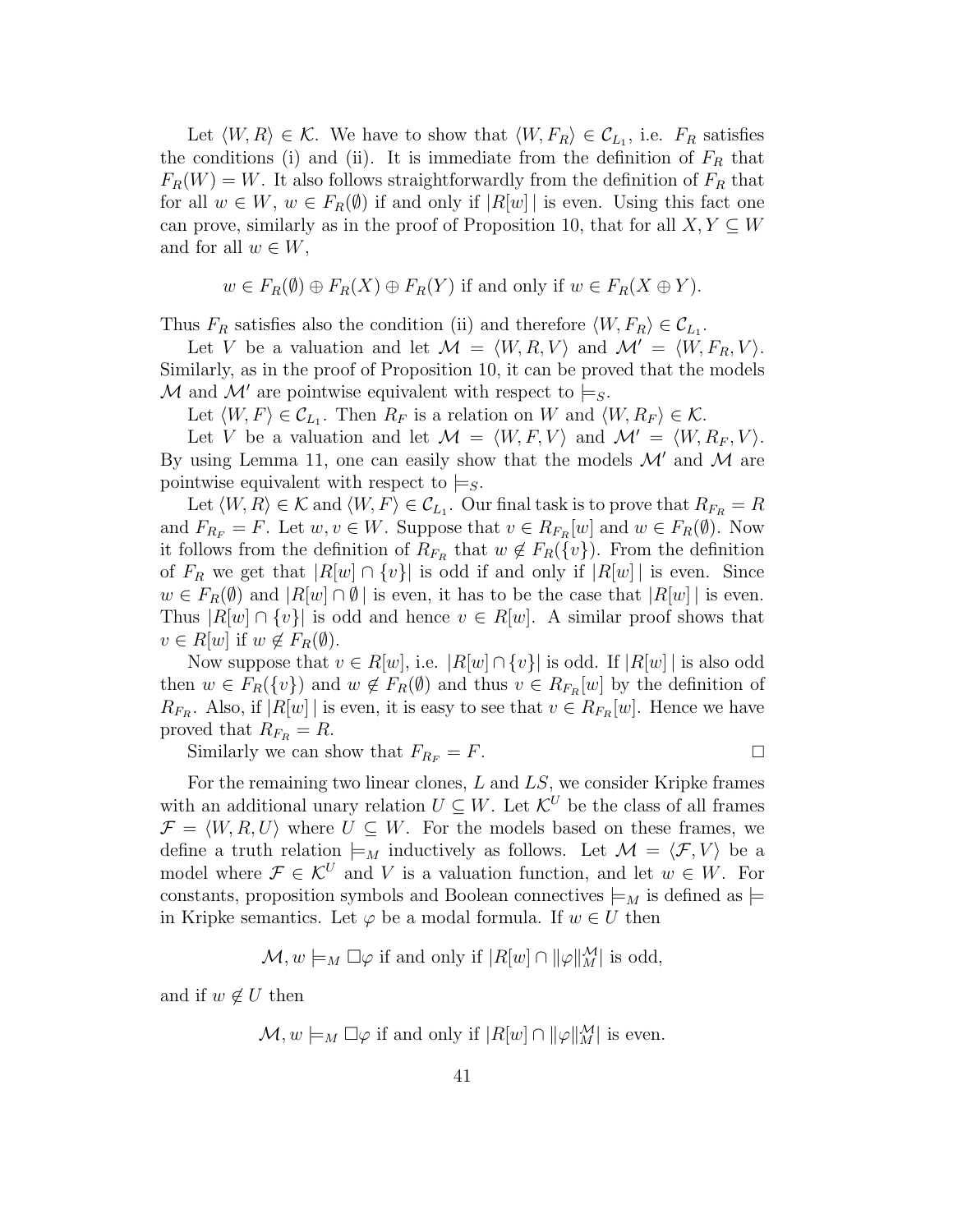Here  $\|\varphi\|_{M}^{\mathcal{M}}$  denotes the truth set of  $\varphi$  in the model  $\mathcal M$  with respect to  $\models_M$ . Note that the frames  $\langle W, R, U \rangle$  are actually the same as the non-normal Kripke frames in Section 4.2. However, here we use the symbol  $U$  instead of N to make it clear that now we are not dealing with non-normal worlds.

We denote by  $\mathcal L$  the pair  $(\mathcal K^U, \models_M)$ . Let  $\mathcal K_O^U$  be the class of all frames  $\langle W, R, U \rangle$  in  $\mathcal{K}^U$  such that every  $w \in W$  has an odd number of R-successors. We denote by  $\mathcal{L}_S$  the pair  $(\mathcal{K}_O^U, \models_M)$ .

The notion of a pair corresponding to a clone is defined similarly as in Section 4.2. In the sequel, instead of giving operations  $\Gamma$  and  $\Delta$ , we only define translations  $(R, U) \mapsto F_{(R, U)}$  and  $F \mapsto (R_F, U_F)$ .

**Proposition 13.** *The pair* L *corresponds to the clone* L*.*

*Proof.* The clone L is defined by the functional term

$$
1 \oplus f(0) \oplus f(x) \oplus f(y) \oplus f(x \oplus y).
$$

Thus the class  $\mathcal{C}_L$  of Scott-Montague frames is defined by the axiom  $\top \oplus$  $\Box \bot \oplus \Box p \oplus \Box q \oplus \Box (p \oplus q)$ . This axiom is valid in a Scott-Montague frame  $\mathcal{F} = \langle W, F \rangle$  if and only if the condition

(i)  $F(\emptyset) \oplus F(X) \oplus F(Y) = F(X \oplus Y)$ 

holds for all  $X, Y \subseteq W$ .

The translations  $(R, U) \mapsto F_{(R, U)}$  and  $F \mapsto (R_F, U_F)$  are defined as follows. For all  $X \subseteq W$ ,

$$
F_{(R,U)}(X) = \{ w \in W \mid w \in U \text{ and } |R[w] \cap X| \text{ is odd} \} \cup
$$
  

$$
\{ w \in W \mid w \notin U \text{ and } |R[w] \cap X| \text{ is even} \},
$$

 $R_F$  is defined as before Lemma 11 and  $U_F = \{w \in W \mid w \notin F(\emptyset)\}.$ 

Let  $\langle W, R, U \rangle \in \mathcal{K}^U$ . As in the proof of Proposition 10, we can show that for all  $X, Y \subseteq W$  and for all  $w \in W$ ,

$$
w \in F_{(R,U)}(\emptyset) \oplus F_{(R,U)}(X) \oplus F_{(R,U)}(Y)
$$
 if and only if  $w \in F_{(R,U)}(X \oplus Y)$ .

Thus  $F_{(R,U)}$  satisfies the condition (i) and  $\langle W, F_{(R,U)} \rangle \in \mathcal{C}_L$ .

Let V be a valuation function and let  $\mathcal{M} = \langle W, R, U, V \rangle$  and  $\mathcal{M}' =$  $\langle W, F_{(R,U)}, V \rangle$ . We show that for all modal formulas  $\varphi$  and for all  $w \in W$ ,

$$
\mathcal{M}, w \models_M \varphi \text{ if and only if } \mathcal{M}', w \models \varphi.
$$

The proof is by induction on the construction of  $\varphi$ . We consider only the case where  $\varphi$  is of the form  $\Box \psi$ , the other ones are straightforward. So let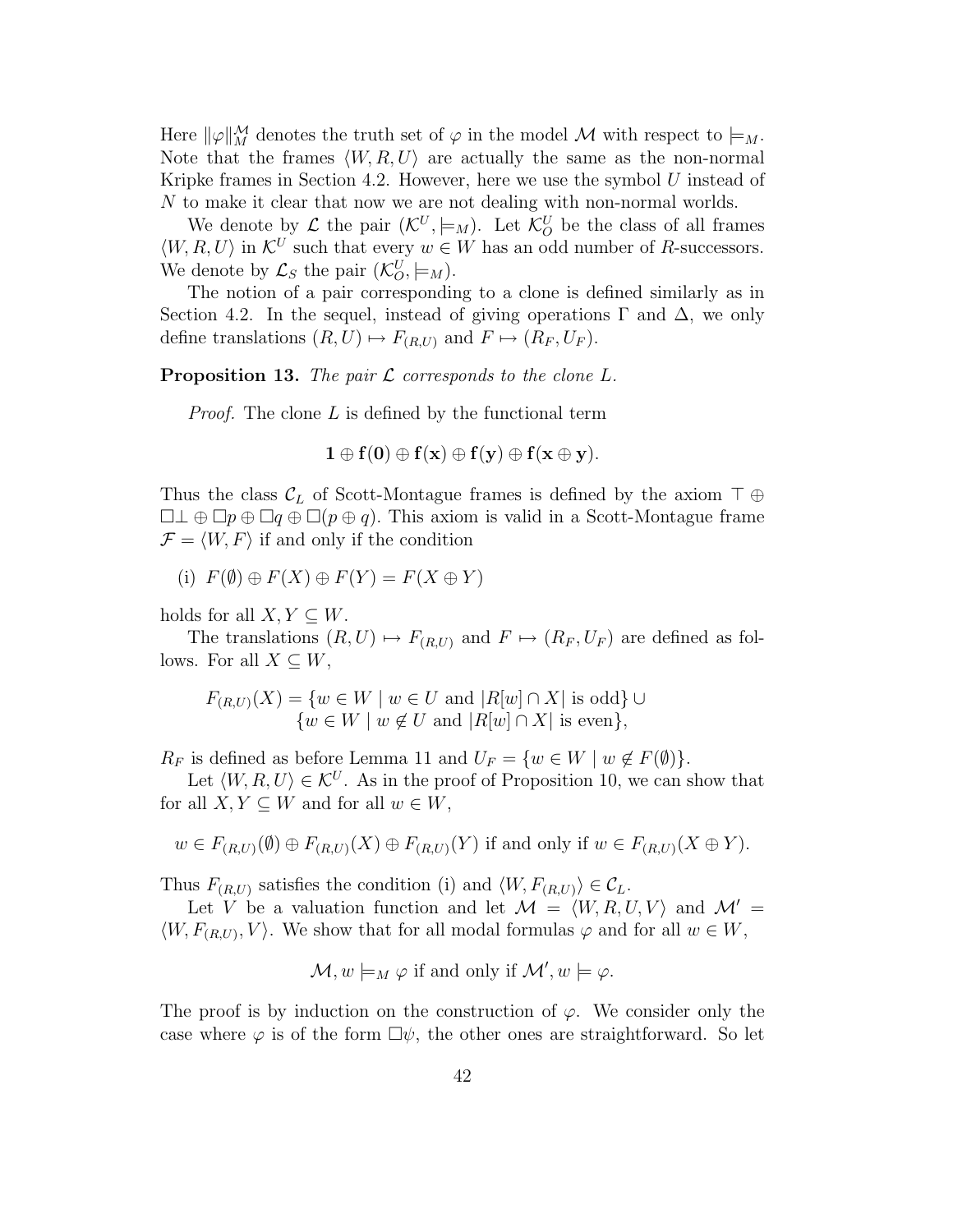$\varphi = \Box \psi$  and suppose that the claim holds for  $\psi$ , whence  $\|\psi\|_{M}^{\mathcal{M}} = \|\psi\|^{\mathcal{M}'}$ . Let  $w \in U$ . Then

$$
\mathcal{M}, w \models_M \Box \psi \iff |R[w] \cap ||\psi||_M^{\mathcal{M}}| \text{ is odd}
$$
  
\n
$$
\Leftrightarrow |R[w] \cap ||\psi||^{\mathcal{M}}| \text{ is odd}
$$
  
\n
$$
\Leftrightarrow w \in F_{(R,U)}(||\psi||^{\mathcal{M}'})
$$
  
\n
$$
\Leftrightarrow \mathcal{M}', w \models \Box \psi.
$$

Similarly,  $\mathcal{M}, w \models_M \Box \psi$  if and only if  $\mathcal{M}', w \models \Box \psi$ , whenever  $w \notin U$ . Thus the models M and M' are pointwise equivalent with respect to  $\models_M$ .

Let  $\langle W, F \rangle \in \mathcal{C}_L$ . Since  $R_F$  is a binary relation on W and  $U_F$  is a subset of W, we have that  $\langle W, R_F, U_F \rangle \in \mathcal{K}^U$ .

Let V be a valuation and let  $\mathcal{M} = \langle W, F \rangle$  and  $\mathcal{M}' = \langle W, R_F, U_F \rangle$ . As above, it can be shown that the models  $\mathcal{M}'$  and  $\mathcal{M}$  are pointwise equivalent with respect to  $\models_M$ .

Let  $\langle W, R, U \rangle \in \mathcal{K}^U$  and  $\langle W, F \rangle \in \mathcal{C}_L$ . We still have to show that  $R_{F_{(R,U)}} =$  $R, U_{F(R,U)} = U$  and  $F_{(R_F, U_F)} = F$ . Let  $w, v \in W$ . It is easy to see that

$$
w \in U \Leftrightarrow w \notin F_{(R,U)}(\emptyset) \Leftrightarrow w \in U_{F_{(R,U)}}.
$$

Also, it is not difficult to see that

$$
v \in R[w] \Leftrightarrow w \in \overline{U} \oplus F_{(R,U)}(\{v\})
$$
  
\n
$$
\Leftrightarrow w \in F_{(R,U)}(\emptyset) \oplus F_{(R,U)}(\{v\})
$$
  
\n
$$
\Leftrightarrow v \in R_{F_{(R,U)}}[w].
$$

Thus  $R_{F_{(R,U)}} = R$  and  $U_{F_{(R,U)}} = U$ .

Let  $\dot{X} \subseteq W$  and  $w \in W$ . Suppose that  $w \in F_{(R_F, U_F)}(X)$ . Let  $w \in$  $F_{(R_F, U_F)}(\emptyset)$ . Then  $w \notin U_F$  and furthermore  $w \in F(\emptyset)$ . Since  $w \notin U_F$  and  $w \in F_{(R_F, U_F)}(X)$ , we can conclude that  $|R_F[w] \cap X|$  is even. Since  $w \in F(\emptyset)$ , it follows from Lemma 11 that  $w \in F(X)$ . Similarly we can prove that  $w \in F(X)$  if  $w \notin F_{(R_F, U_F)}(\emptyset)$ .

Let  $w \in F(X)$ . Assume first that  $w \in F(\emptyset)$ . Then  $w \notin U_F$ . Since  $w \in F(\emptyset)$  and  $w \in F(X)$ , it follows from Lemma 11 that  $|R_F[w] \cap X|$  is even, and hence we get that  $w \in F_{(R_F, U_F)}(X)$ . A similar proof shows that  $w \in F_{(R_F, U_F)}(X)$  when  $w \notin F(\emptyset)$ . Thus  $F_{(R_F, U_F)} = F$ .  $w \in F_{(R_F, U_F)}(X)$  when  $w \notin F(\emptyset)$ . Thus  $F_{(R_F, U_F)} = F$ .

With similar methods, using the same translations  $(R, U) \mapsto F_{(R,U)}$  and  $F \mapsto (R_F, U_F)$  as in the proof of Proposition 13, we can also prove the following proposition which completes the cases of linear clones.

**Proposition 14.** The pair  $\mathcal{L}_S$  corresponds to the clone LS.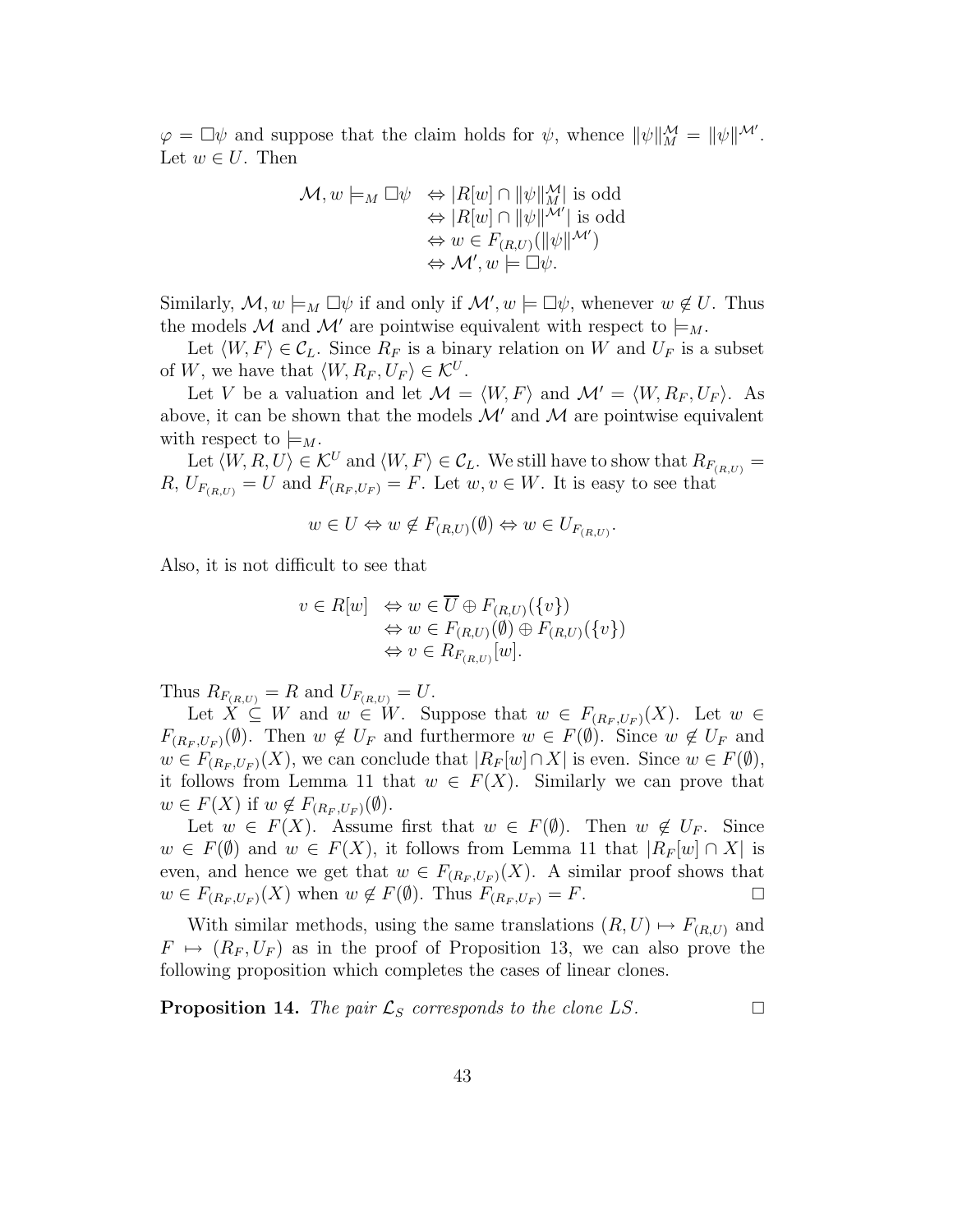#### **5.2 The remaining subclones of** L

In this section we will give the characterizations of the classes of Scott-Montague frames corresponding to the subclones of  $\Omega(1)$  and  $I^*$  of L by means of modified Kripke semantics. This will complete our aim to characterize all the classes of Scott-Montague frames corresponding to the subclones of  $V$ ,  $\Lambda$  and  $L$ . We will consider Kripke frames with an additional unary relation as in the previous section and we use  $\models_M$  as semantics. Furthermore, we will use some natural restrictions of the binary relation R.

Let  $\mathcal{K}^U$  be the class of all frames  $\langle W, R, U \rangle$ , where  $U \subseteq W$ , as in the previous section. We denote by  $\mathcal{K}_p^U$  the class of all frames  $\langle W, R, U \rangle$  in  $\mathcal{K}^U$ such that R is a partial function and we denote by  $\mathcal{K}_f^U$  the class of all frames  $\langle W, R, U \rangle$  in  $\mathcal{K}^U$  such that R is a function.

**Proposition 15.** *The pair*  $(\mathcal{K}_p^U, \models_M)$  *corresponds to the clone*  $\Omega(1)$ *.* 

*Proof.* The clone  $\Omega(1)$  is defined by the functional terms

$$
1 \oplus f(0) \oplus f(x) \oplus f(y) \oplus f(x \oplus y), (f(x) \oplus f(x \wedge y)) \rightarrow (f(x) \oplus f(y)).
$$

Thus, by Theorem 5, the class  $\mathcal{C}_{\Omega(1)}$  of Scott-Montague frames is defined by the axioms  $\top \oplus \square \perp \oplus \square p \oplus \square q \oplus \square (p \oplus q)$  and  $(\square p \oplus \square (p \wedge q)) \rightarrow (\square p \oplus \square q)$ . One can easily verify that these axioms are valid in a Scott-Montague frame  $\mathcal{F} = \langle W, F \rangle$  if and only if the conditions

- (1)  $F(\emptyset) \oplus F(X) \oplus F(Y) = F(X \oplus Y)$  and
- (2)  $F(X) \oplus F(X \cap Y) \subseteq F(X) \oplus F(Y)$

hold for every  $X, Y \subseteq W$  and for every  $w \in W$ .

We define the translations  $(R, U) \mapsto F_{(R, U)}$  and  $F \mapsto (R_F, U_F)$  in the following way. For all  $X \subseteq W$ ,

$$
F_{(R,U)}(X) = \{ w \in W \mid w \in U \text{ and } |R[w] \cap X| \text{ is odd} \} \cup
$$
  

$$
\{ w \in W \mid w \notin U \text{ and } |R[w] \cap X| \text{ is even} \},
$$

for all  $w \in W$ ,

$$
R_F[w] = \{ v \in W \mid w \in F(\{v\}) \Leftrightarrow w \notin F(\emptyset) \}
$$

and  $U_F = \{w \in W \mid w \notin F(\emptyset)\}.$ 

Let  $\langle W, R, U \rangle \in \mathcal{K}_p^U$ . Now  $\langle W, R, U \rangle \in \mathcal{K}^U$  and it was proved in Proposition 13 that in this case  $F_{(R,U)}$  satisfies the condition (1). We will show that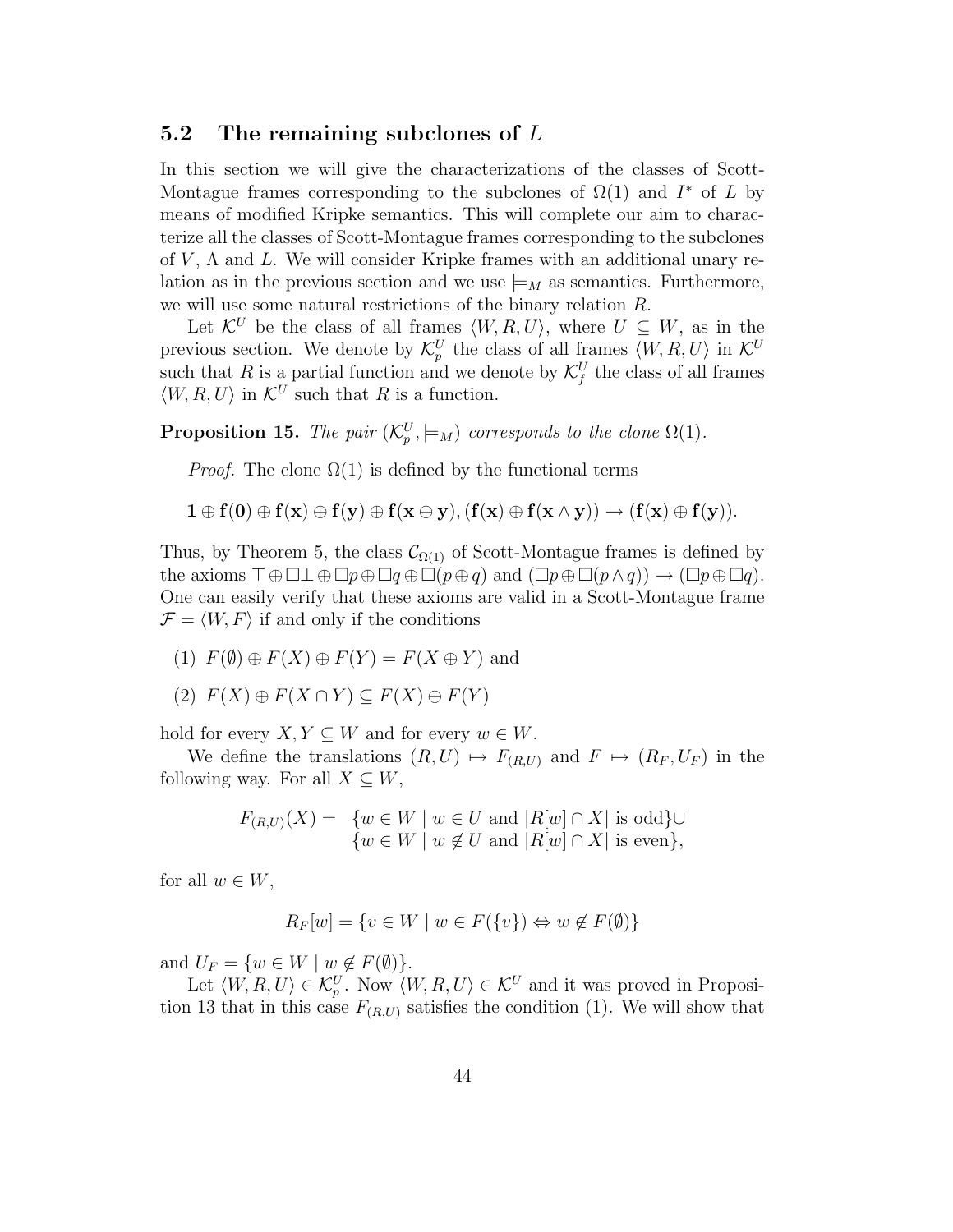$F_{(R,U)}$  satisfies also the condition (2). Let  $X, Y \subseteq W$  and  $w \in W$ . Suppose that  $w \in F_{(R,U)}(X) \oplus F_{(R,U)}(X \cap Y)$ , that is

$$
w \in F_{(R,U)}(X)
$$
 if and only if  $w \notin F_{(R,U)}(X \cap Y)$ .

First, consider that  $w \in U$ . Then it has to be the case that  $w \in F_{(R,U)}(X)$ . If  $w \notin F_{(R,U)}(X)$  then, by the definition of  $F_{(R,U)}$ , the cardinality of the set  $R[w] \cap X$  would be even. Since R is a partial function,  $R[w] = \emptyset$  or  $R[w]$  is a singleton, and hence  $R[w] \cap X = \emptyset$ . Now also  $R[w] \cap (X \cap Y) = \emptyset$  and therefore  $w \notin F_{(R,U)}(X \cap Y)$ . Thus  $w \notin F_{(R,U)}(X) \oplus F_{(R,U)}(X \cap Y)$ , which would be a contradiction. So,  $w \in F_{(R,U)}(X)$  and hence  $|R[w] \cap X|$  is odd. Since R is a partial function,  $R[w] = R[w] \cap X = \{v\}$  for some  $v \in W$ . Since  $w \in$  $F_{(R,U)}(X)$ , it follows from the assumption that  $w \notin F_{(R,U)}(X \cap Y)$ . Therefore  $|R[w] \cap (X \cap Y)|$  is even, which means that  $R[w] \cap (X \cap Y) = \emptyset$ . Clearly,  $R[w] \cap Y = \emptyset$  and hence  $w \notin F_{(R,U)}(Y)$ . Thus  $w \in F_{(R,U)}(X) \oplus F_{(R,U)}(Y)$ .

Suppose then that  $w \notin U$ . Now we can conclude, similarly as above, that  $w \notin F_{(R,U)}(X)$ . Thus, by the assumption,  $w \in F_{(R,U)}(X \cap Y)$ . It follows from the definition of  $F_{(R,U)}$  that  $|R[w] \cap (X \cap Y)|$  is even. Since R is a partial function, we have that  $R[w] \cap (X \cap Y) = \emptyset$ . Since  $w \notin F_{(R,U)}(X), |R[w] \cap X|$ is odd and, similarly as above,  $R[w] \cap Y = \emptyset$ . Thus  $w \in F_{(R,U)}(Y)$  and therefore  $w \in F_{(R,U)}(X) \oplus F_{(R,U)}(Y)$ . So we have proved that  $F_{(R,U)}$  satisfies also the condition (2) and hence  $\langle W, F_{(R,U)} \rangle \in C_{\Omega(1)}$ .

Let V be a valuation function and let  $\mathcal{M} = \langle W, R, U, V \rangle$  and  $\mathcal{M}' =$  $\langle W, F_{(R,U)}, V \rangle$ . Since  $\langle W, R, U \rangle \in \mathcal{K}_p^U \subseteq \mathcal{K}^U$ , we know by Proposition 13 that the models M and M' are pointwise equivalent with respect to  $\models_M$ .

Let  $\langle W, F \rangle \in \mathcal{C}_{\Omega(1)}$ . Now  $\langle W, F \rangle \in \mathcal{C}_L$  and it was proved also in Proposition 13 that in this case, for all valuations V, the models  $\langle W, R_F, U_F, V \rangle$ and  $\langle W, F, V \rangle$  are pointwise equivalent with respect to  $\models_M$ . We will show that  $\langle W, R_F, U_F \rangle \in \mathcal{K}_p^U$ . Clearly  $U_F$  is a subset of W and  $R_F$  is a binary relation on  $W$ , and hence it is sufficient to show that  $R_F$  is a partial function. Suppose that  $R_F$  is not a partial function, i.e. there exist  $w, v_1, v_2 \in W$  such that  $v_1 \neq v_2$  and  $wR_F v_1$  and  $wR_F v_2$ . Consider a model  $\mathcal{M} = \langle W, R_F, U_F, V \rangle$  where  $V(p) = \{v_1\}$  and  $V(q) = \{v_2\}$ . Suppose first that  $w \notin F(\emptyset)$ . Now  $w \in U_F$ ,  $R_F[w] \cap ||p||^{\mathcal{M}} = \{v_1\}$ ,  $R_F[w] \cap ||q||^{\mathcal{M}} = \{v_2\}$ and  $R_F[w] \cap ||p \wedge q||^{\mathcal{M}} = \emptyset$ . Thus, by the definition of  $\models_M$ ,  $\mathcal{M}, w \models_M \Box p$ ,  $\mathcal{M}, w \models_M \Box q$  and  $\mathcal{M}, w \not\models_M \Box (p \land q)$ . Therefore  $\mathcal{M}, w \models_M \Box p \oplus \Box (p \land q)$ and  $\mathcal{M}, w \not\models_M \Box p \oplus \Box q$ , and thus

$$
\mathcal{M}, w \not\models_M (\Box p \oplus \Box (p \land q)) \to (\Box p \oplus \Box q).
$$

A similar proof shows that also if  $w \in F(\emptyset)$ , then  $\mathcal{M}, w \not\models_M (\Box p \oplus \Box (p \land q)) \rightarrow$  $(\Box p \oplus \Box q)$ . This is a contradiction, since the frame  $\langle W, F \rangle$  validates the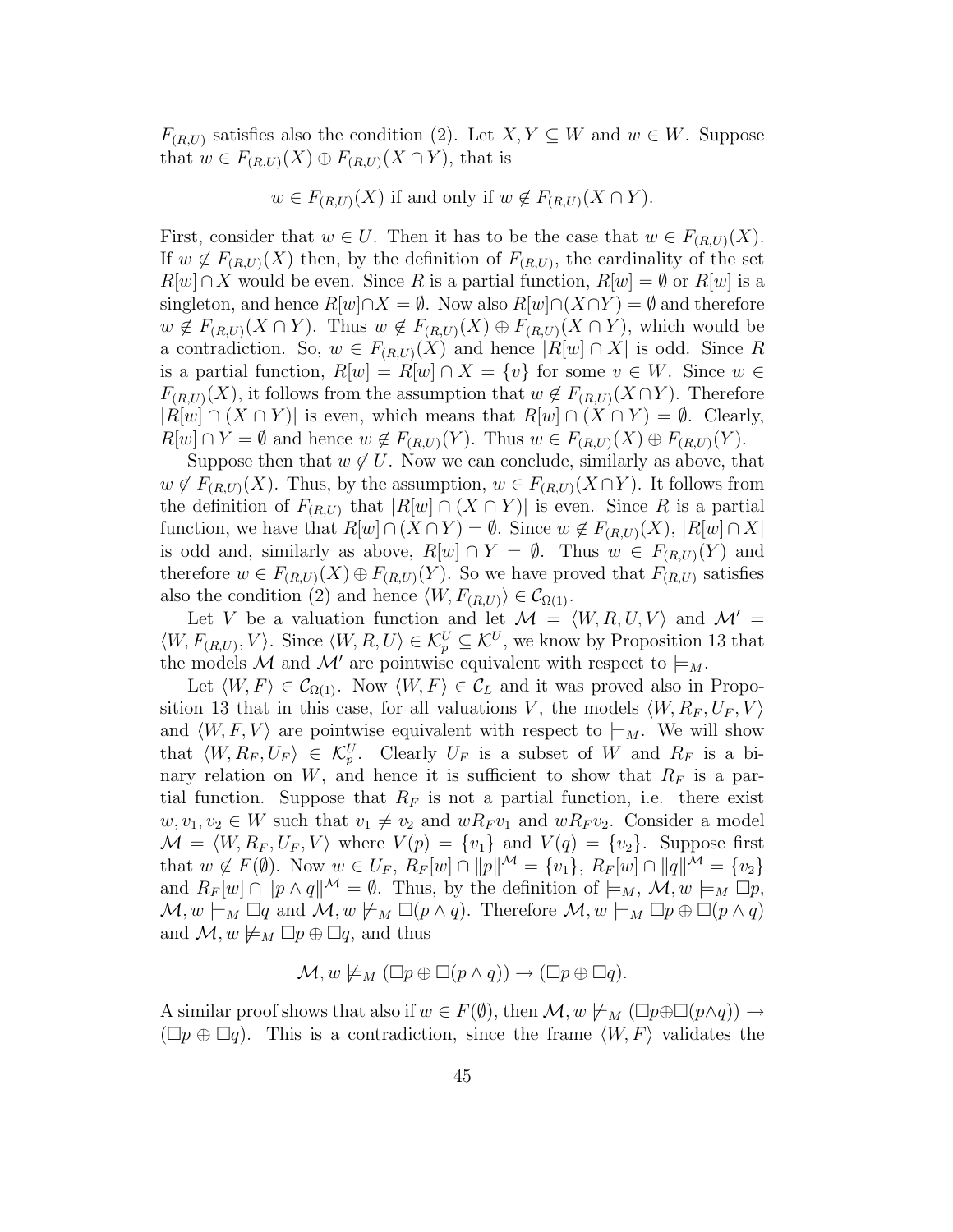formula above and, by pointwise equivalence, so does the frame  $\langle W, R_F, U_F \rangle$ . Thus  $R_F$  has to be a partial function, and therefore  $\langle W, R_F, U_F \rangle \in \mathcal{K}_p^U$ .

In addition, we proved in Proposition 13 that  $R_{F_{(R,U)}} = R$ ,  $U_{F_{(R,U)}} = U$ and  $F_{(R_F, U_F)} = F$ .

**Proposition 16.** The pair  $(\mathcal{K}^U_f, \models_M)$  corresponds to the clone  $I^*$ .

*Proof.* The clone  $I^*$  is defined by the functional terms

- $(i)$   $\mathbf{1} \oplus \mathbf{f}(\mathbf{0}) \oplus \mathbf{f}(\mathbf{x}) \oplus \mathbf{f}(\mathbf{y}) \oplus \mathbf{f}(\mathbf{x} \oplus \mathbf{y}),$
- (ii)  $(f(x) \oplus f(x \wedge y)) \rightarrow (f(x) \oplus f(y))$  and
- (iii) **f**(**0**) ⊕ **f**(**1**).

Therefore the class  $\mathcal{C}_{I^*}$  is defined by the corresponding axioms  $\top \oplus \square \bot \oplus$  $\Box p \oplus \Box q \oplus \Box (p \oplus q), (\Box p \oplus \Box (p \wedge q)) \rightarrow (\Box p \oplus \Box q)$  and  $\Box \bot \oplus \Box \top$ . These axioms are valid in a Scott-Montague frame  $\mathcal{F} = \langle W, F \rangle$  if and only if the conditions

- (1)  $F(\emptyset) \oplus F(X) \oplus F(Y) = F(X \oplus Y),$
- (2)  $F(X) \oplus F(X \cap Y) \subseteq F(X) \oplus F(Y)$  and
- $(3)$   $F(\emptyset) \oplus F(W) = W$

hold for every  $X, Y \subseteq W$ .

Let  $(R, U) \mapsto F_{(R,U)}$  and  $F \mapsto (R_F, U_F)$  be the translations defined in the proof of Proposition 15. In addition to the proof of Proposition 15, all we need to show is that if  $\langle W, R, U \rangle \in \mathcal{K}_f^U$  then  $F_{(R,U)}$  satisfies the condition (3), and if  $\langle W, F \rangle \in C_{I^*}$  then  $R_F$  is a function.

Let  $\langle W, R, U \rangle \in \mathcal{K}^U_f$  and let  $w \in W$ . Suppose that  $w \in U$ . Then clearly  $w \notin F_{(R,U)}(\emptyset)$ . Since R is a function,  $R[w]$  is a singleton and thus  $w \in F_{(R,U)}(W)$ . Thus  $w \in F_{(R,U)}(\emptyset) \oplus F_{(R,U)}(W)$ . Also, if  $w \notin U$ , it is easy to see that  $w \in F_{(R,U)}(\emptyset) \oplus F_{(R,U)}(W)$ . Hence  $F_{(R,U)}$  satisfies the condition (3).

Let then  $\langle W, F \rangle \in \mathcal{C}_{I^*}$ . We know by the proof of Proposition 15 that  $R_F$  is a partial function. So we have show that  $R_F[w] \neq \emptyset$  for all  $w \in W$ . Suppose that there exists  $w \in W$  such that  $R_F[w] = \emptyset$ . Consider some model  $\mathcal{M} = \langle W, R_F, U_F, V \rangle$ . If  $w \in U_F$  then  $\mathcal{M}, w \not\models_M \Box \bot$  and  $\mathcal{M}, w \not\models_M \Box \top$ , and hence  $\mathcal{M}, w \not\models_M \Box \bot \oplus \Box \top$ . Similarly, if  $w \notin U_F$  then  $\mathcal{M}, w \not\models_M \Box \bot \oplus \Box \top$ . This is a contradiction, since we can show, by using the pointwise equivalence of the models M and  $\langle W, F, V \rangle$ , that the model M validates the formula  $\Box \bot \oplus \Box \top$ . Therefore  $R_F$  is a function.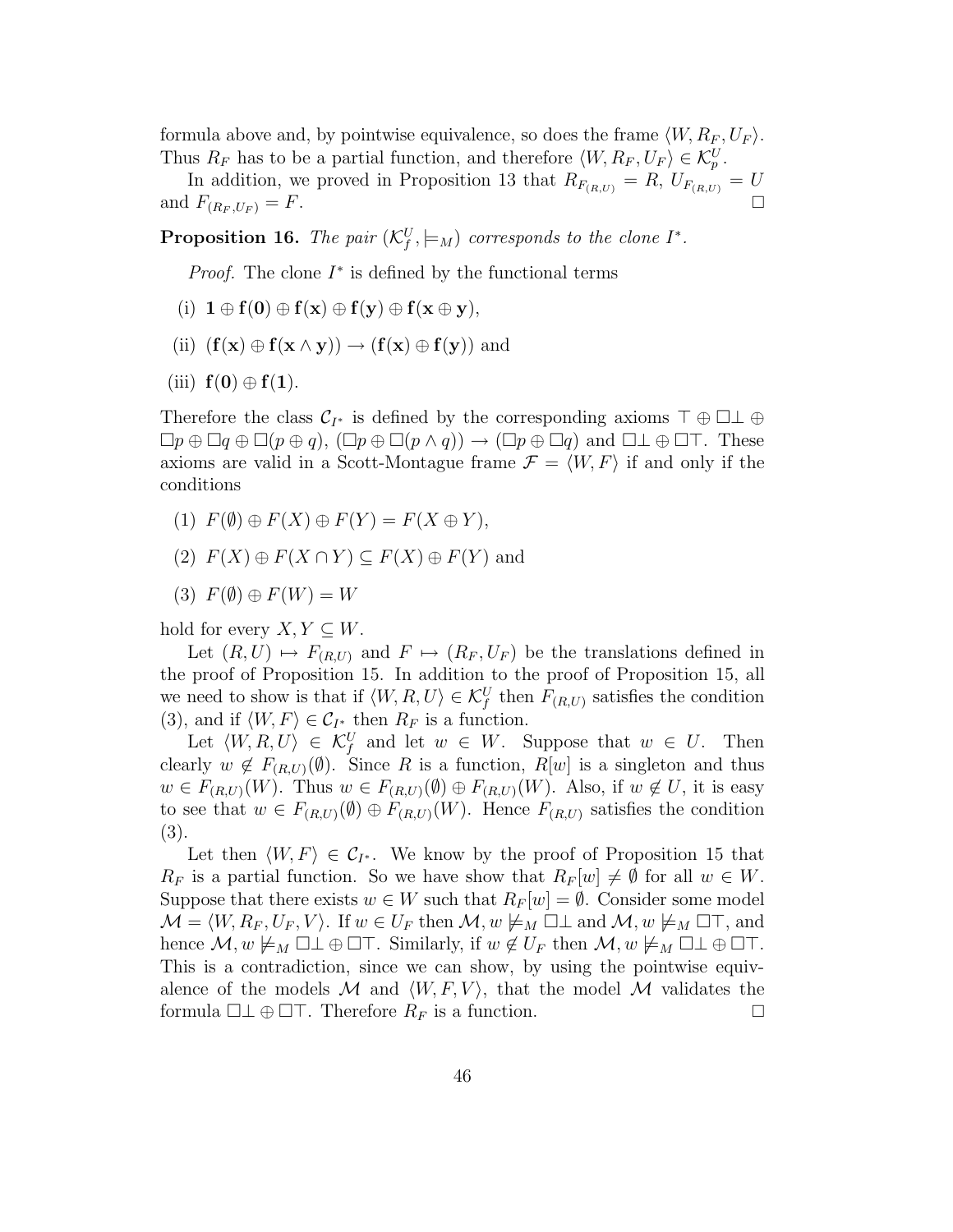### **6 Conclusions**

We have established a complete correspondence between definability of Boolean functions by functional terms and definability of finite Scott-Montague frames by uniform degree-1 formulas. We introduced a bijective translation between functional terms and uniform degree-1 formulas and, based on this, we showed that a class of Boolean functions is defined by functional terms if and only if the corresponding class of Scott-Montague frames is defined by the translations of these functional terms, and vice versa. Furthermore, we characterized classes of Scott-Montague frames corresponding to the clone  $\Lambda_1$  and to some particular subclones of  $\Lambda_1$  by classes of Kripke frames. By modifying Kripke semantics, we were also able to characterize the classes of Scott-Montague frames corresponding to the other subclones of  $V$ ,  $\Lambda$ , and  $L$ .

At this point the obvious question is: For which of the remaining clones the corresponding class of Scott-Montague frames can be characterized by further modifications of Kripke semantics? Some interesting clones, such as S, M and SM, seem to be quite difficult to handle. In the case of the subclones of  $V$ ,  $\Lambda$  and  $L$ , the associativity of the generating functions of the clones seems to be crucial. There is a qualitative difference when associativity does not hold. For example, the clone SM is generated by the majority of three variables, which is not an associative function. Nevertheless, it would be interesting to see whether the classes of Scott-Montague frames corresponding to the clones in the top of the Post Lattice can also be characterized by modifying Kripke semantics in a different way.